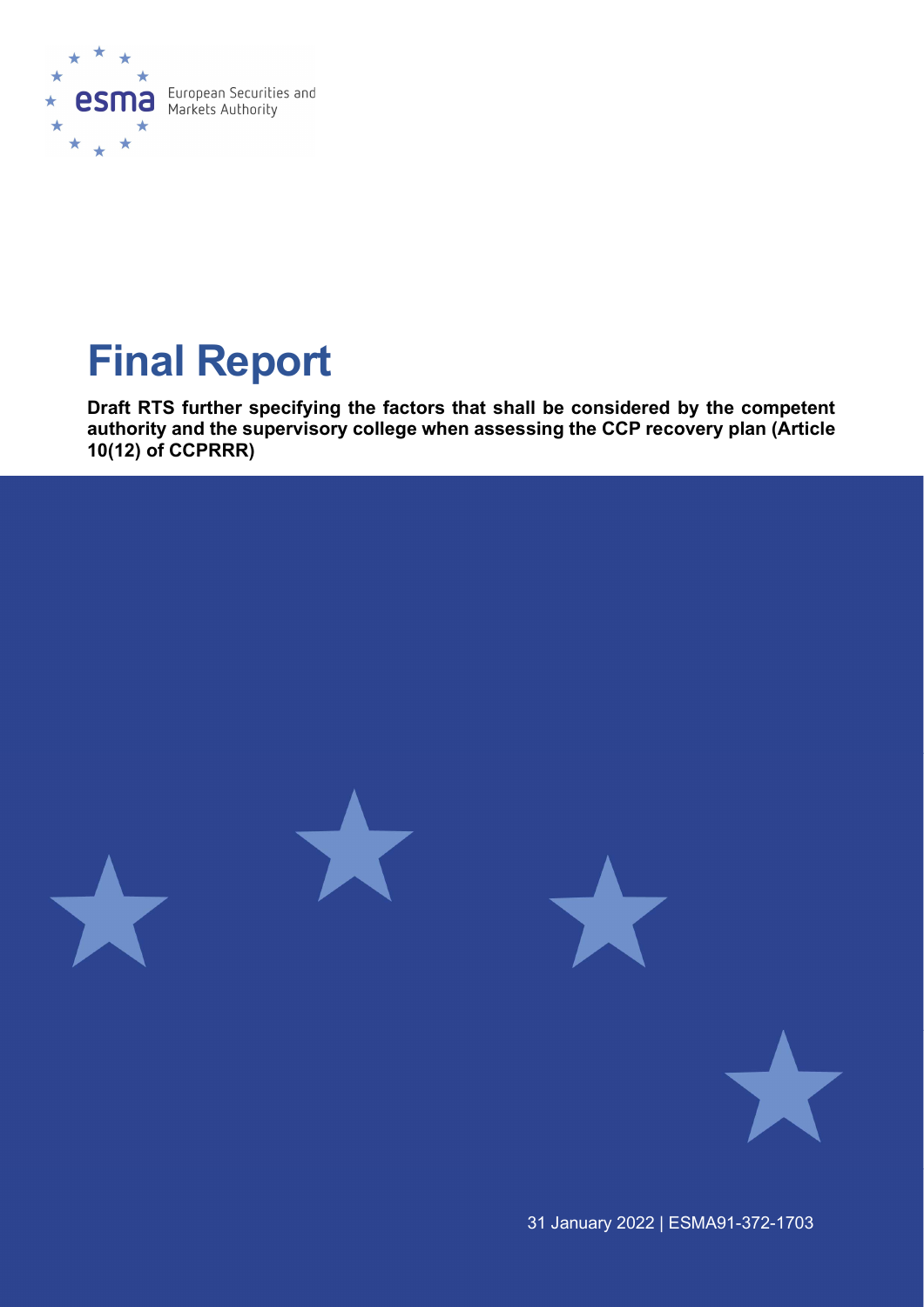

# **Table of Contents**

| 1              |       |                                                                      |  |
|----------------|-------|----------------------------------------------------------------------|--|
| $\overline{2}$ |       |                                                                      |  |
| 3              |       |                                                                      |  |
| 4              |       |                                                                      |  |
|                | 4.1   |                                                                      |  |
|                | 4.1.1 |                                                                      |  |
|                | 4.1.2 |                                                                      |  |
|                | 4.2   |                                                                      |  |
|                | 4.2.1 |                                                                      |  |
|                | 4.2.2 |                                                                      |  |
|                | 4.3   | Article 10(3)(b) of CCPRRR - Overall impact on relevant entities 17  |  |
|                | 4.3.1 |                                                                      |  |
|                | 4.3.2 |                                                                      |  |
|                | 4.4   |                                                                      |  |
|                | 4.4.1 |                                                                      |  |
|                | 4.4.2 |                                                                      |  |
|                |       |                                                                      |  |
|                |       |                                                                      |  |
|                | 4.4.3 |                                                                      |  |
|                | 4.4.4 |                                                                      |  |
|                |       | Annex III: Advice of the Securities and Markets Stakeholder Group 32 |  |
|                |       |                                                                      |  |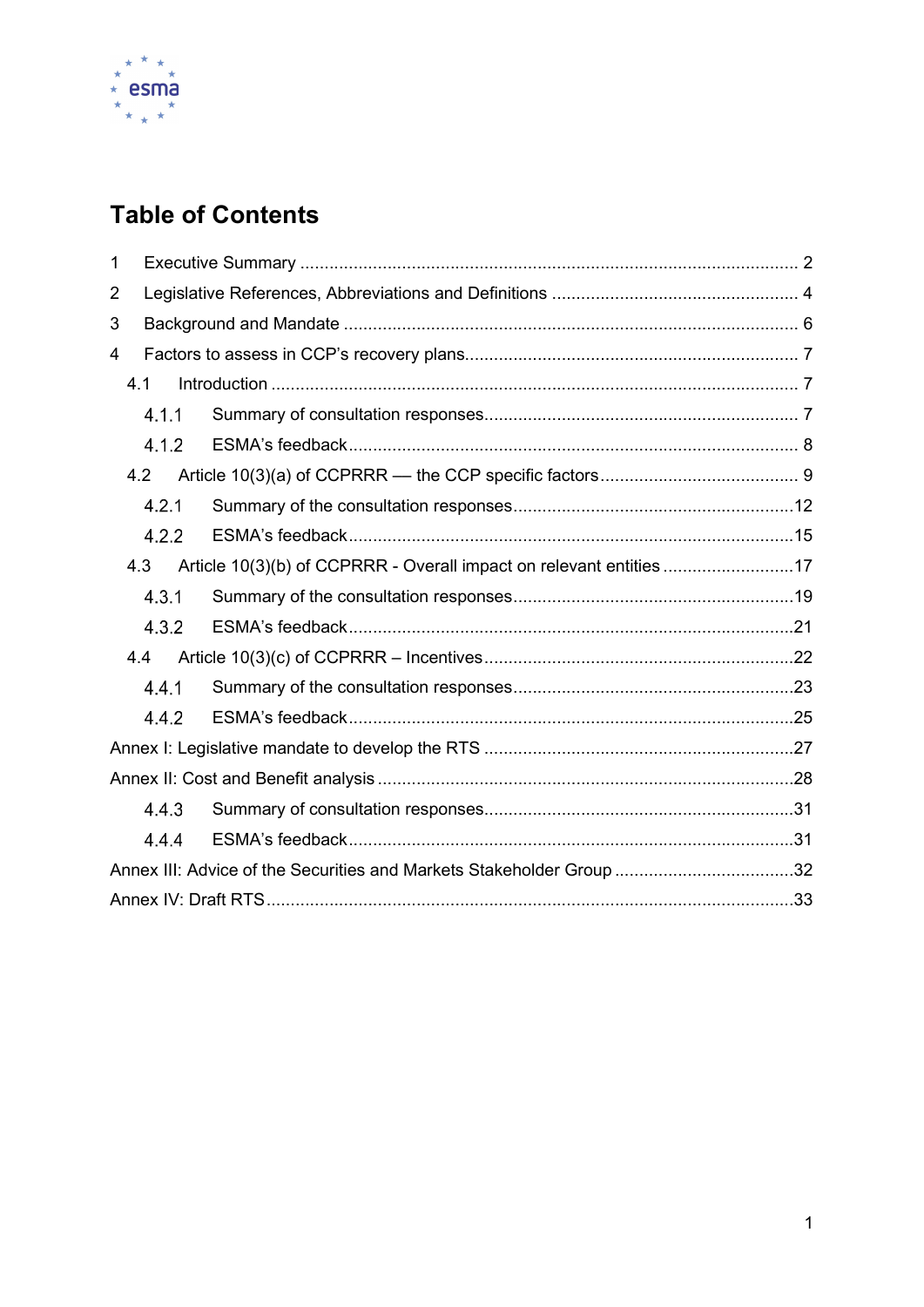

# 1 Executive Summary

# Reasons for publication

Article 9(1) of Regulation (EU) 2021/23 ('CCPRRR') sets out an obligation for central counterparties (CCPs) to draw up and maintain a recovery plan providing for measures to be taken in the case of both default and non-default events and combinations of both, in order to restore their financial soundness, without any extraordinary public financial support, and allow them to continue to provide critical functions following a significant deterioration of their financial situation or a risk of breaching their capital and prudential requirements under Regulation (EU) No 648/2012 ('EMIR').

Article 10(2) of CCPRRR then sets out an obligation for the CCP's competent authority to review the recovery plan and assess the extent to which it satisfies the requirements set out in Article 9 of CCPRRR, in coordination with the supervisory college and in accordance with the procedure set out in Article 11 of CCPRRR.

Article 10(3) of CCPRRR requires the competent authority and the supervisory college, when assessing the recovery plan, to take into consideration several factors and Article 10(12) of CCPRRR mandates ESMA, in cooperation with the ESCB and the ESRB, to develop draft regulatory technical standards (RTS) further specifying the factors referred to in points (a), (b) and (c) of Article 10(3) of CCPRRR.

ESMA published the Consultation Paper with its draft RTS under Article 10(12) of CCPRRR on 12 July 2021. The consultation ended on 20 September 2021. ESMA also held a public hearing on the Consultation Paper (along with other consultation papers issued by ESMA under CCPRRR) on 14 September 2021. This Final Report provides the draft RTS on further specifying the factors referred to in points (a), (b) and (c) of Article 10(3) of CCPRRR. The Final Report (and the accompanying draft RTS) takes into account the feedback provided by the respondents to the consultation.

In accordance with Article 9(12) of CCPRRR, ESMA has cooperated with the ESCB and the ESRB in finalising this draft RTS. ESMA also sought advice from the Securities and Markets Stakeholder Group.

# **Contents**

Sections 2 and 3 set out the definitions, background and mandate for the RTS. Section 4 outlines the elements further specifying the factors to be taken into consideration by competent authorities and supervisory colleges when assessing CCP recovery plans and the responses received and how ESMA envisages to amend the draft RTS to accommodate, where possible, the comments received.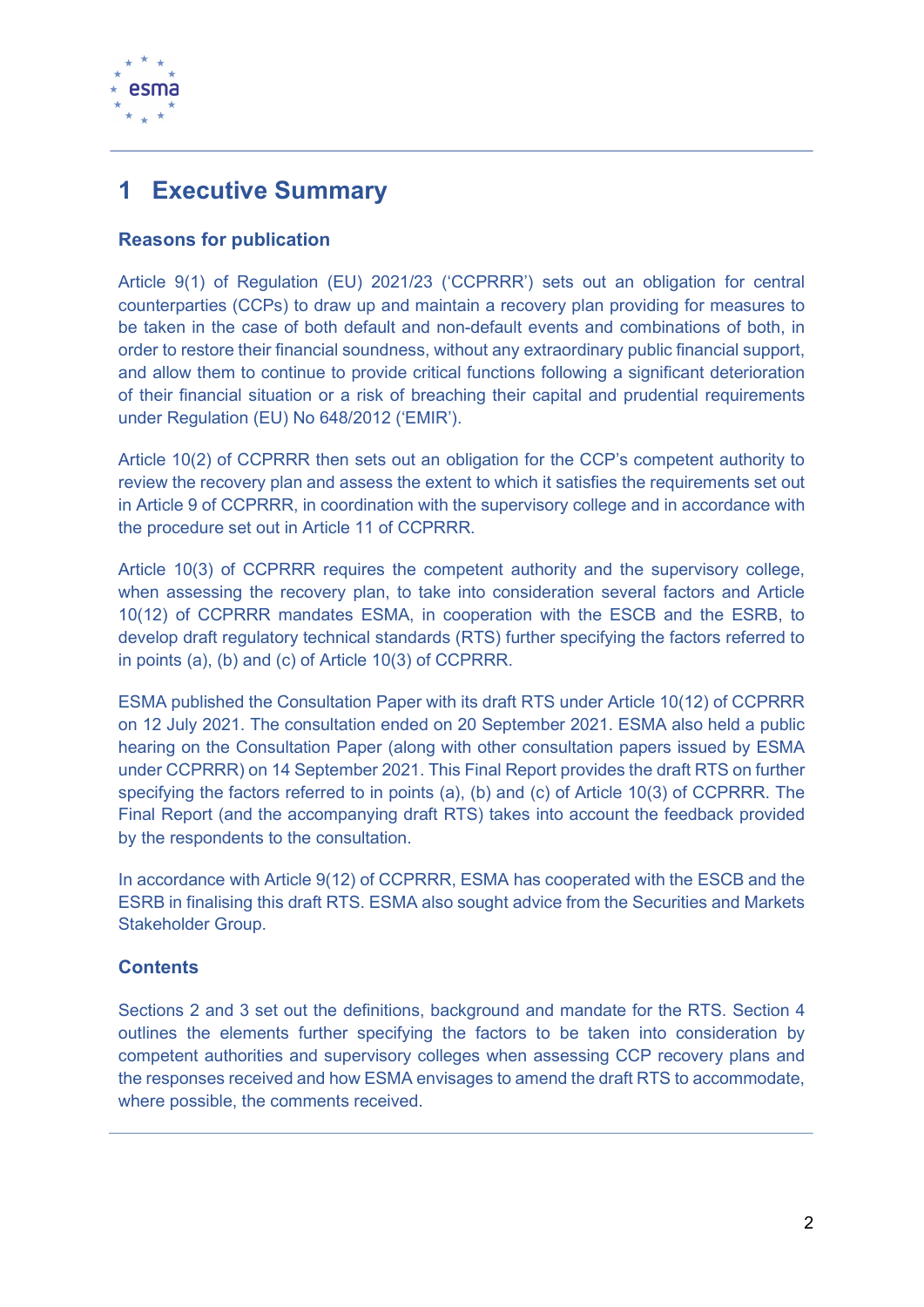

Annex I set out the legislative mandate for developing the RTS. Annex II provides for a highlevel cost-benefit analysis for the RTS, and Annex IV contains the proposed draft regulatory technical standards.

# Next Steps

ESMA will submit the Final Report and draft regulatory technical standards to the European Commission. The Commission has three months to decide whether to adopt the regulatory technical standards (in the form of a Commission Delegated Regulation). Following the adoption, the regulatory technical standards are then subject to non-objection by the European Parliament and the Council.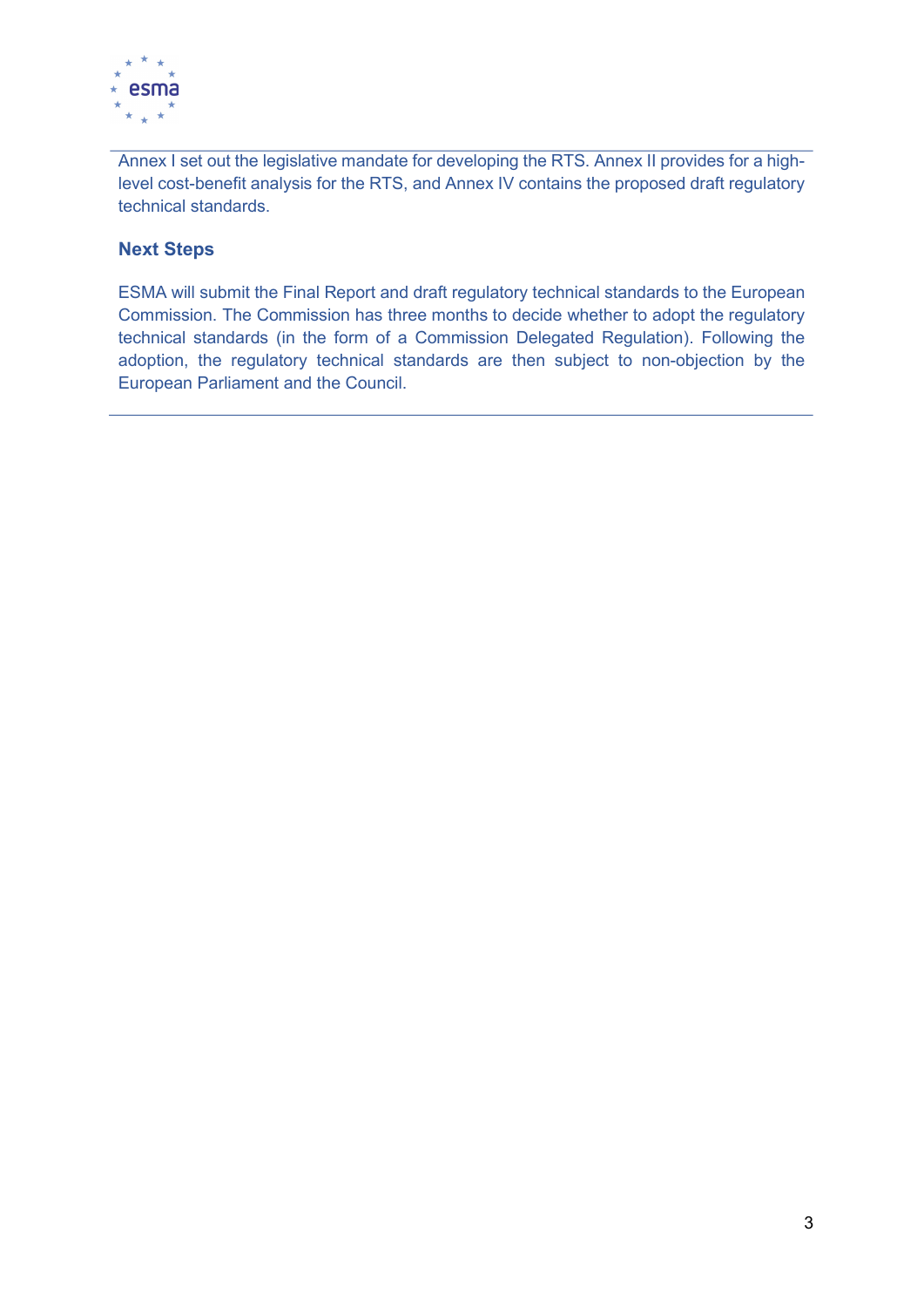

# 2 Legislative References, Abbreviations and Definitions

The following legislative references are used in this Final Report:

| <b>EBA RTS</b>                          | Commission Delegated Regulation (EU) 2016/1075 of 23<br>March 2016 supplementing Directive 2014/59/EU of the<br>European Parliament and of the Council with regard to<br>regulatory technical standards specifying the content of<br>recovery plans, resolution plans and group resolution plans,<br>the minimum criteria that the competent authority is to assess<br>as regards recovery plans and group recovery plans, the<br>conditions for group financial support, the requirements for<br>independent valuers, the contractual recognition of write-<br>down and conversion powers, the procedures and contents<br>of notification requirements and of notice of suspension and<br>the operational functioning of the resolution colleges <sup>1</sup> |
|-----------------------------------------|----------------------------------------------------------------------------------------------------------------------------------------------------------------------------------------------------------------------------------------------------------------------------------------------------------------------------------------------------------------------------------------------------------------------------------------------------------------------------------------------------------------------------------------------------------------------------------------------------------------------------------------------------------------------------------------------------------------------------------------------------------------|
| <b>EMIR</b>                             | Regulation (EU) 648/2012 of 4 July 2012 of the European<br>Parliament and Council on OTC derivatives, central<br>counterparties and trade repositories <sup>2</sup>                                                                                                                                                                                                                                                                                                                                                                                                                                                                                                                                                                                            |
| <b>ESMA Regulation</b>                  | Regulation (EU) No 1095/2010 of the European Parliament<br>and of the Council of 24 November 2010 establishing a<br>European Supervisory Authority (European Securities and<br>Markets Authority), amending Decision No 716/2009/EC and<br>repealing Commission Decision 2009/77/EC <sup>3</sup>                                                                                                                                                                                                                                                                                                                                                                                                                                                               |
| <b>Delegated Regulation</b><br>152/2013 | Commission Delegated Regulation (EU) No 152/2013 of 19<br>December 2012 on capital requirements for central<br>counterparties <sup>4</sup>                                                                                                                                                                                                                                                                                                                                                                                                                                                                                                                                                                                                                     |
| <b>Delegated Regulation</b><br>153/2013 | Commission Delegated Regulation (EU) No 153/2013 of 19<br>December 2012 on requirements for central counterparties <sup>5</sup>                                                                                                                                                                                                                                                                                                                                                                                                                                                                                                                                                                                                                                |

The following abbreviations are used in this Final Report:

CCP Central Counterparty

<sup>1</sup> OJ L 184, 8.7.2016, p. 1–71 2 OJ L 201, 27.7.2012, p.1 3 OJ L 331, 15.12.2010, p. 84 4 OJ L 52, 23.2.2013, p. 37 5 OJ L 52, 23.2.2013, p. 41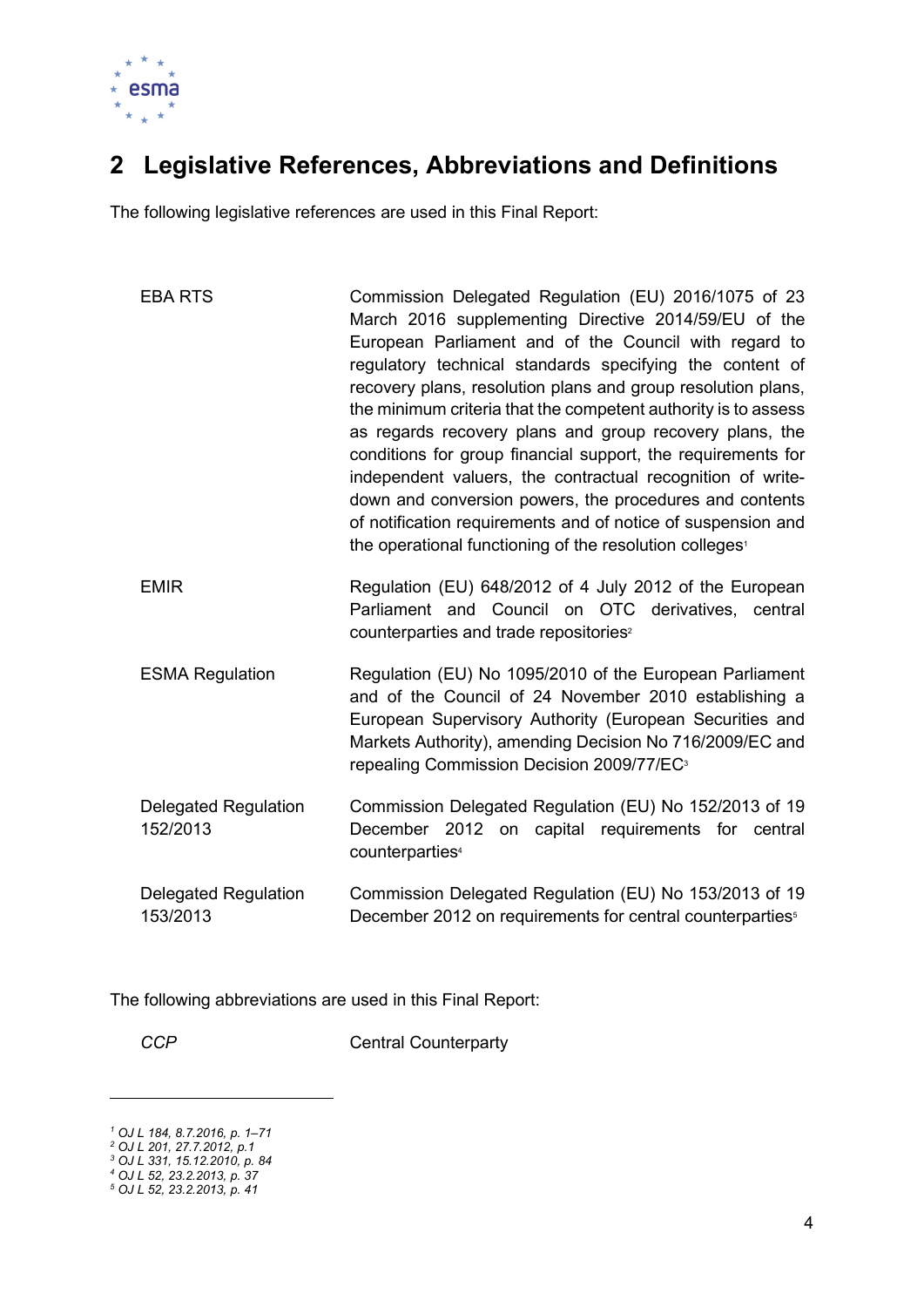

| СP          | <b>Consultation Paper</b>                        |
|-------------|--------------------------------------------------|
| <b>EC</b>   | <b>European Commission</b>                       |
| EEA         | European Economic Area                           |
| <b>ESFS</b> | European System of Financial Supervision         |
| ESCB        | European System of Central Banks                 |
| ESMA        | <b>European Securities and Markets Authority</b> |
| ESRB        | European Systemic Risk Board                     |
| EU          | European Union                                   |
| FMIs        | <b>Financial Market Infrastructures</b>          |
| RTS         | <b>Regulatory Technical Standards</b>            |

Unless otherwise specified, the terms used in this Final Report have the same meaning as in CCPRRR, EMIR, Delegated Regulation 152/2013 and Delegated Regulation 153/2013.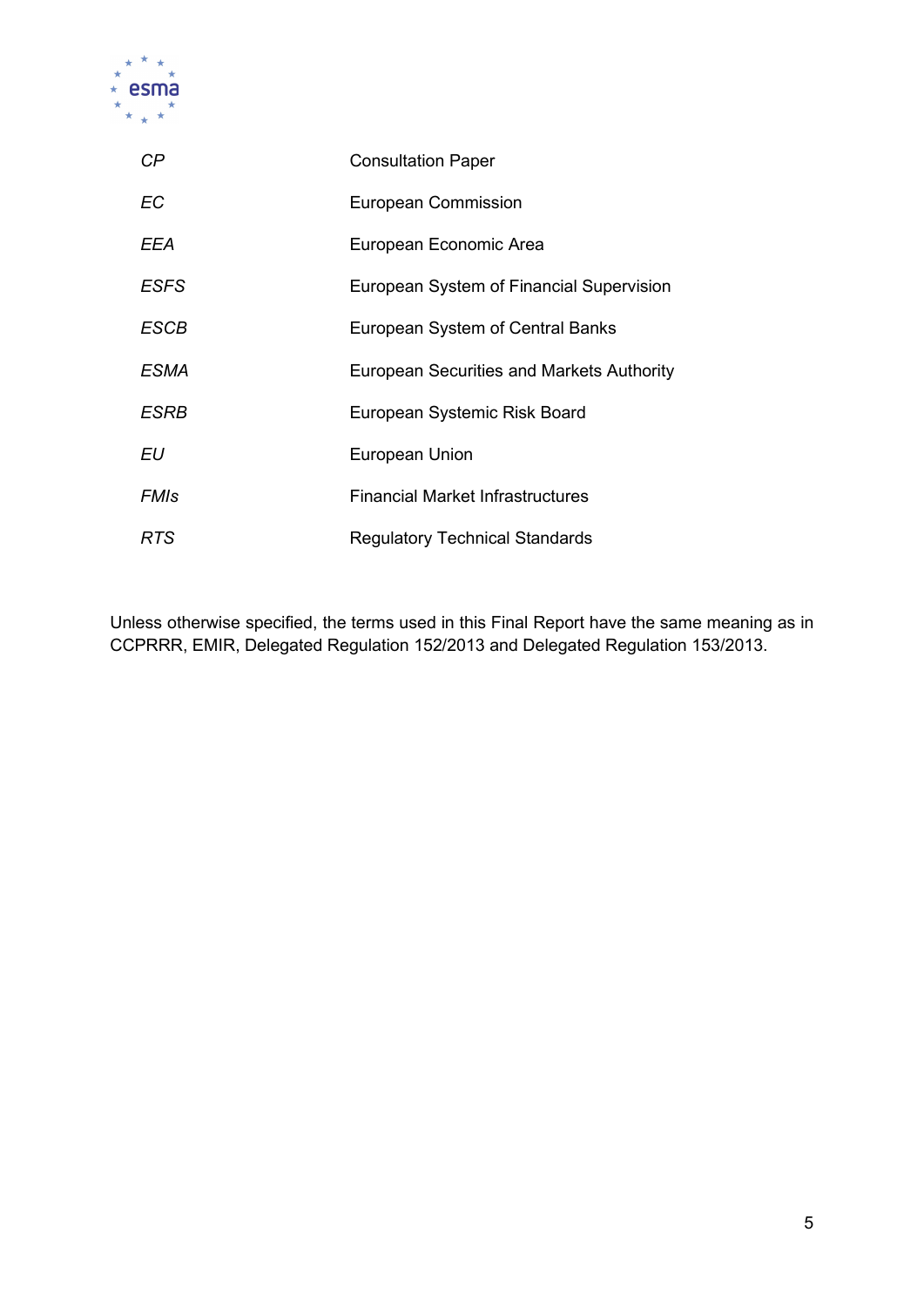

# 3 Background and Mandate

- 1. CCPRRR was published in the Official Journal on 22 January 2021 and entered into force on 12 February 20216. CCPRRR establishes a minimum standard as regards the content and information to be included in recovery plans to ensure that all CCPs have sufficiently detailed recovery plans should they face financial distress.
- 2. The CCP shall, in accordance with Article 9(1) of CCPRRR, draw up and maintain a recovery plan providing for measures to be taken in the case of both default and nondefault events and combinations of both, in order to restore their financial soundness, without any extraordinary public financial support, and allow them to continue to provide critical functions following a significant deterioration of their financial situation. Article 9(3) of CCPRRR further stipulates that recovery plans shall be drawn up in accordance with Section A of the Annex of CCPRRR and take into account all relevant interdependencies within the group to which the CCP belongs.
- 3. The CCP shall submit its recovery plan to the competent authority which should, without undue delay, transmit the plan to the supervisory college, established under EMIR, for a complete assessment, to be carried out by joint decision of the supervisory college.
- 4. The competent authority and the supervisory college of a CCP should in accordance with Article 10(2) of CCPRRR review the recovery plan and assess the extent to which it satisfies the requirements set out in Article 9 of CCPRRR. The assessment should include whether the plan is comprehensive and whether it could restore the viability of the CCP, in a timely manner, including under scenarios of severe financial markets distress<sup>7</sup>. The review shall use the factors referred to in points (a), (b) and (c) of paragraph 3 of Article 10 of CCPRRR and which are to be further specified in an RTS.
- 5. ESMA is mandated under Article 10(12) of CCPRRR, in cooperation with the ESCB and the ESRB, to develop a draft RTS further specifying the factors referred to in points (a), (b) and (c) of Article 10(3) of CCPRRR. The draft RTS is to be submitted to the European Commission by 12 February 2022.
- 6. On 12 July 2021, ESMA launched a public consultation on the draft RTS with the deadline for consultation responses on 20 September 2021. The public consultation aimed at receiving stakeholders' feedback on a list of questions and on the draft RTS. This Final Report, and the accompanying draft RTS, takes into account the feedback provided by the respondents to the consultation.
- 7. ESMA has established cooperation arrangements with ESCB and ESRB and have cooperated throughout the process of establishing this Final Report (and the previous

<sup>&</sup>lt;sup>6</sup> Regulation (EU) 2021/23 of the European Parliament and of the Council of 16 December 2020 on a framework for the recovery and resolution of central counterparties and amending Regulations (EU) No 1095/2010, (EU) No 648/2012, (EU) No 600/2014, (EU) No 806/2014 and (EU) 2015/2365 and Directives 2002/47/EC, 2004/25/EC, 2007/36/EC, 2014/59/EU and (EU) 2017/1132<br>(Text with EEA relevance) (OJ L 22, 22.1.2021, p. 1–102) <u>https://eur-lex.europa.eu/legal-</u> (Text with EEA relevance) (OJ L 22, 22.1.2021, p. 1–102) https://eur-lex.europa.eu/legalcontent - Content - Content - URISO - OSSAL - CONTENT - CONTENT - CONTENT - CONTENT - CONTENT - CONTENT - CONT 7 Articles 9,10 and 11 of CCPRRR and Recital 21.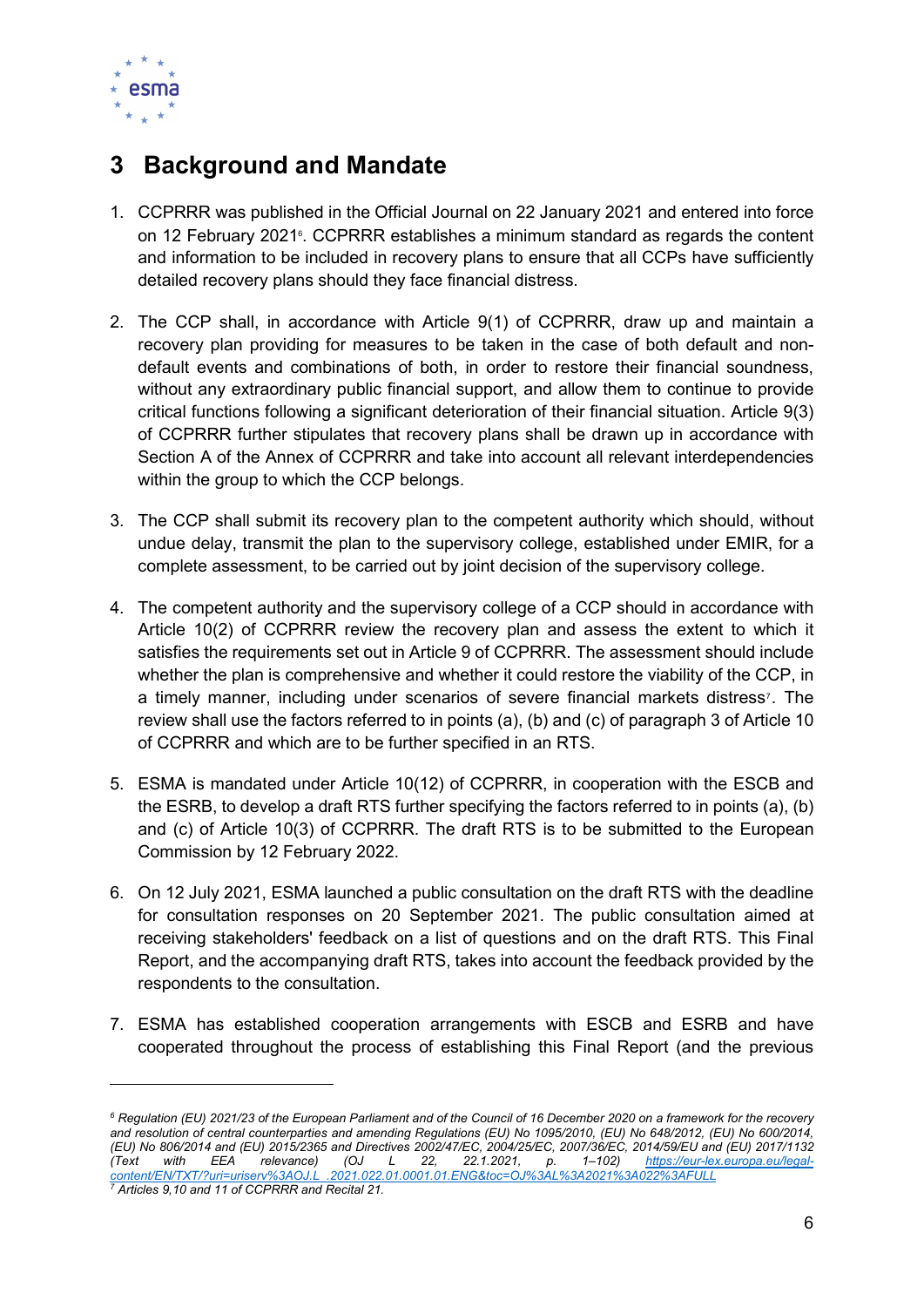

consultation paper) with both ESCB and ESRB. ESMA has also sought advice from the Securities and Markets Stakeholder Group.

8. This Final Report (and the accompanying draft RTS) introduces a number of relevant elements to further specify the factors, that the competent authorities and supervisory colleges shall take into consideration when assessing the adequacy of CCPs' recovery plan.

# 4 Factors to assess in CCP's recovery plans

# 4.1 Introduction

- 9. The CCPs shall draw up and maintain a recovery plan reflecting the requirements set out in Article 9 of CCPRRR and in Section A of the Annex of CCPRRR and providing for measures to be taken in the case of both default and non-default events and combinations of both, in order to restore their financial soundness and allow the CCP to continue to provide critical functions following a significant deterioration of its financial situation or a risk of breaching its capital and prudential requirements under EMIR. Recovery plans shall take into account all relevant interdependencies within the group to which the CCP belongs.
- 10. The competent authority and the supervisory college shall, when assessing the recovery plan, take into consideration the factors listed in points (a), (b) and (c) of Article 10(3) of CCPRRR. ESMA has carefully considered those factors that shall be used to measure the recovery plan against and how to further specify them.

# 4.1.1 Summary of consultation responses

- 11. One respondent notes that they generally agree with the proposal on the factors that shall be considered by the competent authority and the supervisory college when assessing the CCP recovery plan and that this proposal is very detailed and should provide sufficient guidance to the competent authority for assessing recovery plans.
- 12. Some respondents note that they generally agree with ESMA's RTS specifying the factors that need to be considered by the competent authority and supervisory college, they however note that some of the factors to be considered relate to CCP business as usual (BAU) requirements under EMIR. As such, they argue that those factors often can lead to duplicative requirements for the conception and approval of recovery plan scenarios (i.e., CCPs either comply with these BAU requirements or their recovery plans are not approved) which might lead to additional sets of impact to be included in the recovery plans going beyond Level 1 requirements.
- 13. Another respondent notes that ESMA proposes a long and detailed list of elements that the competent authority and supervisory college should analyse to assess a CCP's recovery plan and while this list results from the guidance in Level 1 legislation, they believe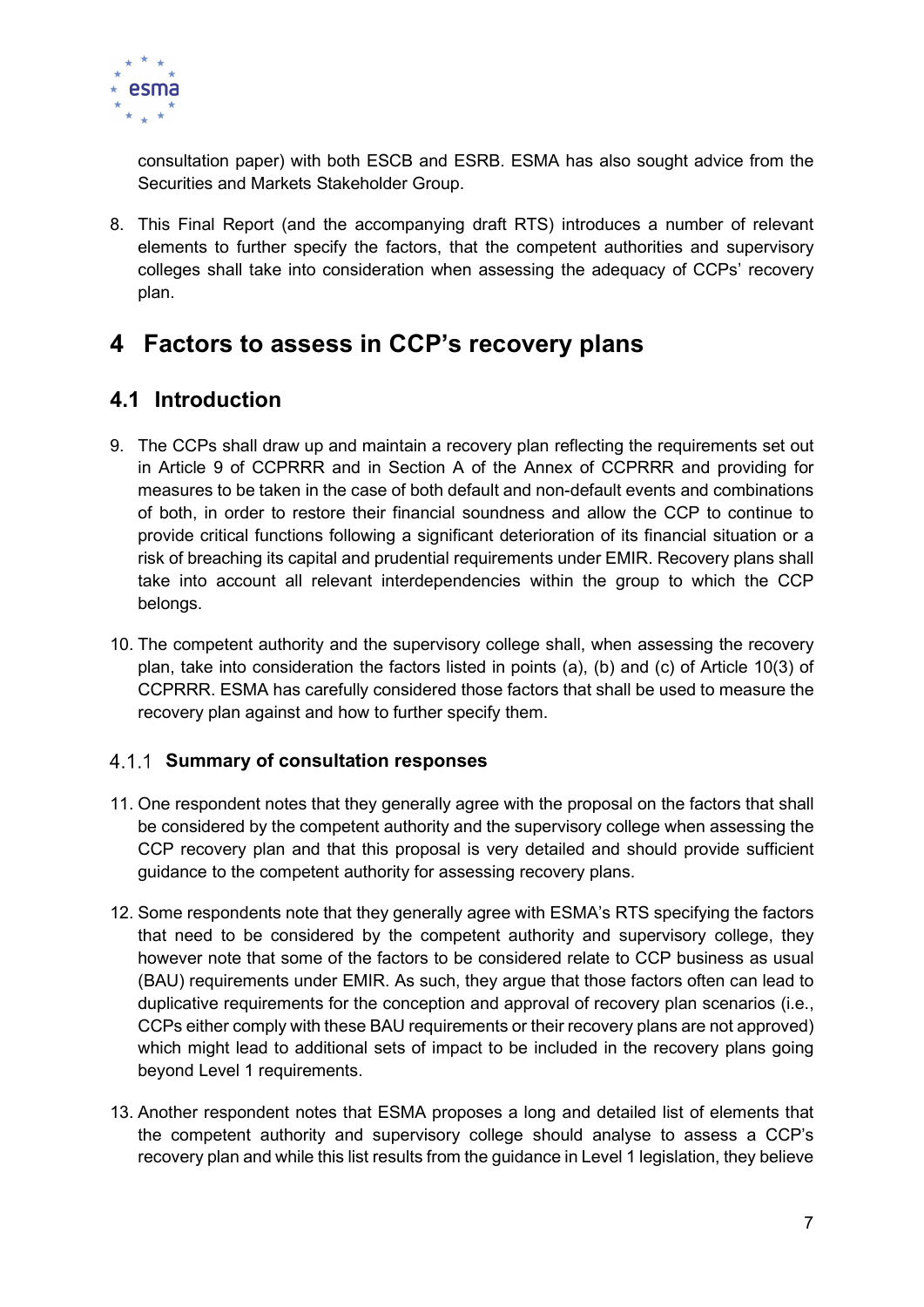

it is overly granular and the goal of meeting the Level 1 guidance could be achieved with a lower number of elements to be considered.

- 14. One respondent points out that in their understanding the assessment of a CCP recovery plan is to be conducted by the competent authority and the supervisory college. However, the respondent fears some of the requirements in the draft RTS on public information to be made available, which may subject the CCP recovery plans to a form of public evaluation or imply the disclosure of business sensitive information. In order to avoid such outcome, the respondent would recommend the information requested and used for the assessment remain confidential and for the exclusive use of the assessing authority.
- 15. One respondent notes that if recovery plans are inappropriately structured, they could destabilize individual market participants and/or the financial system during a crisis scenario, by propagating stress through the market. Such respondent notes that it is critical that competent authorities review the CCP recovery plans with this is in mind.
- 16. One respondent notes that as ESMA has been consulting on those draft RTS until 20 September 2021, it is envisaged the final RTS to be published more at the end of Q4/2021 and as the CCP Recovery & Resolution will come into effect in February 2022 this will leave limited amount of time for adapting to potential changes. The respondent notes that ESMA and the competent authorities should find a reasonable and practicable approach on how CCPs should deal with potential last minute RTS.

# ESMA's feedback

- 17. It is noted that some of the factors relate to CCP BAU requirements under EMIR and that the CCPs either comply with these BAU requirements or their recovery plans are not approved, and that this could lead to requirements going beyond Level 1 requirements. ESMA notes that the requirements on recovery plans sit under CCPRRR and whilst ESMA agrees that the RTS should not create obligations above and beyond the mandate set out in CCPRRR, the RTS shall further specify the factors used in the assessment of the recovery plans.
- 18. On the aspect of granularity, ESMA has considered this request but has not identified many aspects where the elements are not adding value in the assessment also noting that the suggested granularity contributes to the uniform application of the RTS and helps avoiding deviations in the assessment and application of the factors. Further details on how some of the factors are recalibrated may be found in relation to each section below.
- 19. There was a concern raised that the requirements in the draft RTS on information to be made publicly available and a request to insert in the RTS a requirement that the information requested and used for the assessment should remain confidential and for the exclusive use of the assessing authority. ESMA notes that Article 73 of CCPRRR regulates confidentiality and that there are several references to how information should be included and shared, for example see references to the CCPs operating rules. ESMA also notes that Recitals (32) and (69) of CCPRRR clearly explain the aim of safeguarding sensitive information under recovery plans. Hence relying on existing confidentiality requirements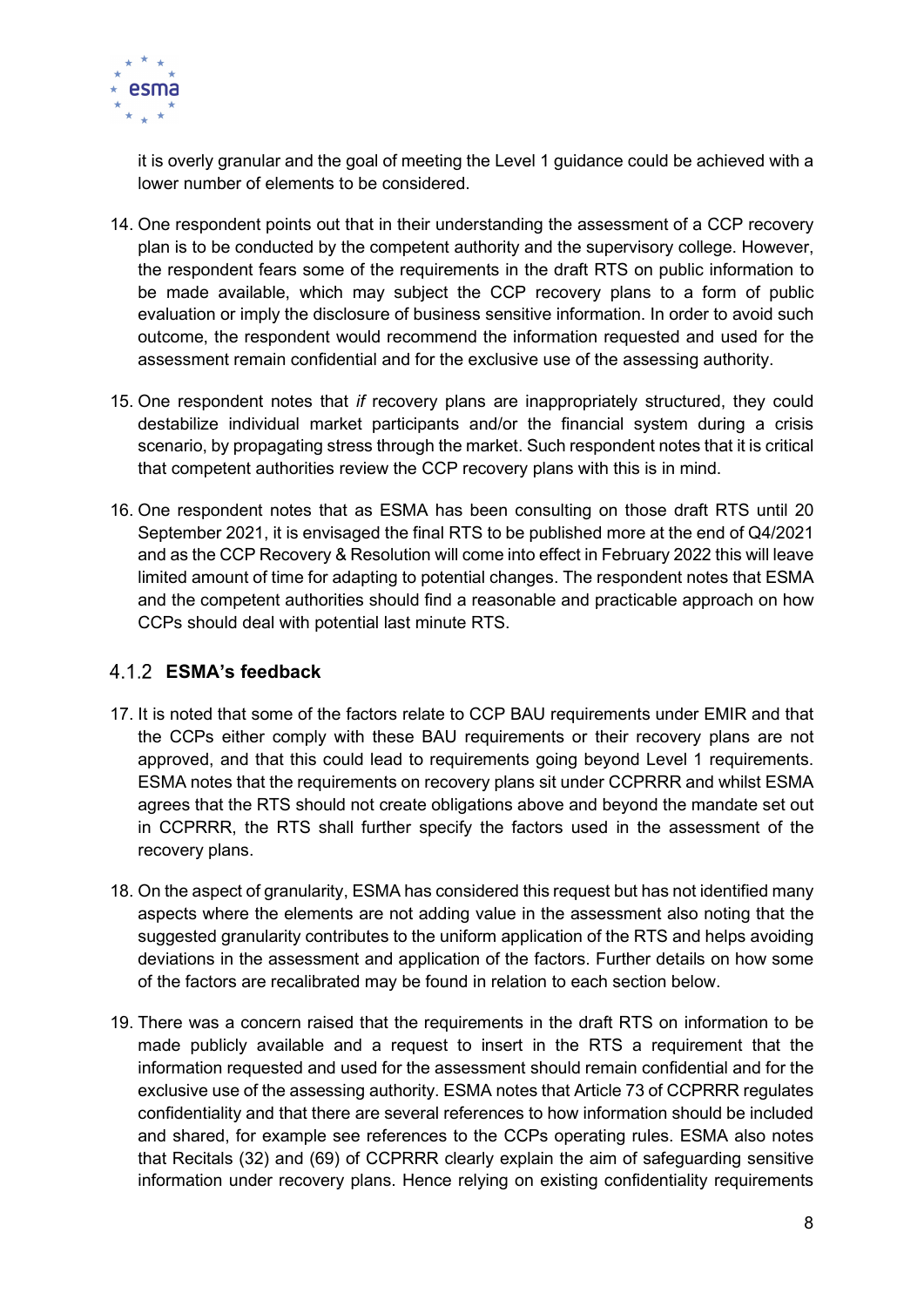

under CCPRRR and ESMA Regulation, ESMA does not consider necessary to make any changes to the RTS.

Recital 32 "Given the sensitivity of the information contained in the recovery and resolution plans, those plans should be subject to appropriate confidentiality provisions."

"Recital 69: It is therefore necessary to ensure that there are appropriate mechanisms for maintaining the confidentiality of such information, such as the content and details of recovery and resolution plans and the result of any assessment carried out in that context."

# 4.2 Article 10(3)(a) of CCPRRR –– the CCP specific factors

- 20. Article 10(3)(a) of CCPRRR requires the competent authority and the supervisory college, when assessing the recovery plan, to take into consideration the CCP's capital structure, its default waterfall, the level of complexity of the organisational structure, the substitutability of its activities and the risk profile of the CCP, including in terms of financial, operational and cyber risks.
- 21. Therefore, with regard to these factors, referred to in point (a) of Article 10(3) of CCPRRR, ESMA proposed, in the CP, that the competent authority and the supervisory college take into consideration at least the following elements further specifying the factors, to assess the adequacy and suitability of the recovery plan.

#### Overall suitability assessment

To assess the overall suitability of the recovery plan, the following elements (as specified in Article 2 of the draft RTS) should, at least, be considered:

- a) the CCP's communication and disclosure plan;
- b) overall timing of the different elements of the recovery plan;
- c) the recovery plans' impact on other services by the CCP; and
- d) the involvement of linked FMIs and stakeholders in the process of drawing-up of recovery plans.

# Assessment of recovery plan scenarios and indicators

To assess the adequacy of the recovery plan in respect of the recovery plan scenarios and indicators, the following elements (as specified in Article 3 of the draft RTS) should, at least, be considered:

a) that the recovery plan duly incorporates the recovery plan scenarios and recovery indicators; and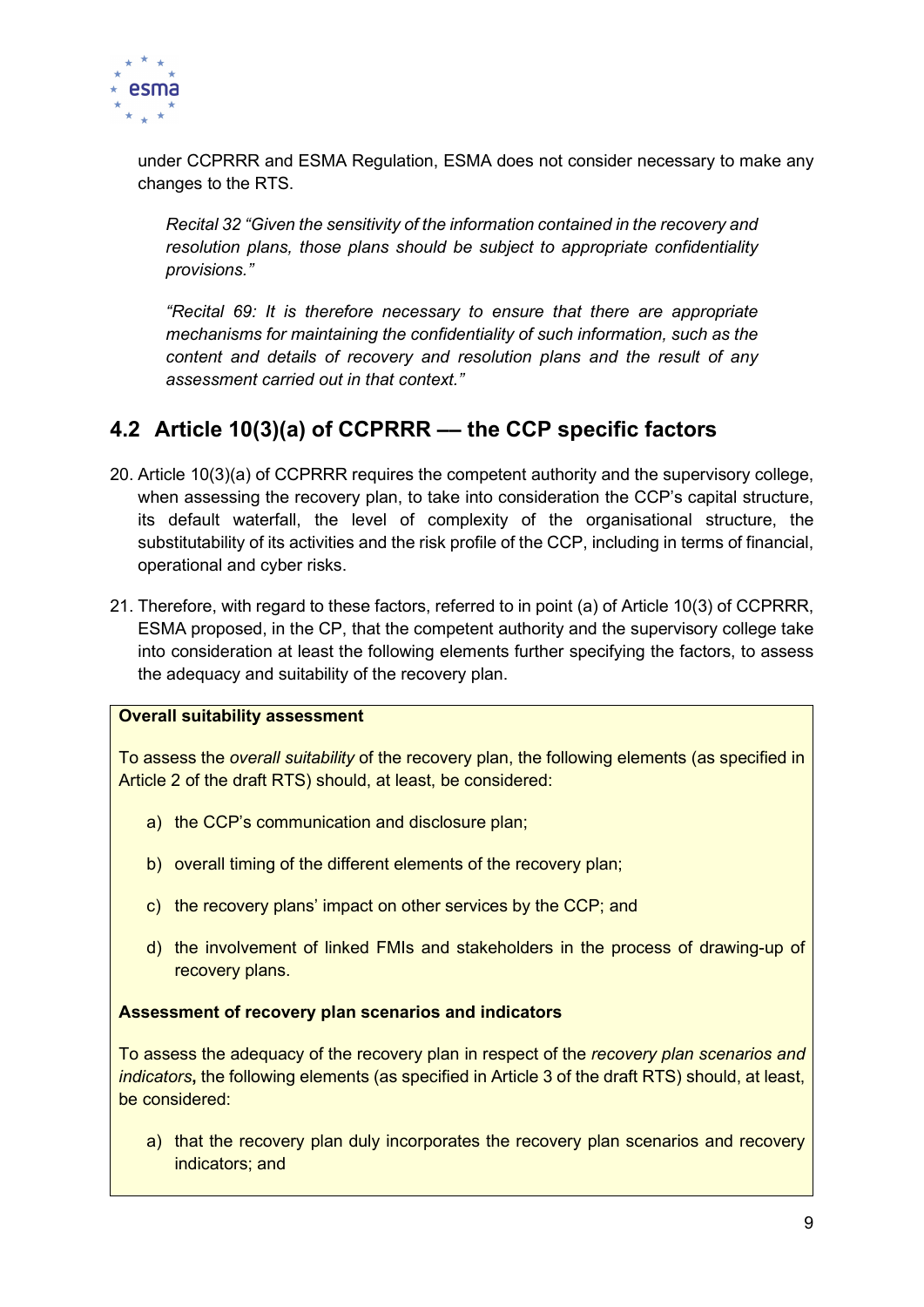

b) that the recovery plan scenarios and indicators are suitable bearing in mind the CCP's features and risk profile including taking into account the CCP's specific clearing services, structure and organisational set-up.

### The CCP's capital structure and financial viability

To assess the adequacy of the recovery plan with respect to the CCP's capital structure and overall financial viability of the CCP, the following elements (as specified in Article 4 of the draft RTS) should, at least, be considered:

- a) the capital structure (including the additional amount of pre-funded dedicated own resources required under Article 9(14) in accordance with Article 9(15) of CCPRRR) and the recovery measures designed to ensure a timely recapitalisation of the CCP, any measures aimed to restore the CCP's matched book and capital and that the recovery plan identifies appropriate arrangements to address both funding (solvency) gaps and temporary liquidity gaps;
- b) the identity of the liquidity providers and if liquidity structures may give rise to concentrated liquidity exposures and whether the recovery plan clearly distinguishes between different funding arrangements;
- c) the margin model and margin processes within the CCP; and
- d) the use of standing central bank facilities and how those assets would be expected to qualify as collateral under the terms of the central bank facility.

#### CCP's default waterfall

To assess the adequacy of the recovery plan with respect to the CCP's default waterfall within the context of the recovery plan the following elements (as specified in Article 5 of the draft RTS) should, at least, be considered:

- a) the various default waterfalls and different paths of loss propagation; and
- b) the relevant legal risks in ensuring the enforceability of the waterfall.

#### The level of complexity of the organisational structure

To assess the adequacy of the recovery plan with respect to the level of complexity of the organisational structure the following elements (as specified in Article 6 of the draft RTS) should, at least, be considered:

- a) the ownership and corporate structure of the CCP, for example if the ownership structure may affect the recovery plan;
- b) the links of the CCP to any same-group entities;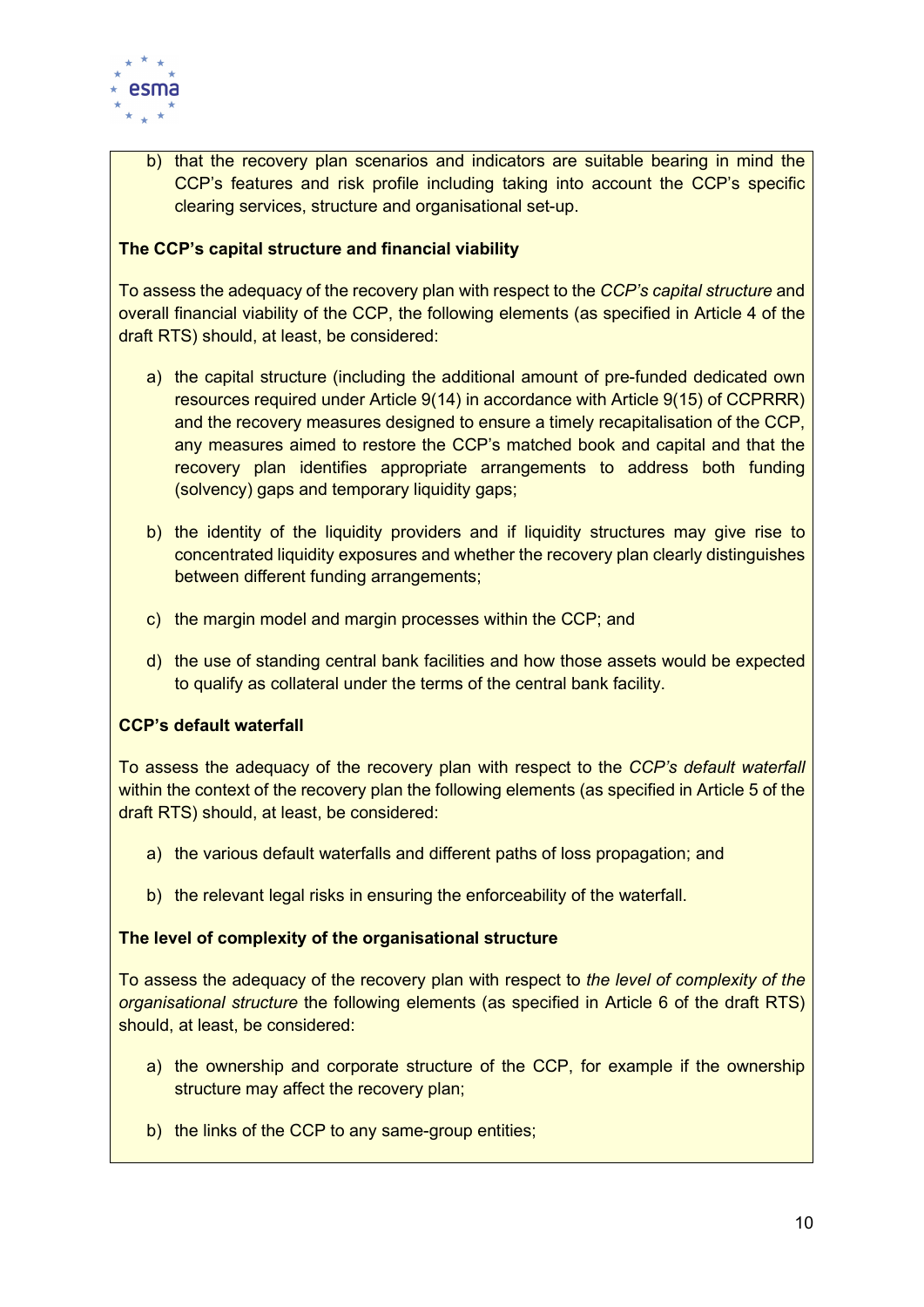

- c) the complexity of the CCP's internal organisation may affect the application of the recovery plan;
- d) the procedures and action plans, including procedures for decision processes;
- e) that, where required, the recovery plan is effectively included under the operating rules of the CCP to ensure its efficiency; and
- f) how the recovery plan is to be tested.

# The substitutability of the CCP's activities

To assess the adequacy of the recovery plan with respect to the substitutability of the CCP's activities the following elements (as specified in Article 7 of the draft RTS) should, at least, be considered:

- a) if there are other CCPs authorised or recognised under Articles 14 and 25 of EMIR to provide some or all of the clearing services provided by the CCP; and
- b) the possibility of portability of transactions or the transfer of non-critical activities, partially or in full, to another service provider.

### The risk profile of the CCP

By performing centralised activities, a CCP concentrates risks including legal, credit, liquidity, general business, custody, investment and operational risks that contribute to the definition of the risk profile of the CCP. To assess the risk profile of the CCP (primarily at the level of the CCP, but also for different business lines or clearing services, where such a risk assessment is justified) ESMA proposes to consider all risks, including business risks, financial risks, legal risks and operational risks, such as fraud, criminal activity, IT and cyberrisks, etc.

To assess the adequacy of the recovery plan with respect to the overall risk profile of the CCP the following elements (as specified in Article 8 of the draft RTS) should, at least, be considered:

- a) the different types of risk, and plausible combinations thereof, including and depending on the CCP, operational, cyber, legal, credit, liquidity, general business, custody, settlement, investment, market, systemic, and environmental and climate risks;
- b) the nature, size and complexity of the CCP's business and how it has been reflected upon in the proposed measures by the CCP including for example the type of financial instruments cleared or to be cleared by the CCP, the average values cleared by the CCP, the specificities of the different services provided by the CCP and the Member States where the CCP provides, or intends to provide, services and any other cross-border activities of a CCP;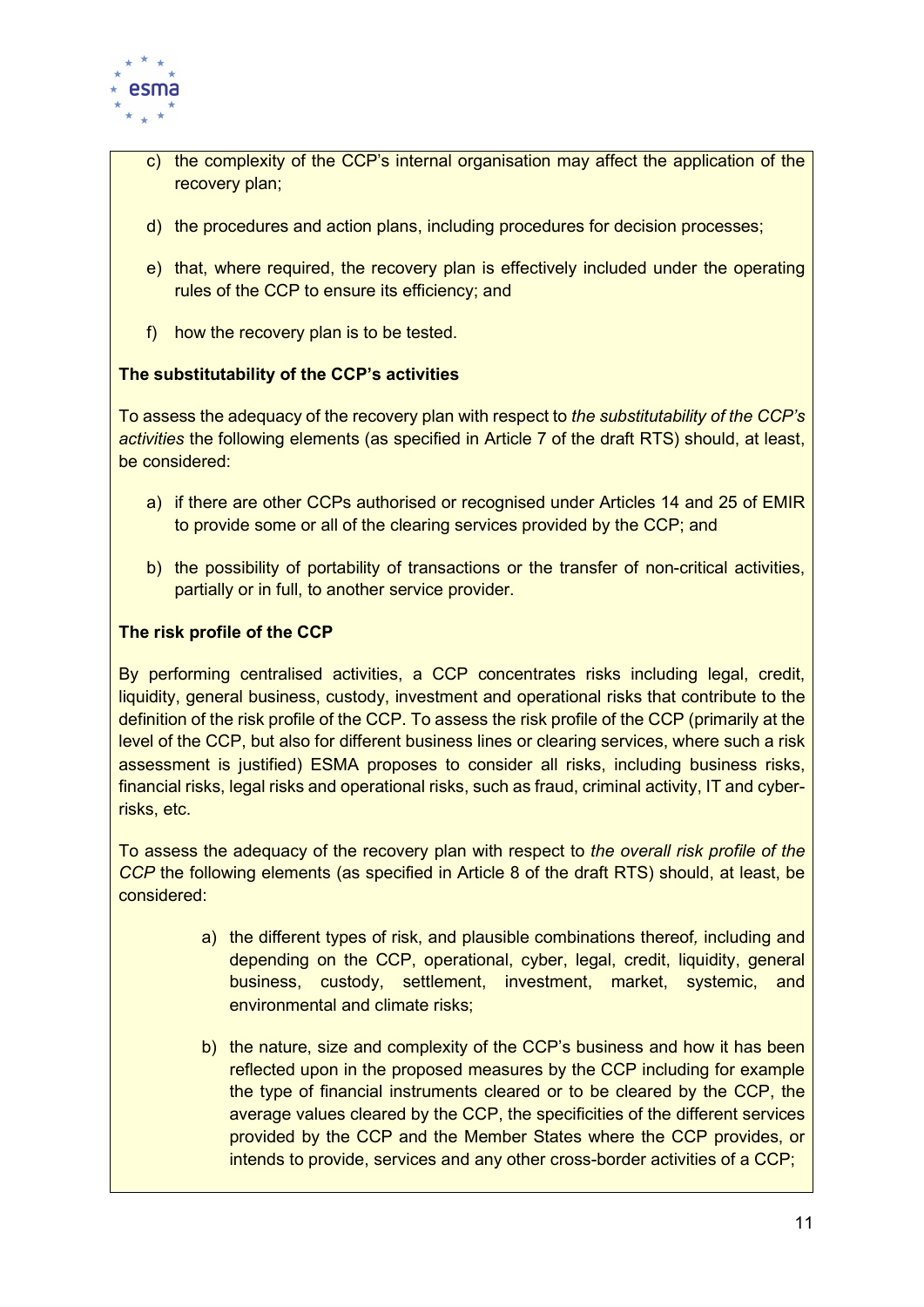

- c) independence in the application of the recovery plan and if the recovery plan is consistent with the corporate governance structure of the CCP and with the CCP's decision processes and internal governance;
	- d) that the legal risks have been assessed in the recovery plan, mainly to ensure all measures, arrangements and agreements are legal, valid and enforceable.

# The business model of the CCP

To assess adequacy of the recovery plan with respect to the business model of the CCP the following elements (as specified in Article 9 of the draft RTS) should, at least, be considered:

- a) that the critical functions of the CCP are properly identified;
- b) that the preparatory arrangements to facilitate the sale of assets or business lines as envisaged in the recovery plan are suitable for the CCP, for example that the processes for determining the value and marketability of the core business lines, operations and assets of the CCP are suitably, robust and operational and the assessment of the potential impact of such a sale on the operations of the CCP is reflecting the specific operations of the CCP; and
- c) where the CCP clears several products, that the CCP has considered the potential impediments to separate the products and the effect of the recovery plan on potential netting efficiencies.

# 4.2.1 Summary of the consultation responses

- 22. There is an overall support for Articles 2 to 9 of the proposed RTS and this conclusion is based on comment(s) but also due to the fact that ESMA has not received comments questioning a certain proposed approach. There are however a few specific aspects and comments raised in the consultation responses and they are listed below.
- 4.2.1.1 Proposed Article 2 Overall suitability assessment
- 23. One respondent notes that they agree that the CCP's communication and disclosure plan is of key importance. Only if CCP clearing participants (both clearing members and their clients) know what recovery actions the CCP will likely take, clearing participants will be able to take actions that are consistent with the recovery plan. Otherwise, clearing participants will identify worst scenarios and manage on the basis of these worst-case scenarios, which could be detrimental to the CCP recovery efforts. There is support from one respondent that linked FMIs and stakeholders including clearing participants should be involved in the process of drawing-up of recovery plans.
- 24. One respondent would appreciate a clarification on whether this criterion implies that the CCP's recovery plan should be made public.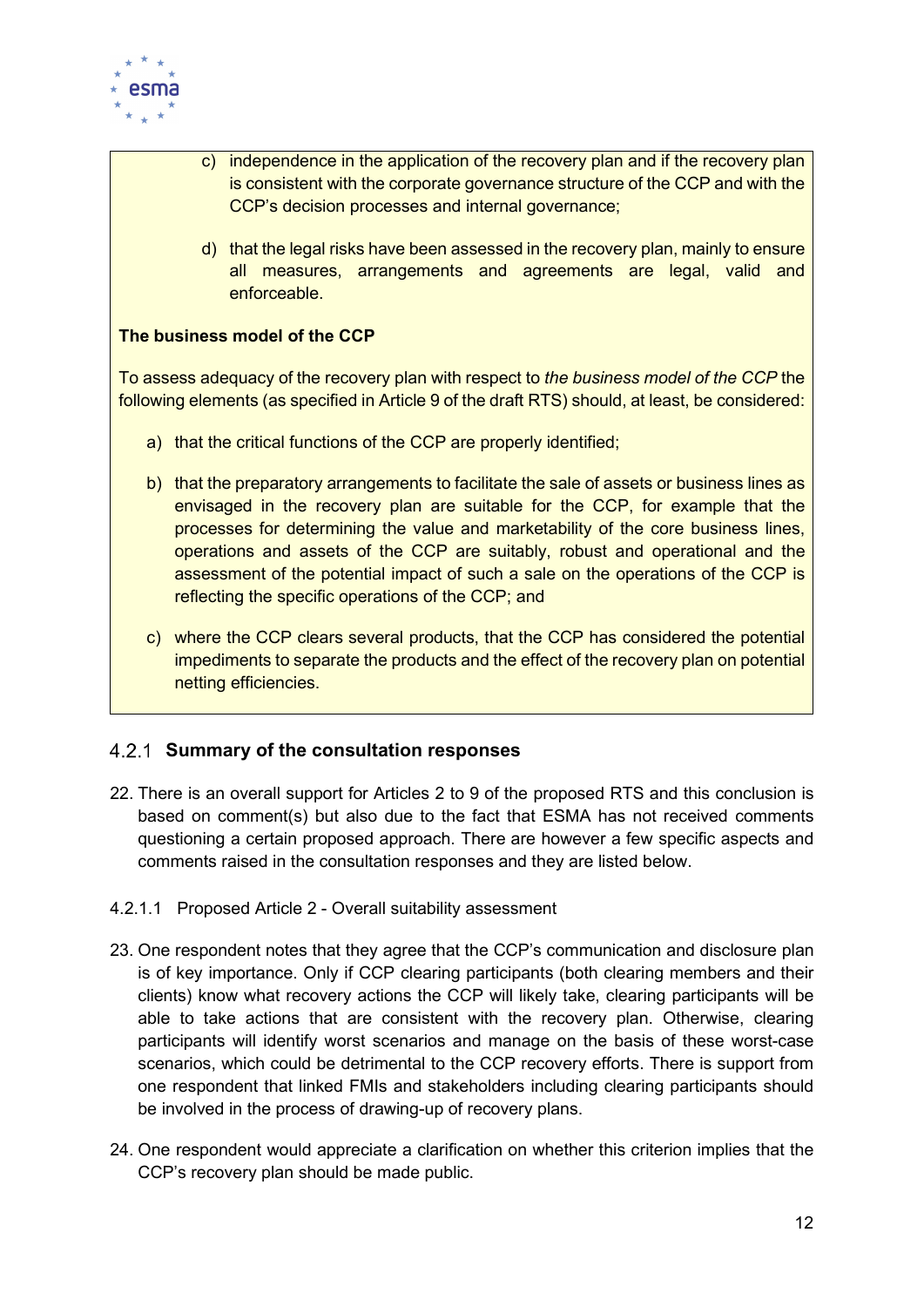

- 25. One respondent questions if the criterion implies that, in addition to the overall recovery timing, a specific timing estimation should be included for the different elements of the recovery plan and challenge this on the basis that this would seem rather granular and potentially constraining in a stress situation as the recovery of a CCP may be. The respondent asks ESMA to clarify that no specific timing estimation that would lead to a mechanic trigger is needed.
- 26. One respondent notes that as the recovery plan should be focused on the recovery of the core CCP functions it may therefore be unnecessary that it looks at other services as these risks being too marginal. The respondent suggests to either delete this provision in the RTS or to qualify it that CCPs should consider the impact on 'critical' rather than 'material' ancillary services.
- 4.2.1.2 Proposed Article 3 Assessment of recovery plan scenarios and indicators
- 27. One respondent raises a question whether the criterion included under Article 3.d may be too restrictive as it requires the CCP to identify suitable times at which appropriate actions referred to in the plan should be taken.
- 4.2.1.3 Proposed Articles 4/5 The CCP's capital structure and financial viability and CCP's default waterfall
- 28. One respondent recommends that the CCPs' own-funds contribution to the default waterfall should be a meaningful amount and available to cover default and non-default losses. This is critical to align incentives, particularly in the case of for-profit CCPs. Such respondent notes that the recovery plan should specify that the CCP is responsible for covering non-default losses, such as those arising from financial, operational or cyber risks and that the CCP recovery plans should specifically ensure that CCPs have the resources to cover such losses through their own funds. Allocating such losses to clearing members or clients creates a misalignment of incentives which could undermine strong risk management. The respondent also agrees with ESMA's comment on the need for the CCP to have measures in place to ensure a timely recapitalization of the CCP.
- 4.2.1.4 Proposed Article 6 The level of complexity of the organisational structure
- 29. One respondent questions the parameter "The complexity of the CCP's internal organisation may affect the application of the recovery plan" if a respective complex internal organization is a prerequisite in order to develop and execute recovery plans. The respondent asks for specification on the measurement and a definition of a complex organization.
- 30. One respondent agrees that a CCP's ownership structure somehow affects recovery as a solvent owner with a strong interest in the clearing activities of a CCP (for instance a linked exchange) will be more likely to provide additional resources during the recovery phase. However, the respondent notes that there is no clear and binding obligation on the CCP owner to follow such an approach.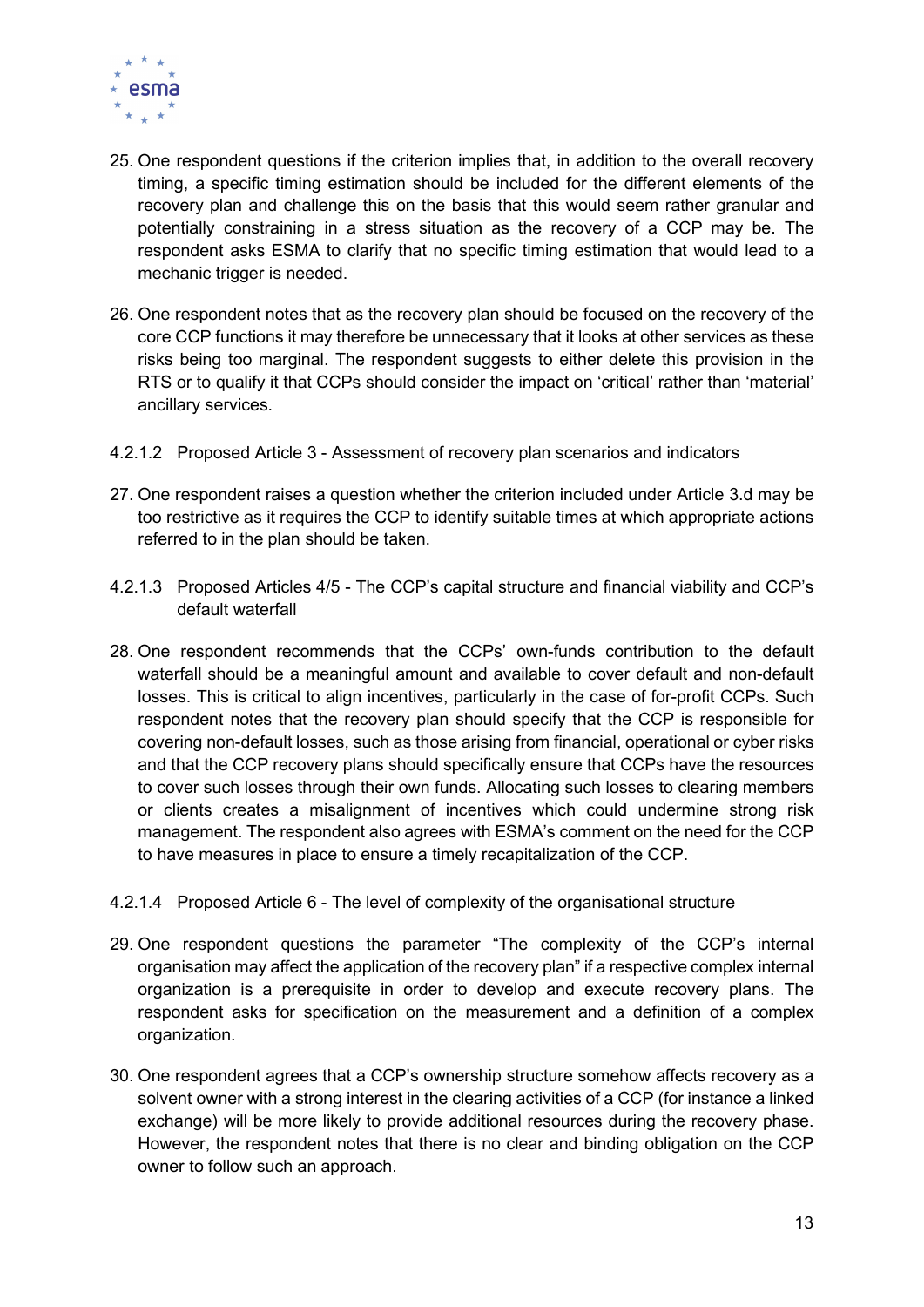

- 31. One respondent notes that with respect to the links of the CCP to any same-group entities, as most CCPs are belonging to bigger exchange groups, they therefore have links to different group entities and questions the assessment of such a parameter. In addition, the respondent notes that due to CCPs unique profile, most CCP organisations are rather complex.
- 32. With respect to the procedures for decisions processes, one respondent asks whether it is better to have high flexibility for fast decision making or to have more documentation processes in place.
- 4.2.1.5 Proposed Article 7 The substitutability of the CCP's activities
- 33. These criteria are generally supported, however noting that some CCPs may offer a service that may not be offered by other CCPs authorised in the EU, but that ESMA's proposal seems to be broad enough to propose that recognised non-EU CCPs can also be considered as substitutes.
- 34. However, three aspects are noted by the respondents:
	- Some respondents agree that CCPs are able to assess these elements to a certain extent, but they would like to note that CCPs can only do so based on the limited amount of information that other CCPs make publicly available and would request ESMA to clarify that, for what concerns Article 7(a) and (b) of the proposed RTS, to be explicitly restricted to information that could reasonably be known by the CCP in question and that the provisions only refer to (public) information that the CCP in question has access or to information that could reasonably be known by the CCP in question.
	- One respondent agrees that the availability of other CCPs that provide some or all of the clearing services provided by the relevant CCP could be helpful to potentially facilitating options for clearing participants as to where new business is cleared, there is virtually no viable solution for the transfer of existing transactions hence the substitutability of a CCP should therefore not be relied on to support a recovery phase.
	- One respondent notes that whilst it is of course possible for a CCP to verify against the ESMA register whether other CCPs are authorised or recognised under EMIR to provide equivalent services, the mere fact of being authorised or recognised and being involved in the clearing of equivalent products does not mean that another CCP necessarily has the technical and operational capacity to actually take on additional clearing business, and the CCPs cannot judge whether other CCPs could take on some or all of the clearing services of the CCP in question.
- 4.2.1.6 Proposed Article 8 The risk profile of the CCP
- 35. One respondent kindly questions the need to include 'the special features of the different services provided by the CCP' (in Article 8(c)(4) of the proposed RTS) as it is not fully clear to such respondent what these special features refer to. In line with the ESMA consultation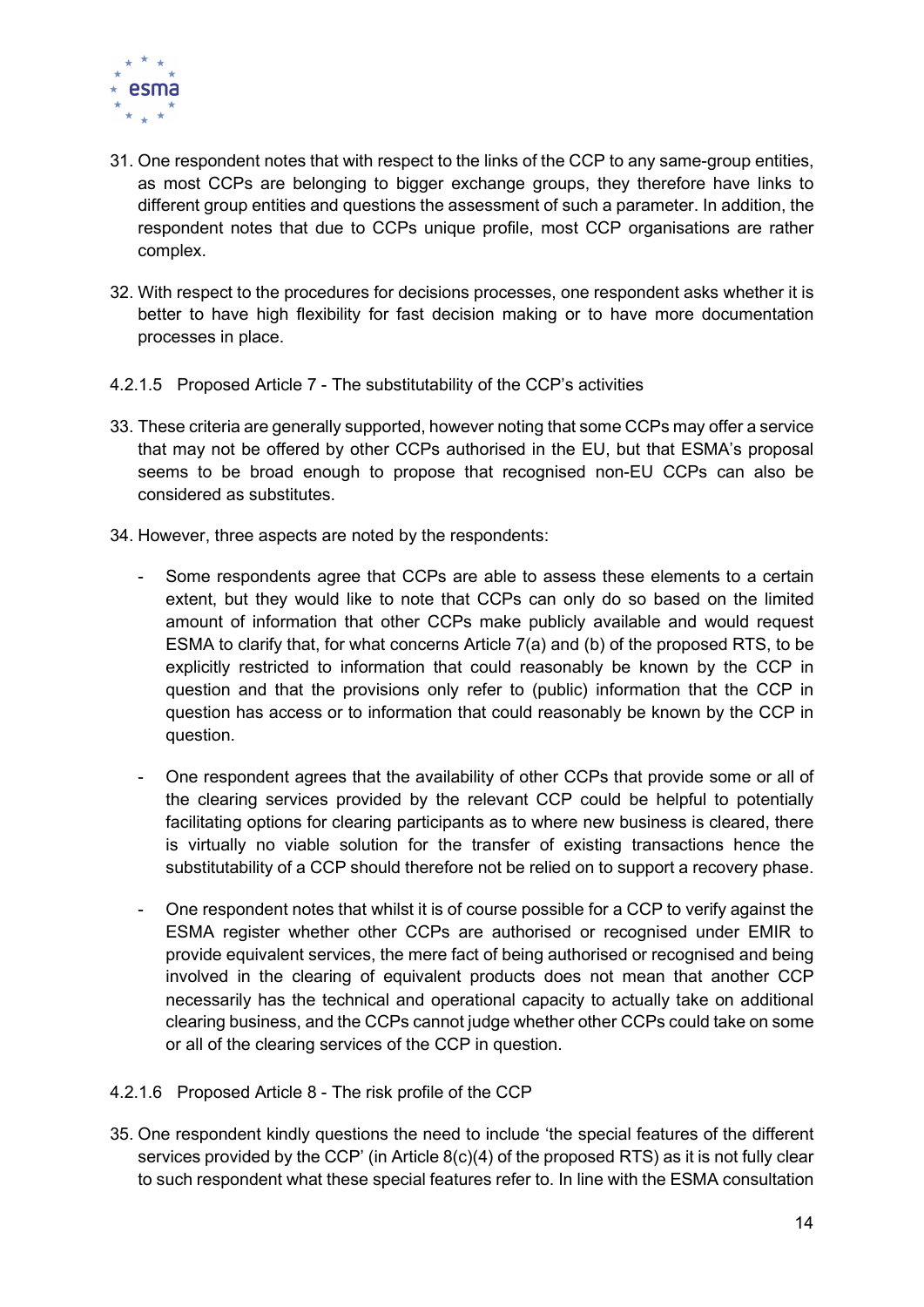

papers on recovery plan scenarios and indicators, the respondent understands that the recovery plan should only focus on the relevant risk types for each CCP. They would therefore refrain from obliging CCPs to consider a certain list of risk types and suggest considering the relevant risk factors for that CCP.

- 4.2.1.7 Proposed Article 9 The business model of the CCP
- 36. One respondent notes that the sale of assets or business lines might be useful for slowburning recovery scenarios (slow degradation of the business, regulatory fines, lawsuits), but that the vast majority of recovery scenarios (for instance defaults, investment losses or cyber events) will occur in a timeframe much shorter than sales of assets or business lines to be facilitated.

# ESMA's feedback

- 37. ESMA has generally sympathy for the comments raised and has recalibrated the RTS to accommodate where justified.
- 38. On Article 2 of the RTS, ESMA confirms that CCPRRR regulates the management of the recovery plan and its close links with the operation rules of the CCP. The RTS is not changing the fundamental status of the recovery plan as set out under the CCPRRR hence the reference to information sharing is for the assessment to consider how and what has been shared in accordance with CCPRRR with clearing members and what (and how) the CCP has in mind to share and communicate in a situation where the recovery tools are used. The RTS is hence not creating an obligation to share information above or in addition to the rules under CCPRRR.
- 39. On Article 2(b) of the RTS there is a comment on the estimation of overall timing for the different elements of the recovery plan, ESMA confirms that the specified timing allocations does not entail a requirement for this to be linked to mechanic triggers, but the aim is to ensure preparedness with the aim to pre-assess the steps and the time required under the plan with the aim to ensure its workability and effectiveness.
- 40. On Article 2(c) of the RTS, there is a reference to other services. ESMA disagrees they should be assumed to be "too marginal" but agrees that the intention is to focus on material or critical other services and ESMA would therefore agree to qualify this assessment to the other services that are material or significant.
- 41. On Article 3 of the RTS, ESMA agrees with the comments and has replaced the reference to "time" with the "circumstances" at which measures in the recovery plan are to be taken to align the wording with CCPRRR.
- 42. ESMA notes that Articles 2 and 3 of the RTS were originally introduced to apply generally in relation to the factors under Article 10(3)(a) to (c) of CCPRRR. This drafting may however result in uncertainty as to which factor the elements are further specifying, hence ESMA has moved the content under Article 2 and Article 3 into either existing Articles or created new Articles in the RTS in relation to one of the factors (a) and (b) with the aim to make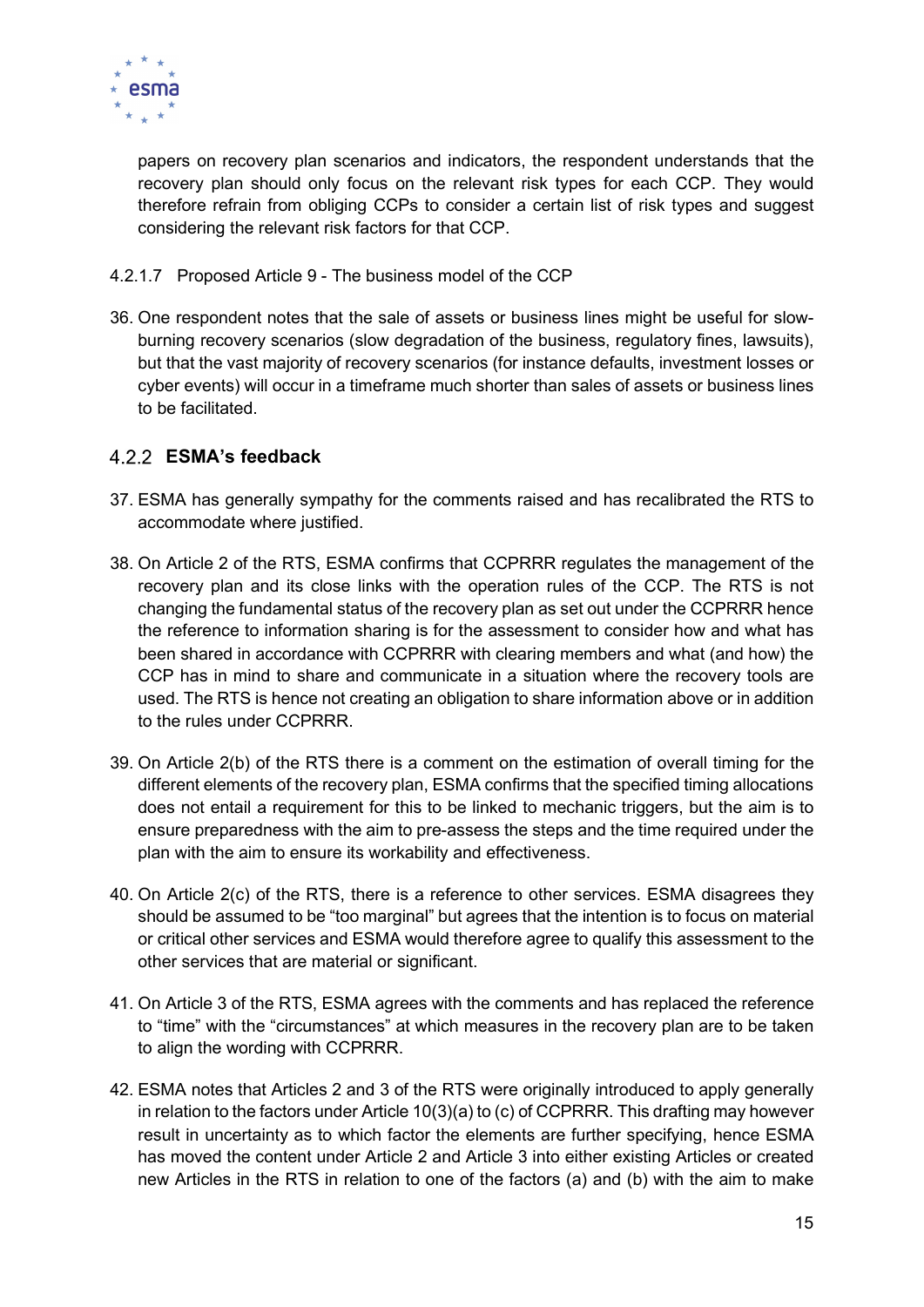

the links of the elements clearer in relation to the factors they further specify. ESMA has in addition partly deleted some elements in Article 2 and 3 to ensure proportionality and legal certainty.

- 43. The element deleted from Article 2 of the RTS were referring to the suitability of the plan, the timeframes for implementation and when and how the CCP had envisaged the plan to be tested at times as general statement in relation to the suitability of the plan and generally flows from the regulation and could therefore be argued as not proportionate to be also included in the RTS. The remainder of the Article 2 has been moved into other articles of the RTS and one new article, Article 8 of the RTS.
- 44. The elements deleted under Article 3 of the RTS were referring to the two Guidelines issued under Articles 9(5) and 9(12) of CCPRRR and the reason being that by referring to Guidelines under an RTS could raise legal uncertainty as to the legal status of the Guidelines. The remainder of the Article 3 has been moved into other articles of the RTS and one new article, Article 6 of the RTS.
- 45. On Articles 4 and 5 of the RTS the comments on CCPs' own-funds contribution are made in relation to non-default losses. ESMA notes that the CCPs own funds and distribution of funds in default and non-default is regulated under CCPRRR and the aim of the RTS is to provide factors for the assessment of the requirements for the recovery plan and not to introduce new provisions as this is not envisaged under this mandate.
- 46. On Article 6 of the RTS there is a comment if and how a complex internal organization is a prerequisite to develop and execute recovery plans and the respondent asks for specification on the measurement and a definition of a complex organization. ESMA notes that under Article 9(3) of CCPRRR the assessment of the recovery plan shall take into consideration the level of complexity of the organisational structure. The RTS provides the factors to be considered in this assessment, hence the factors focus on "if" and "how" such aspects are reflected in the plan and the potential consequences of them, hence not qualifying any organisation or ownership structure as complex or not, merely how those aspects are reflected and catered for in the plan. ESMA notes the question on the procedures for decisions processes but concludes that this question is not relevant for the factors but an aspect the assessment will consider, to ensure the recovery plan is suitable for the CCP.
- 47. On Article 7 of the RTS there are comments noting that CCPs are able to assess these substitutability elements to a certain extent, but they would like to note that CCPs can only do so based on the limited amount of information that other CCPs make publicly available, hence ESMA agrees with those observations and has adjusted Article 7 to cater for this limitation.
- 48. On Article 8 of the RTS the need to refer to 'the special features of the different services provided by the CCP' is asked. ESMA agrees that the wording is not entirely clear and would agree this aspect is of limited value to further identify the specifies of a CCP in light of risks assessments as covered elsewhere in further details and bearing in mind the list is an open-ended list, ESMA agrees to delete this to ensure proportionality.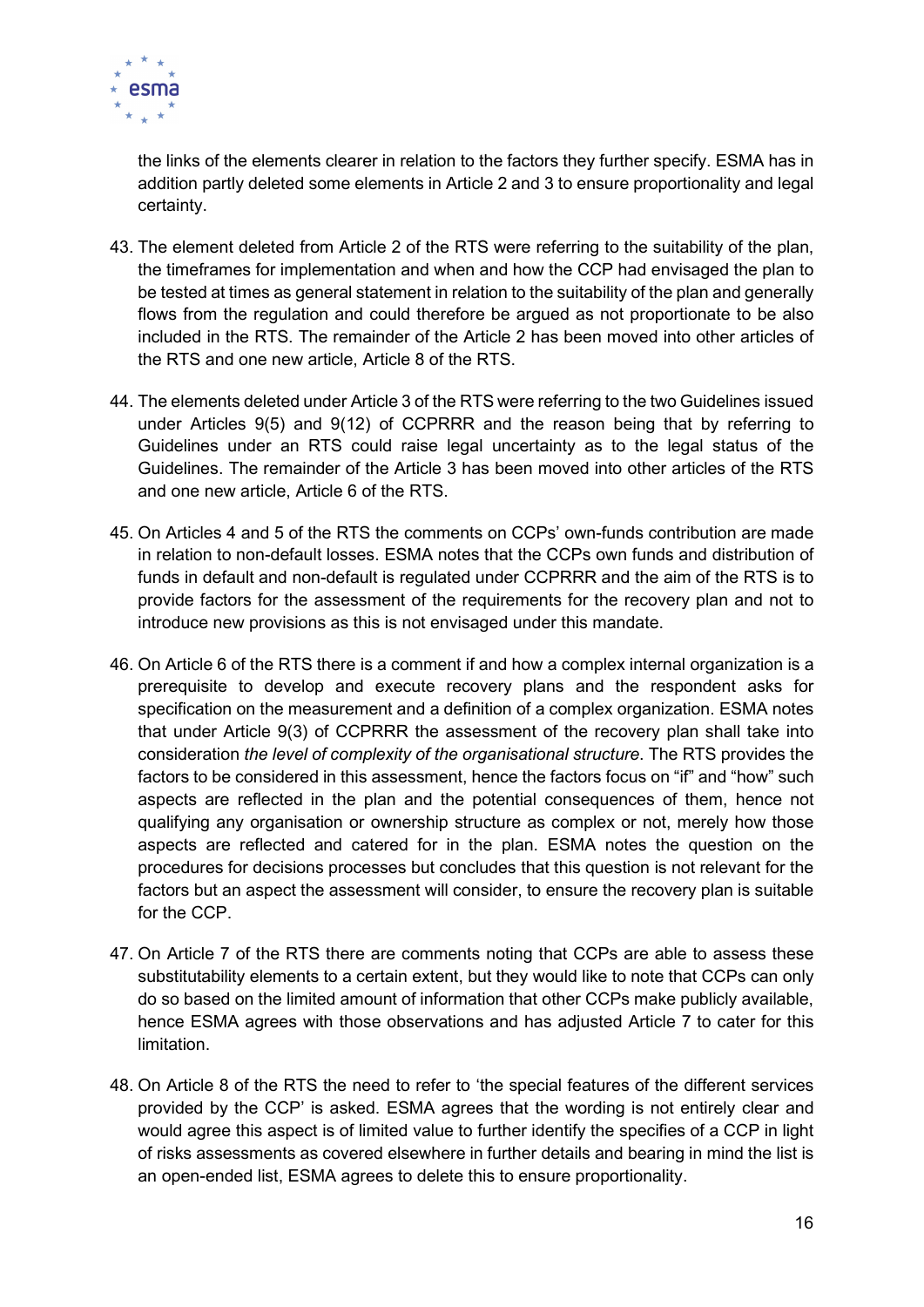

49. ESMA refers to the revised Articles 1 to 7 and new Article 8 of the draft RTS.

# 4.3 Article 10(3)(b) of CCPRRR - Overall impact on relevant entities

- 50. Article 10(3)(b) of CCPRRR requires the competent authority and the supervisory college, when assessing the recovery plan, to take into consideration the overall impact that the implementation of the recovery plan would have on:
	- a) clearing members, and to the extent the information is available, their clients and indirect clients, including where they have been designated as O-SIIs;
	- b) any linked FMIs;
	- c) financial markets, including trading venues, served by the CCP; and
	- d) the financial system of any Member State and the Union as a whole.
- 51. With regard to these factors, referred to in point (b) of Article 10(3) of CCPRRR, ESMA proposed, in the CP, that the competent authority and the supervisory college would take into consideration the impact of the CCP recovery plan through at least the elements outlined in the sections below to assess the adequacy of the recovery plan.

### General links of the CCP

To assess the adequacy of the recovery plan with respect to the links of the CCP the following elements (as specified in Article 10 of the draft RTS) should, at least, be considered:

- a) the number and importance of different links with entities such as liquidity providers, settlement banks, platforms, custodians, investment agents, banks or service providers and the significance or materiality of each link; and
- b) outsourcing arrangements that cover part of the CCP's core business.

# Overall impact of the recovery plan on the CCP's clearing members, and to the extent the information is available, their clients and indirect clients

To assess the adequacy of the recovery plan with respect to the *impact of its implementation* on the CCP's clearing members, and to the extent the information is available, their clients (direct and indirect), the following elements (as specified in Article 11 of the draft RTS) should, at least, be considered:

- a) the complexity of the CCP's clearing membership;
- b) overall impacts, such as possible disruption of the clearing services including potential impact on access to clearing and costs of clearing services on the CCP's clearing members; and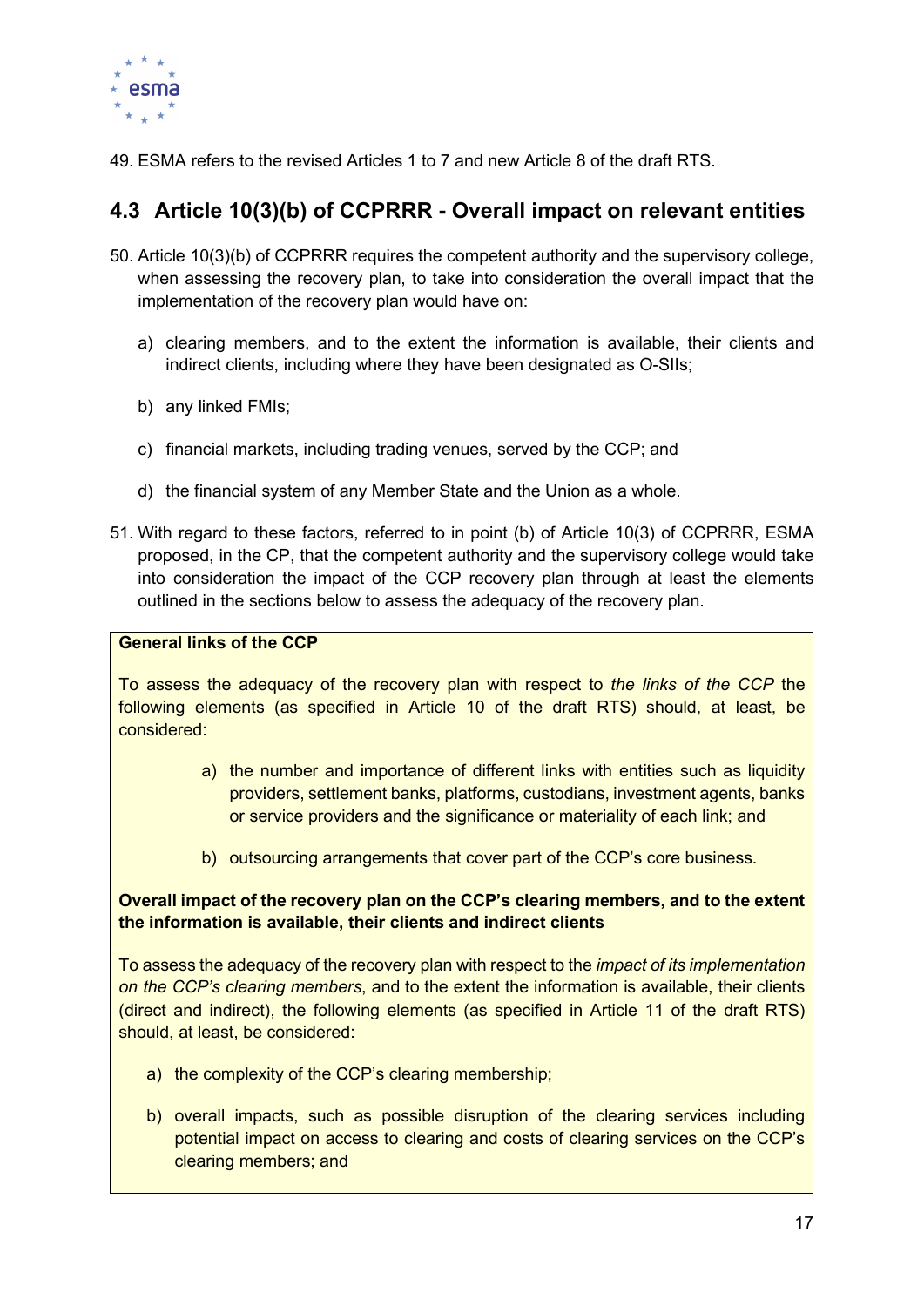

c) knowledge of the recovery plan by clearing members and clients (direct and indirect) and that any material liability together with any potential schedule of calls for resources are also known and agreed on by the clearing members and where relevant by the clients (direct and indirect).

### Overall impact of the recovery plan on any linked FMIs

To assess the adequacy of the recovery plan with respect to the *impact of its implementation* on any linked FMIs the following elements (as specified in Article 12 of the draft RTS) should, at least, be considered:

- a) the potential impact of applying the recovery measures on any interoperable CCP and on any other FMI linked to the CCP; and
- b) any interoperability or cross-margining agreements with other CCPs and the scope of such arrangements.

### Overall impact on financial markets, including trading venues, served by the CCP

To assess the adequacy of the recovery plan with respect to the impact of its implementation on financial markets, including trading venues, served by the CCP the following elements (as specified in Article 13 of the draft RTS) should, at least, be considered:

- a) the potential impact of applying the recovery measures on trading venues as well as any other sources of trading connected to the CCP; and
- b) whether the impact of the recovery plan represents a threat to the stability of such entities, directly or indirectly to the extent possible to assess.

# Overall impact on the financial system of any Member State and the Union as a whole (Article 14 of the RTS)

To assess the adequacy of the recovery plan with respect to the *impact of its implementation* on financial system of any Member State and the Union as a whole the following elements (as specified in Article 14 of the draft RTS) should, at least, be considered:

- a) the potential impact on the financial system of any Member State and the Union as a whole resulting from one or several entities or the CCP itself being impacted by the recovery plan;
- b) how the results from ESMA's cross-CCP stress-testing exercises are considered and reflected upon in the recovery plan and that any discoveries or concerns are mitigated (to the extent possible) in the recovery plan; and
- c) whether liquidity providers give rise to concentrated liquidity exposures due to the multiple roles they may play for several CCPs.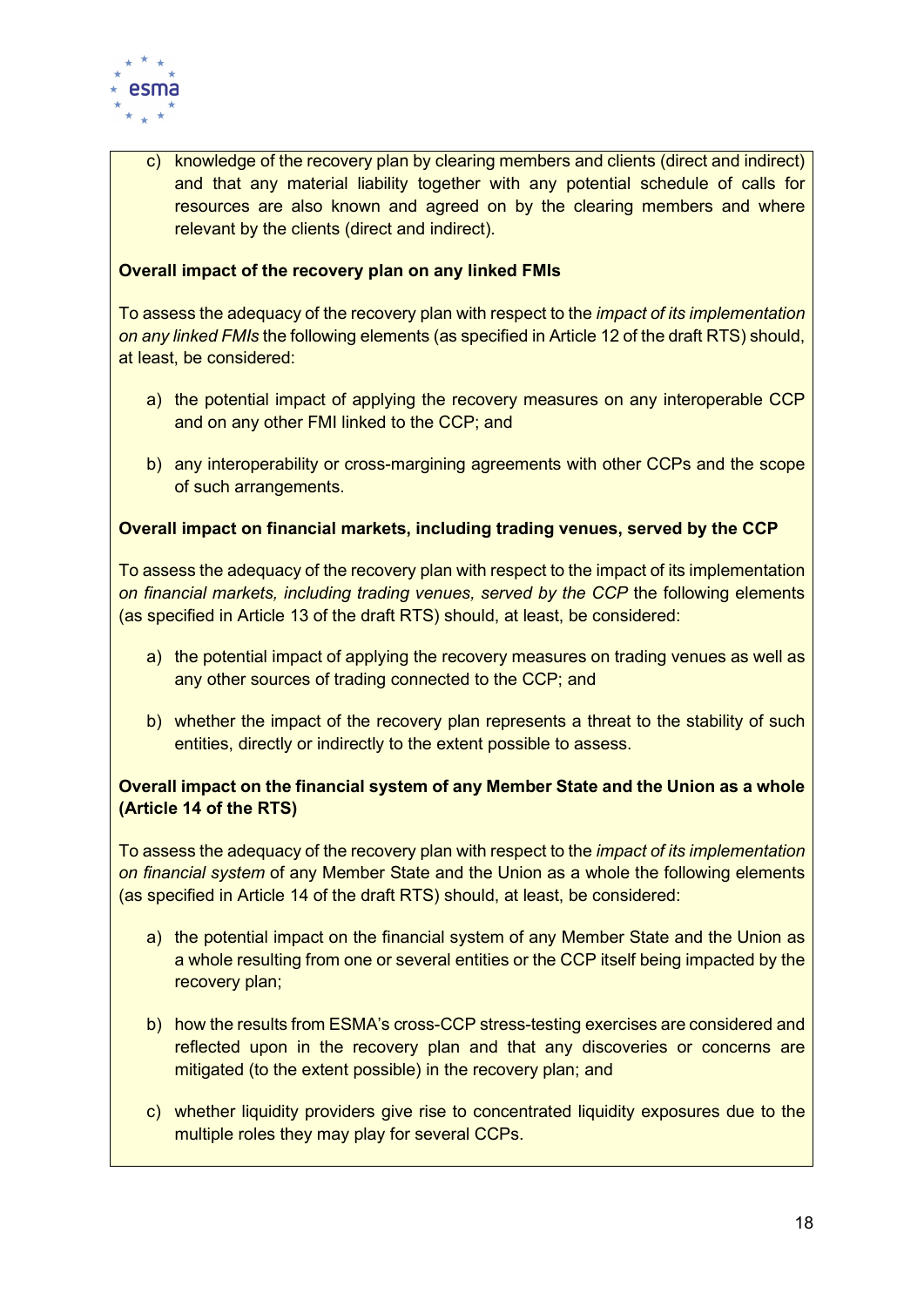

# 4.3.1 Summary of the consultation responses

- 52. There is an overall support for Articles 10 to 14 of the proposed RTS and this conclusion is to some extent based on supporting comment(s) and also takes into account the fact that ESMA has not received comments questioning a certain proposed approach. There are however a few specific aspects and comments raised in the consultation responses and they are listed below.
- 53. One comment received in the consultation is that the content of the RTS per se should point out and request the information used for the assessment to be for the exclusive use of the competent authority and college of supervisor and be considered business sensitive information. This comment is delt with under Section 4.1.2, noting the overall requirements on confidentiality under CCPRRR.
- 4.3.1.1 Proposed Article 10 General links of the CCP
- 54. Some respondents appreciate the reference to the assessment taking into account the significance and materiality (Article 10(b) of the proposed RTS) of the links that the CCP has with other entities. However, they would appreciate receiving a clarification on what is meant by 'financial resources exchanged'' and the types of financial resources that should be considered for this purpose, as the nature and maturity of these exchanges significantly affect the risks inherent in the links between the CCP and its counterparties. For example, it is unclear whether standing credit facilities would be counted by the total available amount from the point where they are opened, even when the outstanding balance is 0, or only when and to the extent that they are drawn, or in some other manner.
- 4.3.1.2 Proposed Article 11 Overall impact of the recovery plan on the CCP's clearing members their clients and indirect clients
- 55. One respondent suggests adding a parameter on how recovery tools affect clearing members and their clients, especially if recovery tools affect clearing participants equally, and the financial impact these recovery tools could mean for clearing participants. The reason being that when the competent authority is assessing the potential impact of the recovery plan on clearing members and end-users, it is important that they consider whether recovery tools, which draw on resources provided by clearing members or clients, are capped at a reasonable level. For example:
	- $\triangleright$  A CCP should only be permitted to assess over a reasonable period, and assessment should be capped. This would limit the pro-cyclical effect of assessments, reduce performance risk of those assessments, enabling members to measure and manage their exposures and reduce the likelihood that the assessments lead to systemic risk or a liquidity crunch.
	- Tools such as Partial Tear Ups and Variation Margin Gains Haircutting must similarly be limited in amount and time (e.g., no more than a day), as these measures could subject clearing members and end users to undesirable market or liquidity risk and cause procyclical effects if participants are incentivized to close out positions.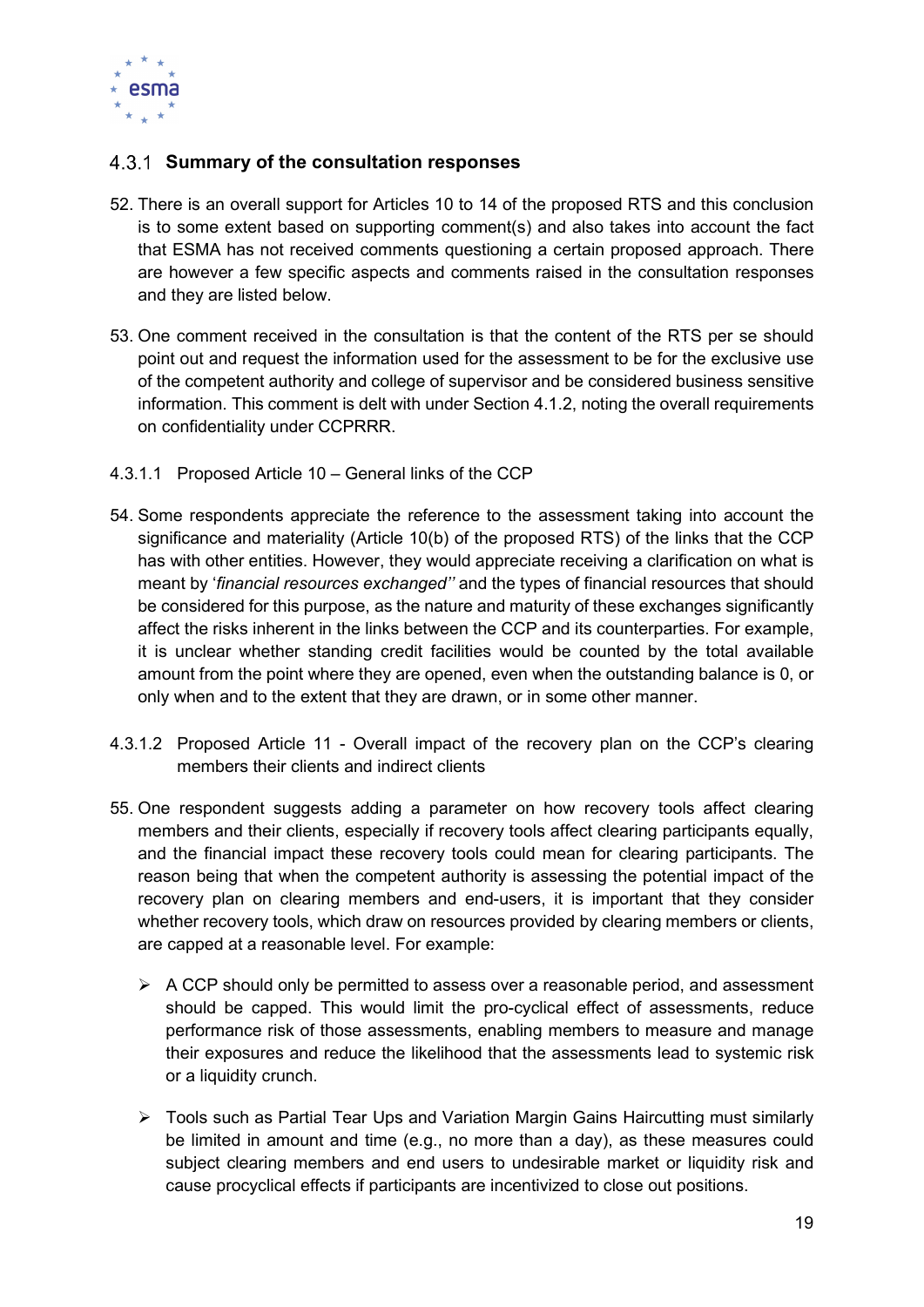

- 56. Several respondents question whether the cost of clearing, a commercial feature unrelated to the CCP's risk management structure, is relevant for this assessment and suggests removing it from criteria 11 (b). One respondent highlights that the CCP can only provide this as agreed in the CCP's rulebook, however, the CCP cannot be held responsible for managing the financial situation of the clearing members.
- 57. Also, respondents note that they would like to make it clearer that Article 11(c) of the RTS should refer to the relevant knowledge of the recovery plan by clearing members, i.e. clearing members should be made aware of the obligations they have with how they are affected by certain recovery options (e.g. cash call or variation margin gain haircutting), rather than the elements that have no impact on them, such as the identification of critical functions. While the respondent fully supports such level of targeted transparency, it believes the CCPs should have the flexibility to determine how to make its clearing members aware of this, as there are different ways in which this could be done, e.g. rulebooks, risk committees, due diligence procedures, etc. This Article should therefore not lead to the full disclosure of the recovery plan to clearing members (and clients). However, should refer to the relevant knowledge of the recovery plan by clearing members, i.e. clearing members should be made aware of the obligations they have and how they are affected by certain recovery options (e.g. cash call or variation margin gain haircutting). It is up to the CCP to determine how to make its clearing members aware of this (e.g. via the rulebook). It is also not possible for a CCP to comprehensively analyse whether the application of its recovery tools might impact the stability of its clearing members or their clients, as the CCP does not have complete information on the financial situation of the clearing members or their clients.
- 4.3.1.3 Proposed Article 13 Overall impact on financial markets, including trading venues
- 58. One respondent notes that while there can be impacts on trading venues (e.g. if executed transactions cannot be cleared right away because of operational difficulties at a CCP), trading venues will be overall less affected by recovery as other stakeholders, especially if the CCP tries to recover from financial stress.
- 4.3.1.4 Proposed Article 14 Overall impact on the financial system of any Member State and the Union as a whole
- 59. One respondent agrees that the ESMA's cross-CCP stress testing exercises should be used however noting that so far, stresses used in these exercises have not been severe enough to meaningfully inform recovery planning and recommends ESMA to introduce scenarios (in addition to other scenarios) in its stress testing that are designed to trigger recovery situations to show impact of the recovery tools to the regulators and market participants.
- 60. Some respondents similarly note that the results of ESMA's cross-CCP stress-testing exercises may not always be suitable to be considered in the CCP's recovery plan, but they may rather be considered for the default management process prior to the recovery phase and suggests that this is reflected in the text of the RTS.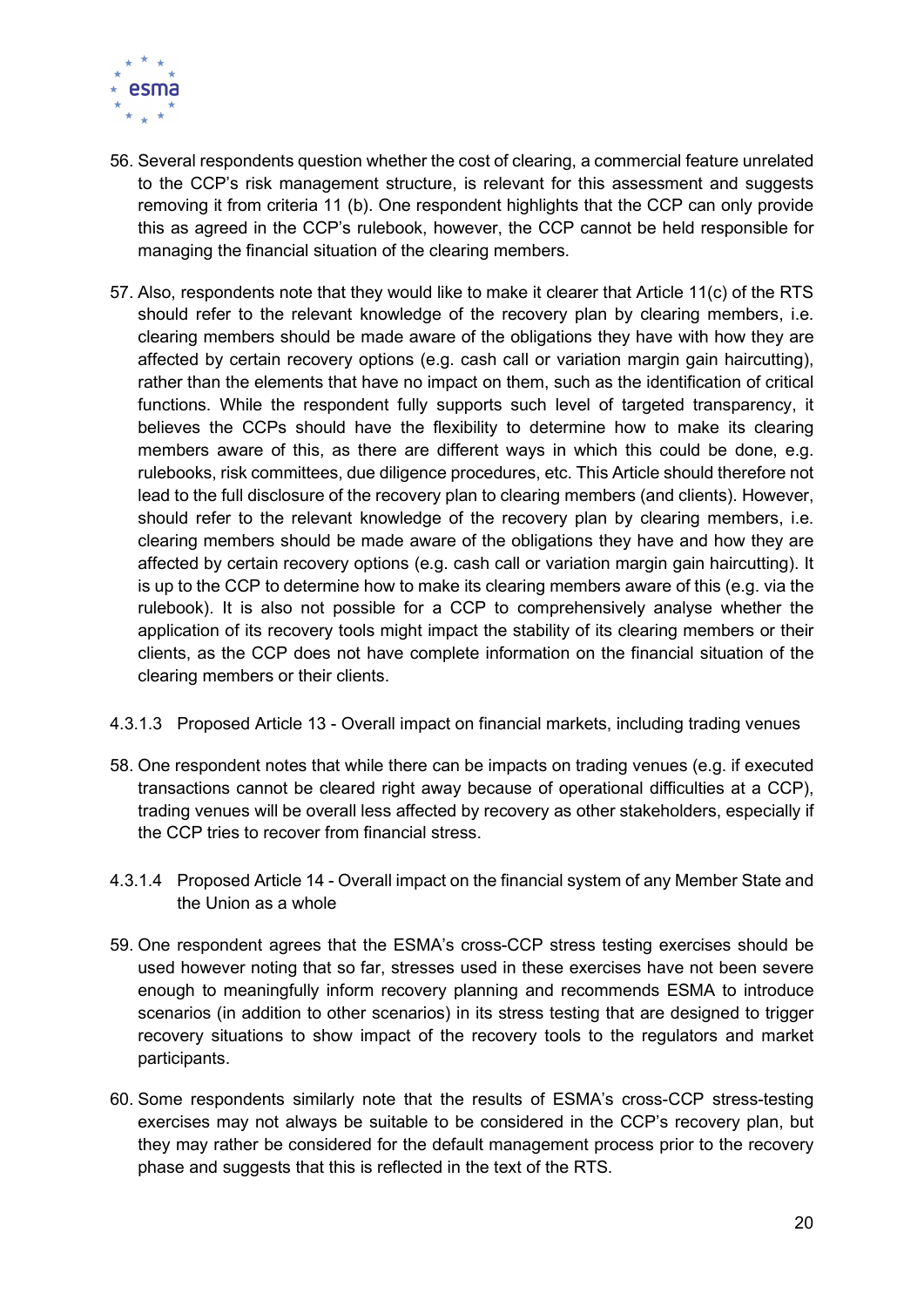

- 61. One respondent also recommends ESMA to leverage its work on the analysis according to Article 25(2c) of EMIR whether Tier 2 CCPs or some of their clearing services are of such substantial systemic importance that a CCP should not be recognised to provide certain clearing services or activities. The scenarios and transmission mechanisms under which Tier 2 CCPs might impact the financial system of the European Union or any Member State and as a whole will be very similar to the impact of recovery actions of an EU CCP. The crisis scenarios from ESMA's analysis should therefore form useful guidance in the appropriateness and effectiveness of recovery tools considered in the CCP's recovery plan.
- 62. Several respondents note that Article 14(c) of the proposed RTS is similar to Articles 4(b) and 10(a) and wonder whether it is appropriate to have duplicative assessments and hence if there is a need to repeat here.

# ESMA's feedback

- 63. ESMA generally has sympathy for the comments raised and has recalibrated the RTS to accommodate those comments to the extent possible.
- 64. On Article 10 of the RTS there is an uncertainty on what is meant by 'financial resources exchanged'' and the types of financial resources that should be considered for this purpose. ESMA notes this uncertainty and to some extent agrees with this and has replaced the reference to "financial resources" to "financial exposures", i.e., to capture financial interlinkages and would focus of the assessment on how important the link is, hence would ensure that the assessment of i.e. undrawn facility is suitable by considering its scope of availability. However, the elements of Article 10 have been moved into other articles (and at times adjusted) of the RTS to ensure clarity on which factor the elements are further specifying as well as to ensure proportionality and legal clarity.
- 65. On Article 11 of the RTS there is the comment on the "costs of clearing" that the reference to the stability of its clearing members or their clients, is challenged due to lack of information by the CCP and it is proposed that those aspects should be deleted. ESMA agrees that the actual cost of clearing would depend on the clearing member and the market and hence not be able to be pre-set and assess, however the recovery plan should consider its overall impact on clearing members in providing clearing services generally. ESMA also agrees on the difficulty to assess threats to financial stability and agrees to delete this reference.
- 66. On Article 11 of the RTS there are also comments on how to involve clearing members (and their clients and indirect clients) and how to provide caps, however those aspects are catered for under CCPRRR and EMIR (see for example Article 9, Section A point 11 of CCPRRR and Article 38 of EMIR as amended by CCPRRR) hence only minor recalibrations are included under the RTS to better align the wording of the RTS with CCPRRR to minimise interpretation issues.
- 67. On Article 14 of the RTS the ESMA's cross-CCP stress testing exercises is reflected upon, ESMA takes note of the suggestion for future exercises to introduce scenarios (in addition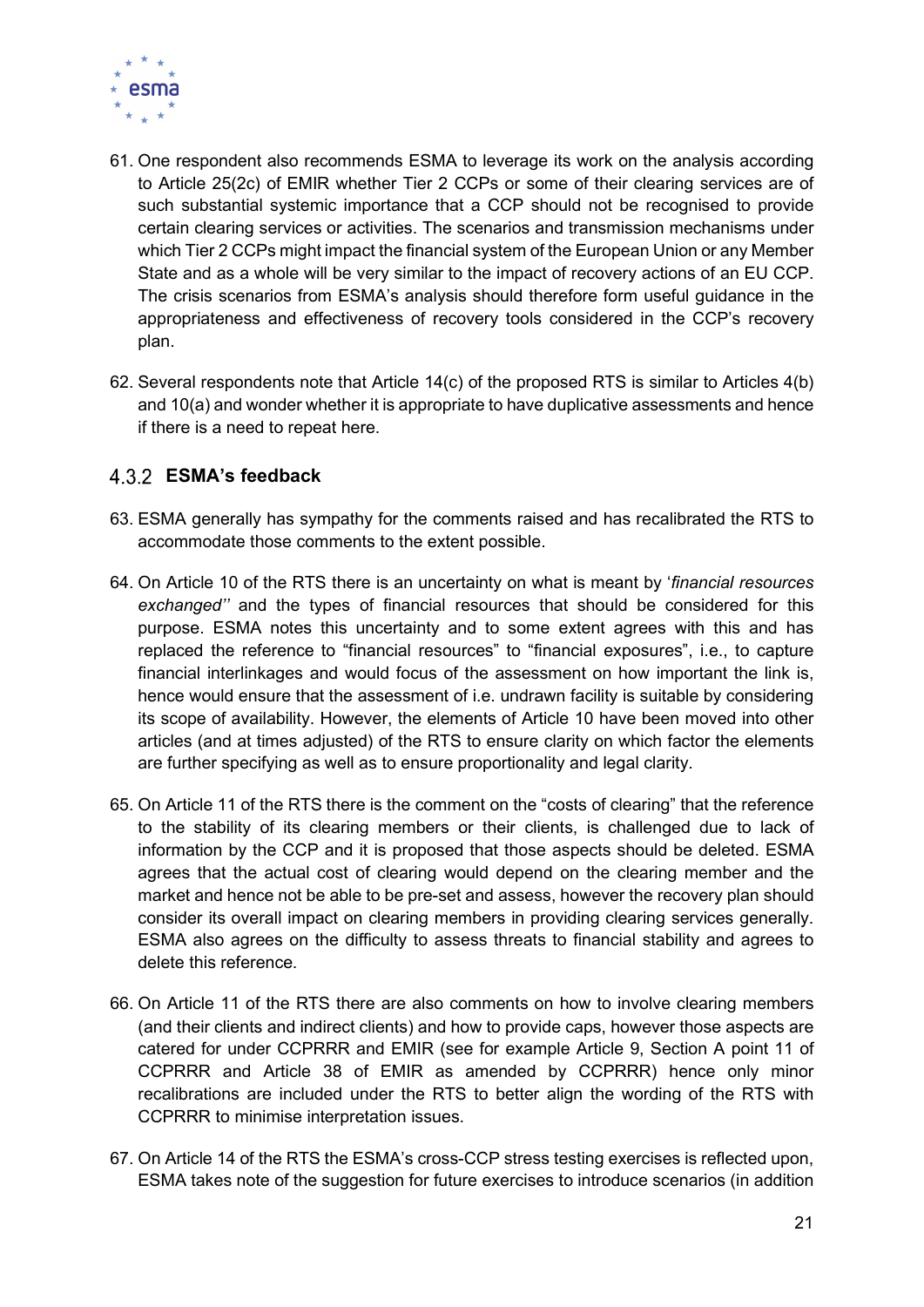

to other scenarios) in its stress testing that are designed to trigger recovery situations to show impact of the recovery tools to the regulators and market participants. ESMA also notes the comment that ESMA's cross-CCP stress-testing exercises may not always be suitable to be considered in the CCP's recovery plan and ESMA included this qualification.

- 68. Finally, Article 14(c) is considered as duplicative to Article 4(b) and Article 10(a). Based on this comment ESMA has deleted Article 4(b) but not Article 10(a) as the scope of this article is different.
- 69. ESMA refers mainly to the revised Articles 8 to 12 of the draft RTS.

# 4.4 Article 10(3)(c) of CCPRRR – Incentives

Article 10(3)(c) of CCPRRR requires the competent authority and the supervisory college, when assessing the recovery plan, to take into consideration whether the recovery tools and their sequence as specified by the recovery plan create appropriate incentives for the CCP's owners, clearing members, and where possible their clients, as relevant, to control the amount of risk that they bring to or incur in the system, monitor the CCP's risk-taking and risk management activities and contribute to the CCP's default management process.

To assess the adequacy of the recovery plan with respect to appropriate incentives the following elements (as specified in Article 15 of the draft RTS) should, at least, be considered:

- a) if the calls for resources, whether voluntary or not, and the allocations of costs associated with the recovery plan, create the appropriate incentives;
- b) if effective participation to the default management by the clearing members, and possibly clients, is incentivised by the structure of the default management process (e.g. auction), by the use of recovery tools and by the resources to be provided to the CCP in a recovery;
- c) the suitability of the arrangements and measures incentivising non-defaulting clearing members to bid competitively in auctions of a defaulted members' positions and if they create the incentives as envisaged;
- d) if the link between clearing members activity and their potential losses (as a result of the recovery plan) creates an appropriate incentive and if the incentives are making a successful recovery more likely;
- e) the participation to risk-management discussions, including at the risk committee, of clearing members and client representatives to incentivise commitment and dedication to the CCP and if the different categories of participants (clearing members and clients) have been appropriately represented in the risk committee; and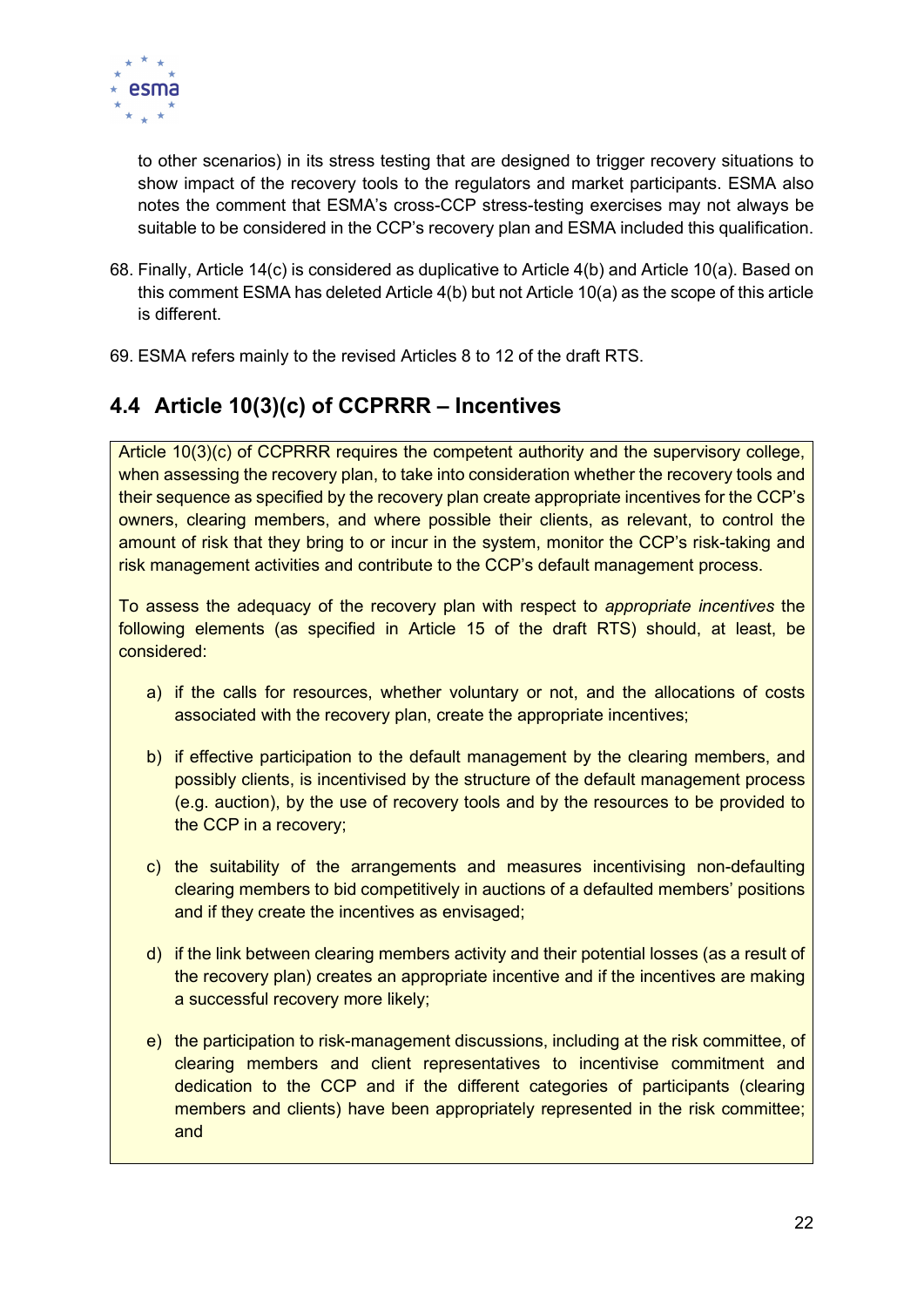

f) if the involvement of clearing members, and possibly clients, or other entities linked to the CCP in the provision of services related to the mitigation of losses in the event of recovery, embeds the right incentives to provide the CCP with the right services (e.g. acting as a repo counterparty, providing liquidity, etc.).

# 4.4.1 Summary of the consultation responses

- 70. There is an overall support for Article 15 of the proposed RTS and this conclusion is based on comment(s) received and also due to the fact that ESMA has not received comments questioning a certain proposed approach. There are however a few specific aspects and comments raised in the consultation responses and they are listed below.
- 4.4.1.1 Proposed Article 15 Incentives
- 71. One respondent finds the proposed list of elements to be taken into consideration under point (c) of Article 10(3) of CCPRRR is too detailed, does not necessarily take into account the variety of arrangements established by CCPs and could therefore make the recovery unnecessarily extensive. This respondent believes that the list of elements to be assessed by authorities and colleges should guide competent authorities in assessing the adequacy of the recovery plan in creating appropriate incentives for the various stakeholders involved. These elements should not be understood as a tool for implicitly prescribing specific solutions or arrangements, as this would be interpreted as a way of introducing additional requirements for CCPs, not referenced in level 1.
- 72. Another respondent notes that the incentives linked to recovery actions are complex and refers to a response to an FSB consultation which entails an incentive analysis, which could be useful in recalibrating the current proposal. They however note that this analysis is a complex document and therefore propose for ESMA to produce something similar or to use the analysis provided to avoid that every competent authority has to duplicate this analysis.
- 73. Some respondents note the use of "voluntary contributions". One respondent kindly requests clarification on the assessment in Article 15(a) and (b) of how to incentivise additional voluntary contributions. They believe that any additional voluntary contributions should only be assessed where a CCP has chosen to incentivize voluntary contributions when implementing specific recovery tools. One respondent similarly thinks that the assessment in Article 15(a) of how to incentivize additional voluntary contributions could be deleted or should only be assessed where a CCP has chosen to incentivize voluntary contributions.
- 74. One respondent also notes that Article 15(a) and (b) of the draft RTS refer respectively to 'voluntary contributions' and 'calls for resources, whether voluntary or not'. This has two potential meanings:

That contributions made by clearing members in response to the use of one or more of the recovery tools are voluntary. The respondent would respond that, where a CCP does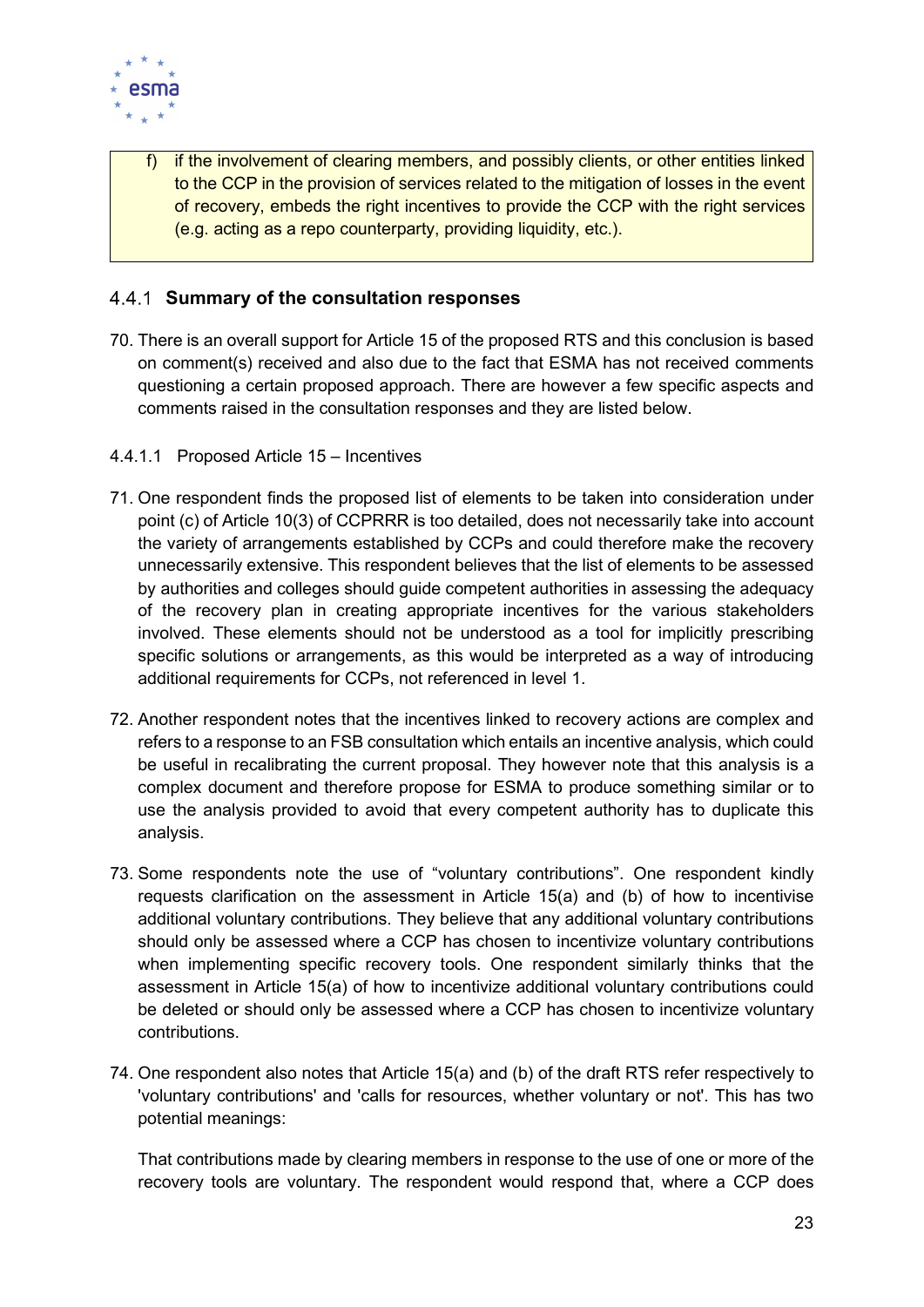

choose to implement any or all of the recovery tools provided for in the Regulation, the contributions received due to the exercise of those tools would not be 'voluntary': Since any recovery tools a CCP opts to use must be implemented in the CCP's rulebook (Article 9(20) of CCPRRR), they are contractual obligations on clearing members and therefore mandatory.

That the CCP has the discretion to voluntarily implement any or all of the recovery tools as it sees fit, and that the implementation of the recovery tools is therefore 'voluntary' on the part of the CCP. The respondent would find this meaning problematic, since a requirement for competent authorities to assess a CCP's recovery plan against criteria regarding the implementation of recovery tools puts considerable pressure on the CCP to have implemented those tools. The Level 1 text is clear that the implementation of any or all of the recovery tools provided for in CCPRRR is at the discretion of the CCP.

Article 9(10) of the CCPRRR in conjunction with paragraph (4) of Section A of the Annex refers to a number of loss and position allocation tools that CCPs 'may' implement in their rulebooks, i.e., there is no requirement that CCPs must implement any or all of these specific tools in their rulebooks for use in recovery. Regarding the recovery cash calls and VMGH in particular, paragraph 4 states that 'loss allocation actions may include recovery cash calls and a reduction in the value of gains payable by the CCP to non-defaulting clearing members'. If a CCP's decision to implement or not implement these tools were to become one of the factors against which its recovery plan is assessed, it would effectively introduce a requirement for CCPs to implement the recovery tools, which they believe is not fully consistent with the Level 1 text.

- 75. Based on this, the respondent asks ESMA to clarify what it means with the term 'voluntary' and where the second meaning is intended, the respondent also asks ESMA to consider slightly rephrasing the requirements so that these criteria are only assessed where and to the extent that a CCP has chosen to implement any or all of the recovery tools, making clear that this requirement of the RTS is not intended to be read as an obligation on CCPs to implement any or all of the recovery tools.
- 76. One respondent questions how those CCPs that do not meet the conditions set out in Article 15 of the proposed RTS would be impacted by the current proposal, e.g.: (i) would a CCP be obliged to implement certain practices if, for example, it does not foresee clients' participation in default management auctions or does not have in place a default advisory committee as indicated in Article 15(c); or (ii) what if a CCP does not include incentive measures in the context of auctions in its operating rules as indicated in Article 15(d)? The respondent kindly asks ESMA to clarify these.
- 77. It is further noted that certain elements to be assessed appear to refer to EMIR BAU activities (e.g. default management arrangements) rather than to the recovery phase. This is particularly the case for Article 15(f) and therefore questions the need for it. The need for the concept of 'properly structured participation' which seems rather general and could likely lead to divergent interpretation by competent authorities is further questioned. The respondent therefore suggested deleting it.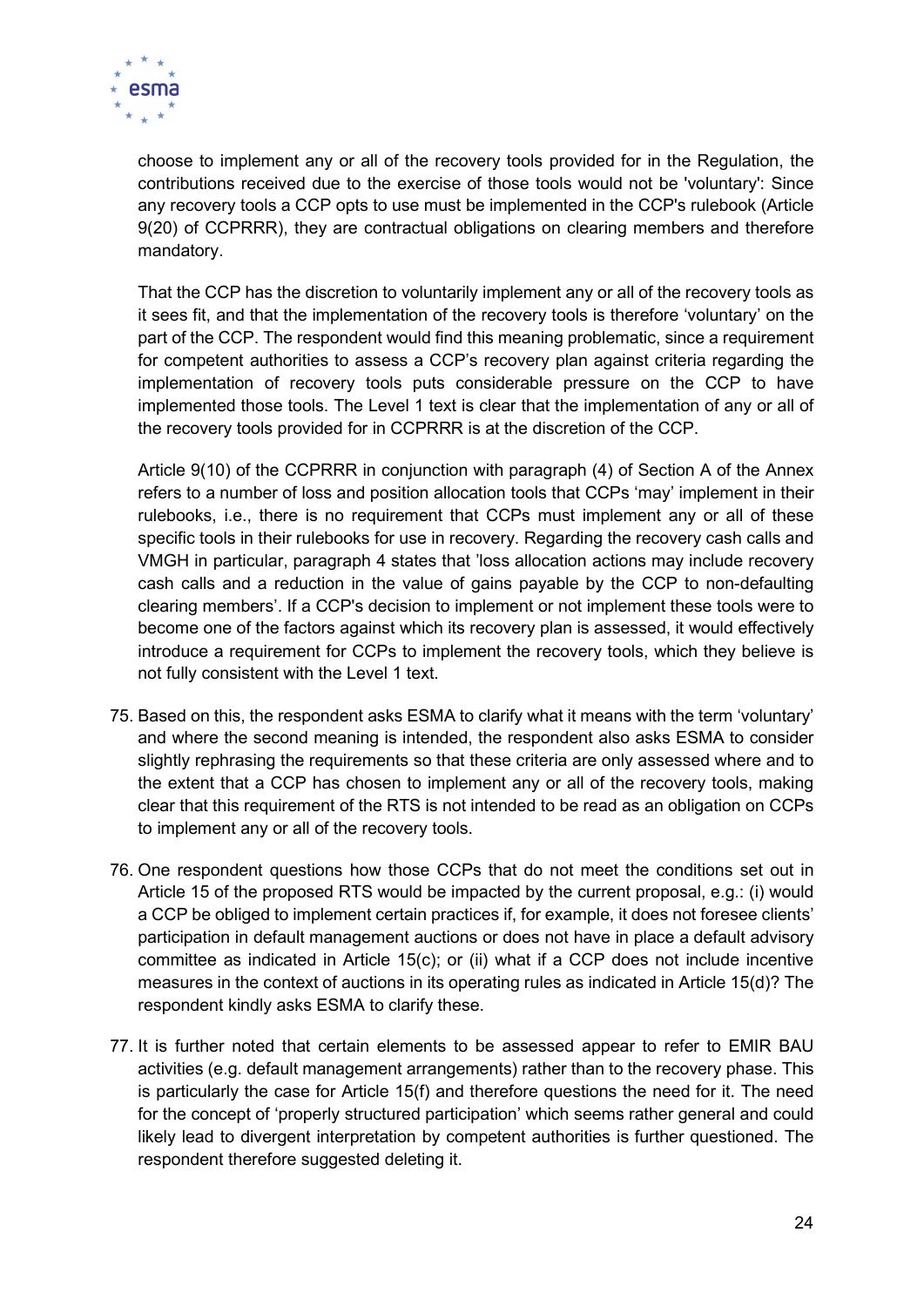

78. Finally, it is noted that further clarity regarding Article 15(h) would be welcomed, especially regarding the services relative to the mitigation of losses in the event of recovery.

# ESMA's feedback

- 79. ESMA generally has sympathy for the comments raised and has recalibrated the RTS to accommodate those comments to the extent possible.
- 80. On Article 15 of the RTS there is some criticism as to the complexity of the elements to assess the factor on incentives, however whilst ESMA has introduced some changes to Article 15 there is no overall reduction of the elements as the list of aspects to be considered under Article 10(3)(c) of CCPRRR entails several different aspects. ESMA though confirms that the elements should not be understood as a tool for implicitly prescribing specific solutions or arrangements, but rather as described elements to be considered in assessing the incentive structure under the recovery plan.
- 81. ESMA agrees with the comments in relation to the use of "voluntary contributions" and has amended this wording. ESMA has also noted the comments on the 'calls for resources, whether voluntary or not' and how the reference to "voluntary" should be understood. ESMA agrees that once a contribution is envisaged and agreed to under the rule book or operational rules of the CCP, it is no longer "voluntary" but contractually agreed however the rulebook could contain the optionality for clearing members to contribute, hence this aspect is added to the RTS. The term voluntary addresses the contribution that are indeed not agreed to under the rule book but is provided by a clearing member on a voluntary basis.
- 82. ESMA also confirms that the reference to the elements to be assessed under the incentive structure does not mean that the CCP should have implemented all tools and possible actions under its recovery plan where not required under CCPRRR, as this may indeed not result in the best incentive structure for the CCP at hand. ESMA notes that whilst there is some flexibility in the application of certain recovery tools, considering point 4, Section A of the Annex, referring to "Loss allocation actions may include recovery cash calls and a reduction in the value of gains payable by the CCP to non-defaulting clearing members, where defined in the operating rules of the CCP", other aspects may be required under CCPRRR, such as point 12 of Section A of the Annex of CCPRRR stating that "the arrangements and measures incentivising non-defaulting clearing members to bid competitively in auctions of a defaulted members' positions" should be included in the recovery plan.
- 83. Also links to EMIR BAU and the proposed concept of 'properly structured participation' was challenged as a rather general requirement and could likely lead to divergent interpretation by competent authorities and this element is suggested to be deleted. ESMA to some extent agrees that the wording could be clarified and have revised the RTS accordingly.
- 84. Further clarity regarding Article 15(h) is also sought, especially regarding the services relative to the mitigation of losses in the event of recovery. ESMA has recalibrated Article 15 based on those comments.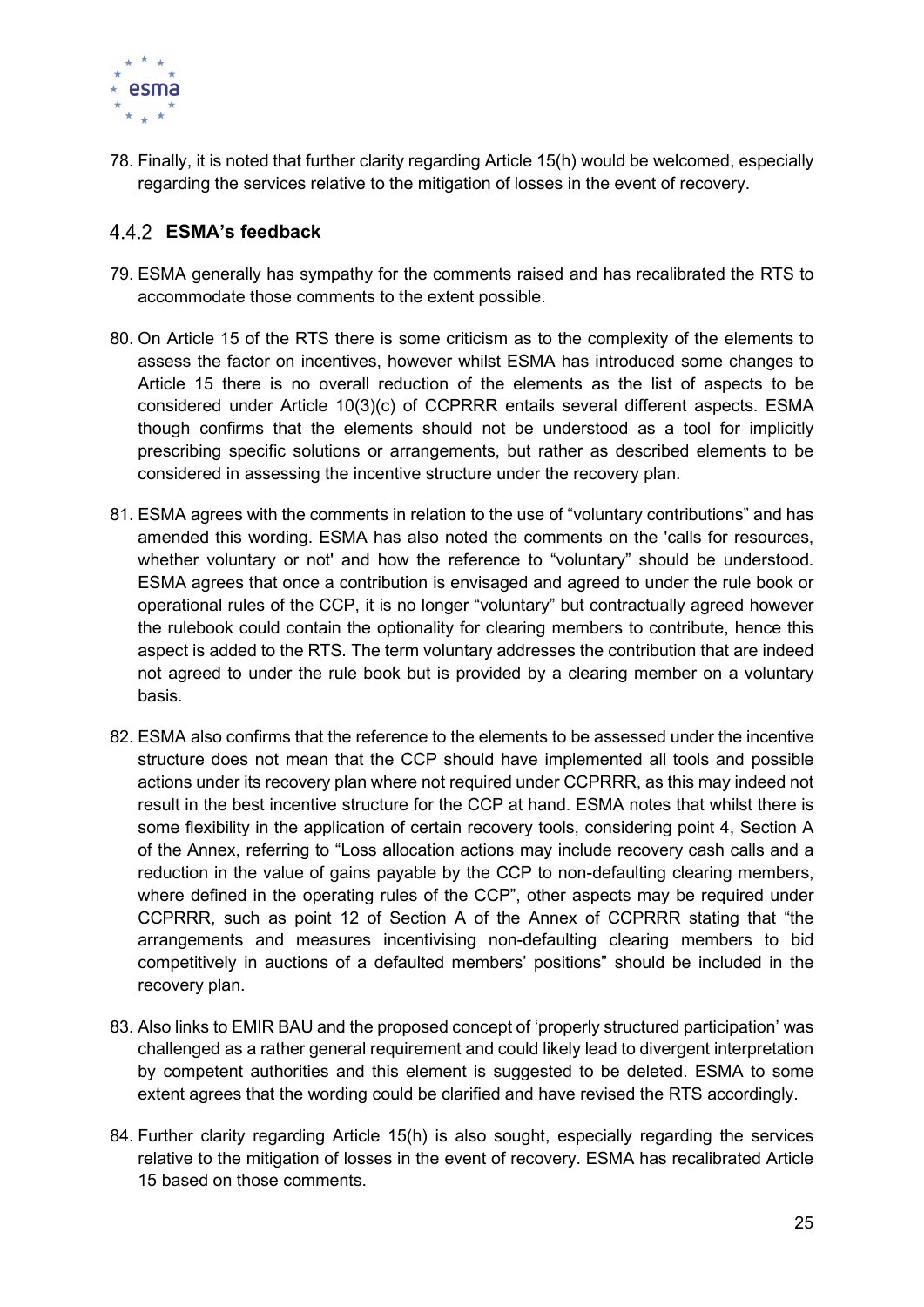

85. ESMA refers to the revised Article 13 of the draft RTS.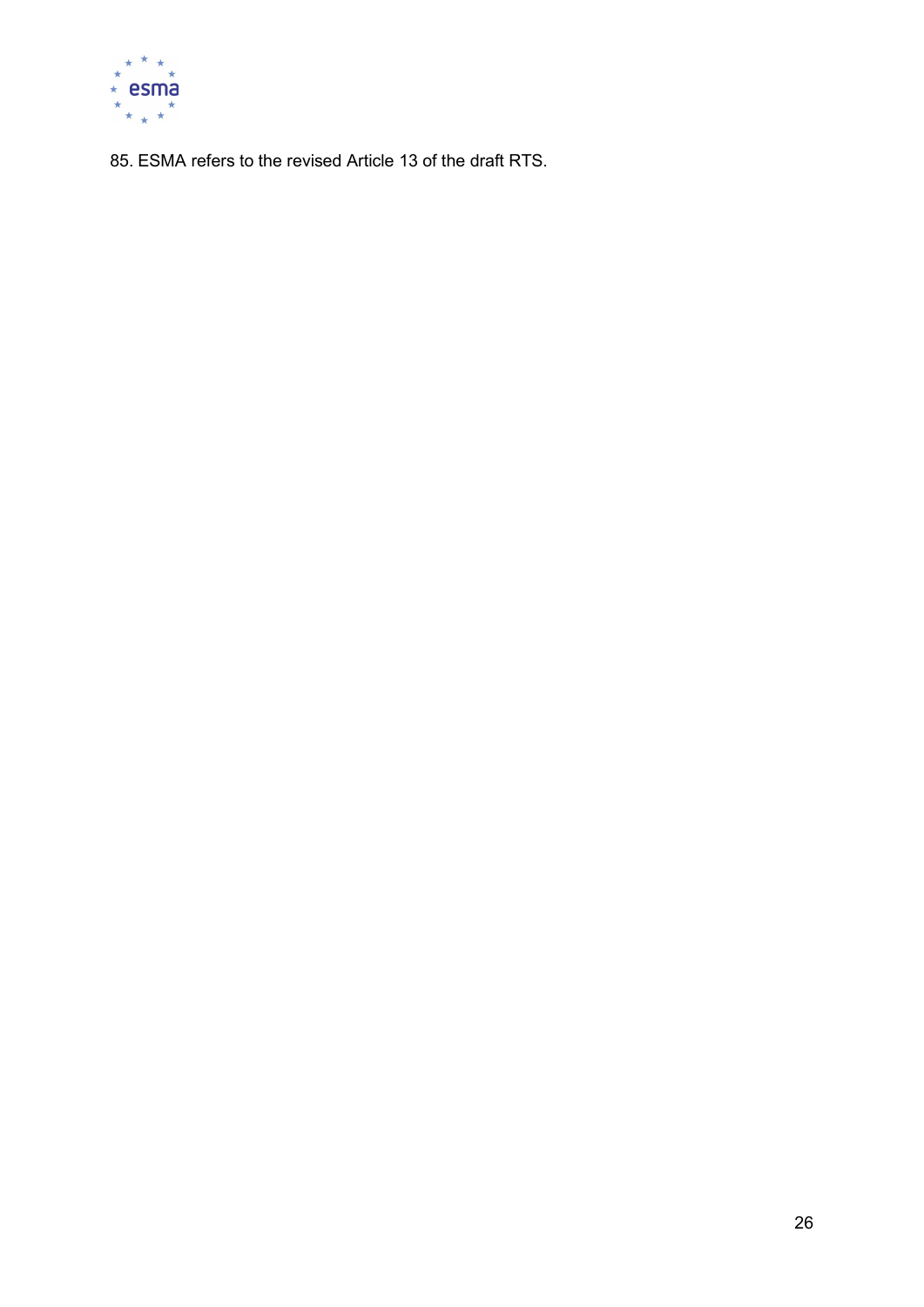

# Annex I: Legislative mandate to develop the RTS

Article 10 of CCPRRR provides that:

"3. When assessing the recovery plan, the competent authority and the supervisory college shall take into consideration the following factors:

(a) the CCP's capital structure, its default waterfall, the level of complexity of the organisational structure, the substitutability of its activities and the risk profile of the CCP, including in terms of financial, operational and cyber risks;

(b) the overall impact that the implementation of the recovery plan would have on:

(i) clearing members, and to the extent the information is available, their clients and indirect clients, including where they have been designated as O-SIIs;

(ii) any linked FMIs;

(iii) financial markets, including trading venues, served by the CCP; and

(iv) the financial system of any Member State and the Union as a whole;

(c) whether the recovery tools and their sequence specified by the recovery plan create appropriate incentives for the CCP's owners, clearing members, and where possible their clients, as relevant, to control the amount of risk that they bring to or incur in the system, monitor the CCP's risk-taking and risk management activities and contribute to the CCP's default management process.

(…) 12. ESMA, in cooperation with the ESCB and the ESRB, shall develop draft regulatory technical standards further specifying the factors referred to in points (a), (b) and (c) of paragraph 3.

ESMA shall submit those draft regulatory technical standards to the Commission by 12 February 2022.

The Commission is empowered to supplement this Regulation by adopting the regulatory technical standards referred to in the first subparagraph of this paragraph in accordance with Articles 10 to 14 of Regulation (EU) No 1095/2010."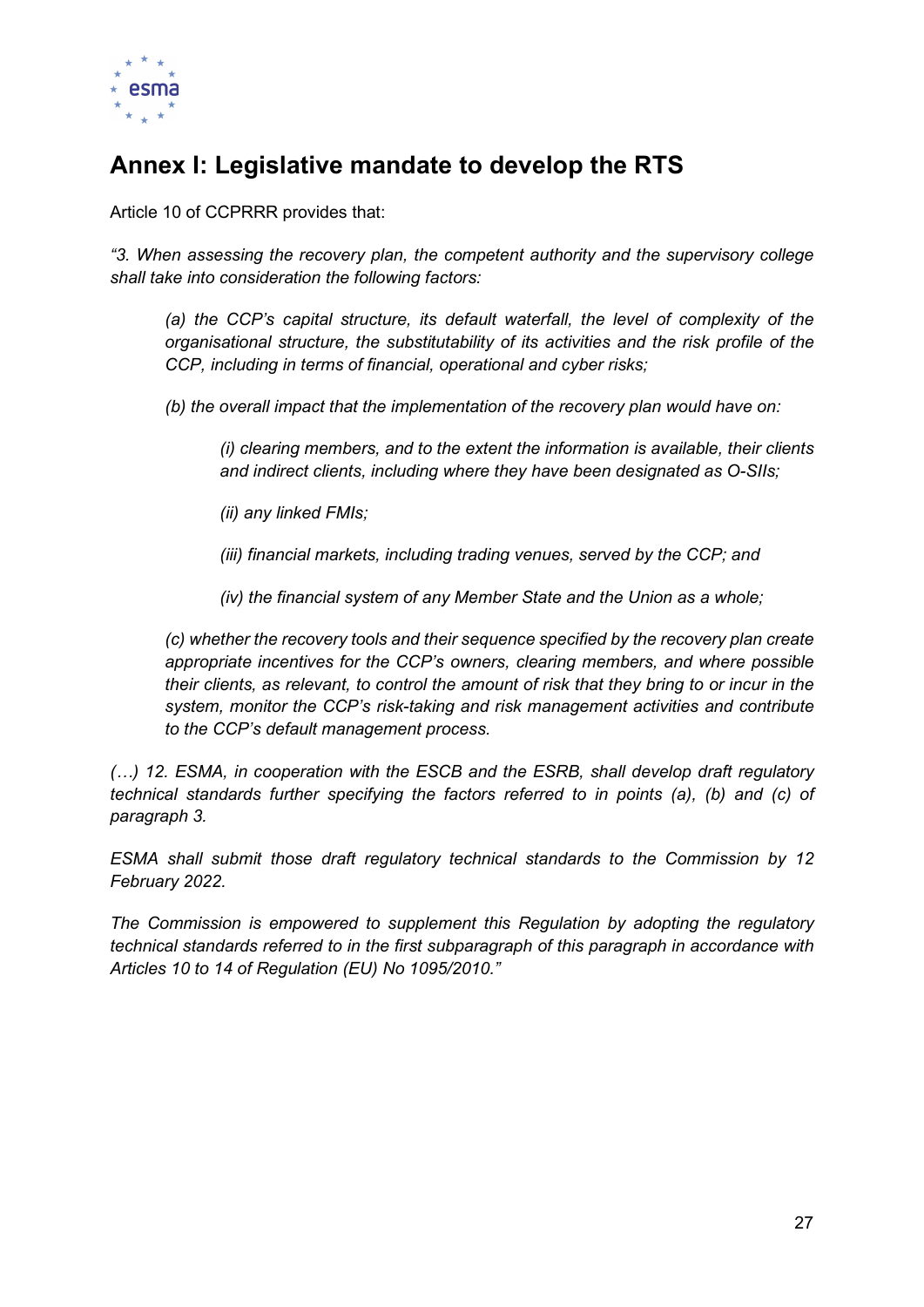

# Annex II: Cost and Benefit analysis

# 1. Introduction

Pursuant to the third subparagraph of Article 10(12) of CCPRRR the Commission is empowered to adopt a delegated act to supplement the CCPRRR by further specifying the factors referred to in points (a), (b) and (c) of Article 10(3) of CCPRRR.

Pursuant to the second subparagraph of Article 10(12) of CCPRRR ESMA, in cooperation with the ESCB and the ESRB, has to develop the draft regulatory technical standards further specifying the factors referred to in points (a), (b) and (c) of Article 10(3) of CCPRRR and ESMA shall submit those draft regulatory technical standards to the Commission by 12 February 2022. ESMA has established cooperation arrangements with ESCB and ESRB.

In carrying out a cost benefit analysis on the draft regulatory technical standards it should be noted that:

- The main policy decisions have already been taken under the primary legislation (CCPRRR) and the impact of such policy decisions have already been analysed to some extent by the Impact Assessment by the European Commission<sup>8</sup>;
- ESMA does not have the power to deviate from its specific mandate provided by the Commission; and
- ESMA's policy options should be of a pure technical nature and not contain strategic decisions or policy choices and their content is delimited by the legislative acts on which they are based.

# 2. Background

The competent authority and the supervisory college of a CCP should in accordance with paragraph 2 of Article 10 of CCPRRR review the recovery plan and assess the extent to which it satisfies the requirements set out in Article 9 of CCPRRR.

The assessment should include whether the plan is comprehensive and whether it could restore the viability of the CCP, in a timely manner, including under scenarios of severe financial markets distress. The review shall use the factors referred to in points (a), (b) and (c) of Article 10(3) of CCPRRR and which are to be further specified in the draft RTS.

# 3. Policy Options

Considering the empowerment to ESMA to further specify the factors referred to in points (a), (b) and (c) of Article 10(3) of CCPRRR, the variable on which ESMA can complement is fairly

<sup>8</sup> https://eur-lex.europa.eu/legal-content/EN/TXT/?uri=SWD%3A2016%3A0368%3AFIN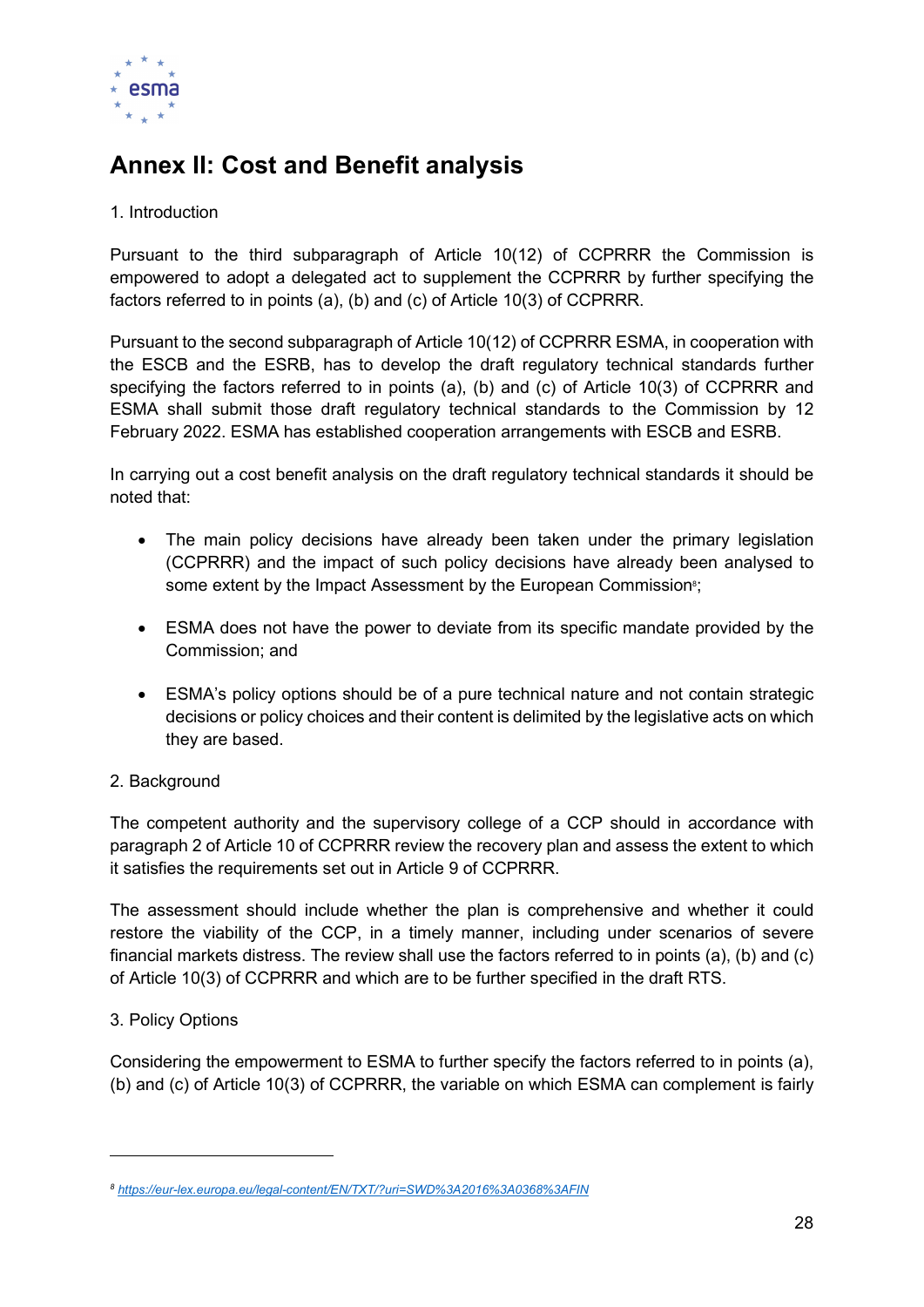

limited and the actual policy option is to provide a well-considered range of elements further assisting the competent authority in assessing the adequacy of the recovery plan.

ESMA has considered how to further specify the factors through different elements for the competent authority to consider and identified a few options, mainly in relation to the granularity as the mandate is very detailed under CCPRRR.

### 4. Cost-benefit analysis

Below is detailed the different corresponding policy options on how to further specify the factors through different elements.

| <b>Specific objective</b>                       | The aim of the recovery plan is to establish the measures to be<br>taken to restore the CCP's financial soundness and allow the CCP<br>to continue to provide critical functions following a significant<br>deterioration of its financial situation or a risk of breaching its<br>capital and prudential requirements under EMIR.<br>When assessing the recovery plan, the competent authority and<br>the supervisory college shall take into consideration the factors<br>listed in points (a), (b) and (c) of Article 10(3) of CCPRRR and<br>those factors are to be further specified in an RTS. |
|-------------------------------------------------|------------------------------------------------------------------------------------------------------------------------------------------------------------------------------------------------------------------------------------------------------------------------------------------------------------------------------------------------------------------------------------------------------------------------------------------------------------------------------------------------------------------------------------------------------------------------------------------------------|
| Policy option 1                                 | To provide elements further specifying the factors based on the<br>aspects to be covered in the recovery plan, for example reflecting<br>aspects required under Section A, Annex of the CCPRRR. The<br>three parts contain the elements further specifying each of the<br>factors and the separation derives from points (a), (b) and (c) of<br>Article 10(3) of CCPRRR.                                                                                                                                                                                                                             |
| How would this option<br>achieve the objective? | This option would in ESMA's view be satisfactory for several<br>reasons, one is that the recovery plan would be considered based<br>on pre-identified elements assisting the competent authority and<br>the supervisory college in applying the factors to assess the<br>adequacy of the recovery plan for the CCP.                                                                                                                                                                                                                                                                                  |
| <b>Policy option 2</b>                          | To provide a limited set of aspects in addition to the factors,<br>thereby mainly relying on the factors themselves to be used in<br>assessing the recovery plans but without any further guidance.                                                                                                                                                                                                                                                                                                                                                                                                  |
| How would this option<br>achieve the objective? | This option would provide some additional value in relation to some<br>specific aspects guiding the competent authority and the<br>supervisory college in its assessments, however the value added<br>would be limited.                                                                                                                                                                                                                                                                                                                                                                              |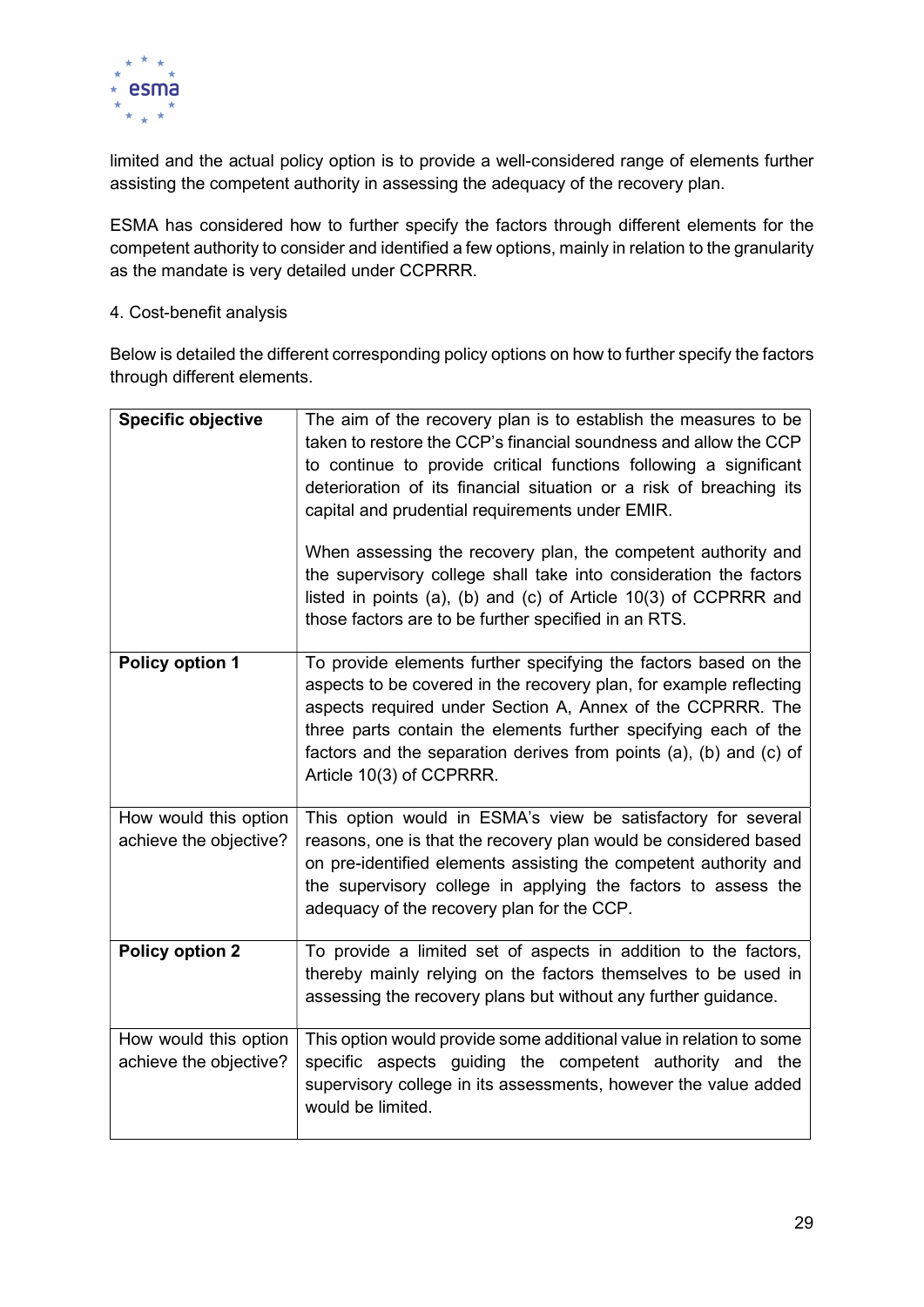

| Which policy option is<br>the preferred one?                                                                                                                                     | Policy option 1, given that option 2 would be too limited and could<br>lead to the assessment of recovery plans being merely a content<br>driven assessment rather than a thorough assessment considering<br>not only that the recovery plan covers the aspects as required<br>under CCPRRR but also that the recovery plan is suitably<br>structured and tailor-made to cover for the specifies of the CCPP<br>and allow for the relevant risks to the CCP to be captured in a<br>sufficient manner. |
|----------------------------------------------------------------------------------------------------------------------------------------------------------------------------------|-------------------------------------------------------------------------------------------------------------------------------------------------------------------------------------------------------------------------------------------------------------------------------------------------------------------------------------------------------------------------------------------------------------------------------------------------------------------------------------------------------|
| Is the policy chosen<br>within<br>the<br>sole<br>responsibility<br>оf<br>ESMA? If not, what<br>other<br>body<br>İS<br>concerned / needs to<br>informed<br>be<br>or<br>consulted? | ESMA is empowered to provide a draft regulatory technical<br>standard to the Commission which has the responsibility to define<br>how to ensure the policy option chosen for its Delegated Act<br>achieves its aim under the CCPRRR.                                                                                                                                                                                                                                                                  |

| Impacts of the proposed policies: |                                                                                                                                                                                                                      |  |  |  |
|-----------------------------------|----------------------------------------------------------------------------------------------------------------------------------------------------------------------------------------------------------------------|--|--|--|
| <b>Policy option 1</b>            |                                                                                                                                                                                                                      |  |  |  |
| <b>Benefits</b>                   | It will provide a wide range of elements to further specify the factors<br>that will ensure a thorough assessments as to the suitability of the<br>recovery plan.                                                    |  |  |  |
| Regulator's costs                 | The costs for competent authorities will be moderate, however<br>already envisaged by CCPRRR due to the detailed list of factors<br>and the RTS envisaged to further specify them.                                   |  |  |  |
| Compliance costs                  | The compliance costs for CCPs will be moderate, however already<br>envisaged by CCPRRR due to the detailed requirements on the<br>recovery plans and the list of factors envisaged to be used to<br>assess the plan. |  |  |  |
| <b>Policy option 2</b>            |                                                                                                                                                                                                                      |  |  |  |
| <b>Benefits</b>                   | It will provide some specific elements to further specify the factors<br>that will probably result in a more ad-hoc assessment and possible<br>with less convergence as a result.                                    |  |  |  |
| Regulator's costs                 | The costs for competent authorises will be moderate, however<br>already envisaged by CCPRRR due to the detailed list of factors<br>and the RTS envisaged to further specify them.                                    |  |  |  |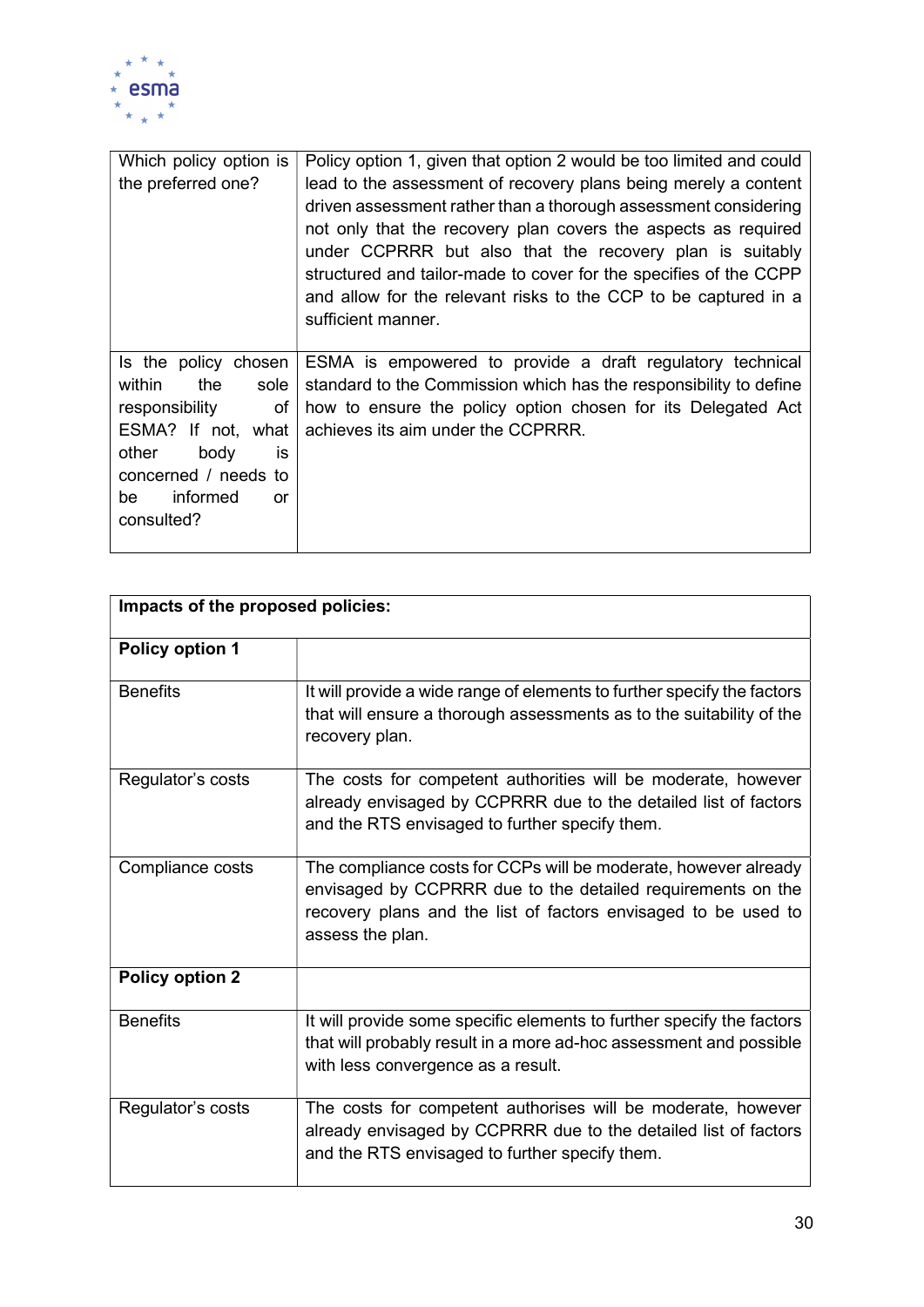

| Compliance costs | The costs for competent authorises will be moderate, however    |
|------------------|-----------------------------------------------------------------|
|                  | already envisaged by CCPRRR due to the detailed list of factors |
|                  | and the RTS envisaged to further specify them.                  |
|                  |                                                                 |

# 4.4.3 Summary of consultation responses

Only two responses were provided, one respondent agrees with the cost-benefit analysis provided by ESMA and supports the conclusion of ESMA, that the benefits of issuing these Guidelines outweigh the costs, which results in the preferable choice of Option 1 - to provide elements further specifying the factors based on the aspects to be covered in the recovery plan, for example reflecting aspects required under Section A, Annex of the CCPRRR. The respondent has not identified other benefits and costs not mentioned above associated to the proposed approach (Option 1). Also, the second respondent generally agrees with the proposed approach and therefore also agree with option 1 in the cost-benefit analysis.

# ESMA's feedback

ESMA notes that the Option 1 is supported.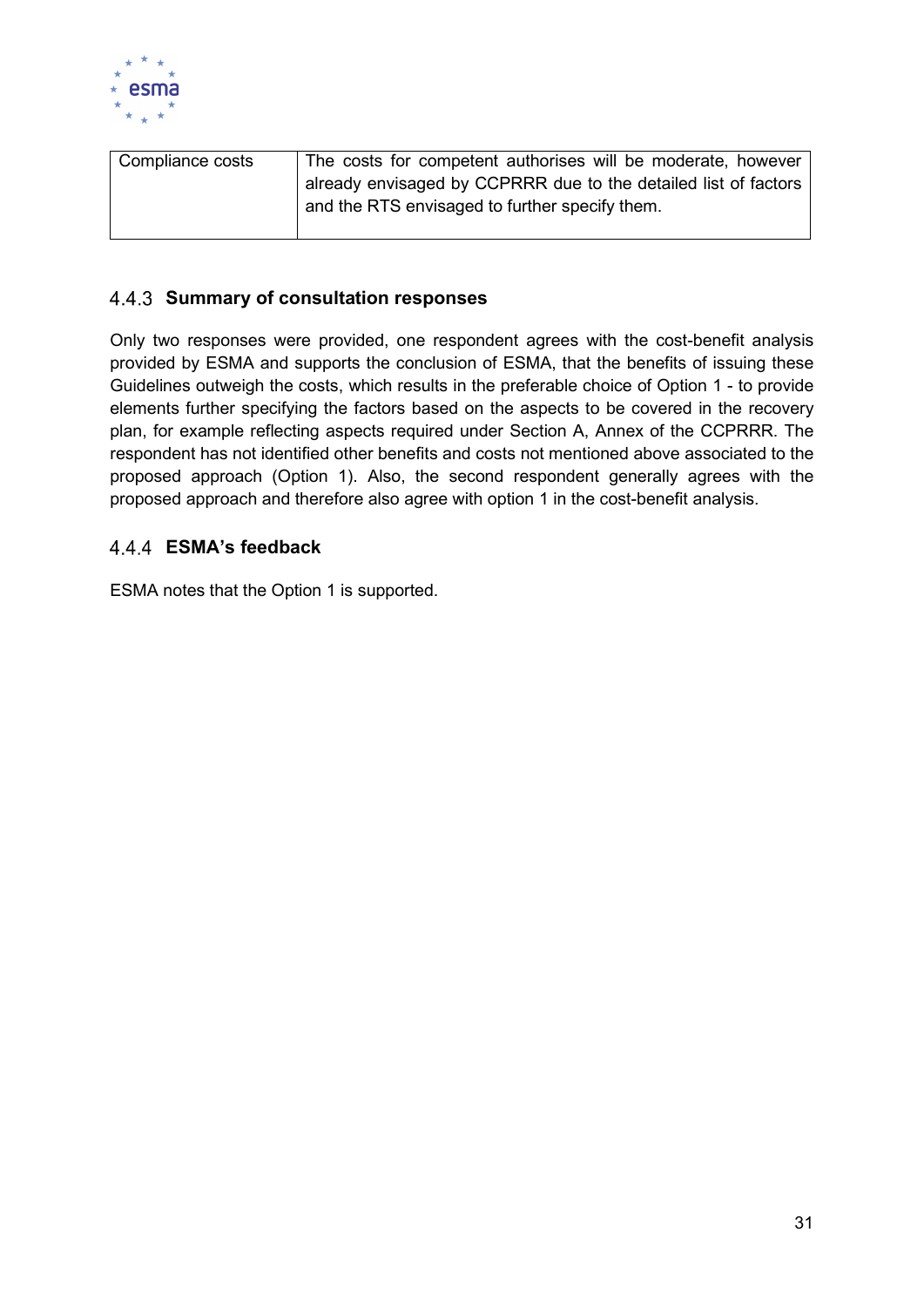

# Annex III: Advice of the Securities and Markets Stakeholder **Group**

In accordance with Article 16 of ESMA Regulation, ESMA has requested the advice of the Securities and Markets Stakeholder Group (SMSG). The SMSG has not provided any comment.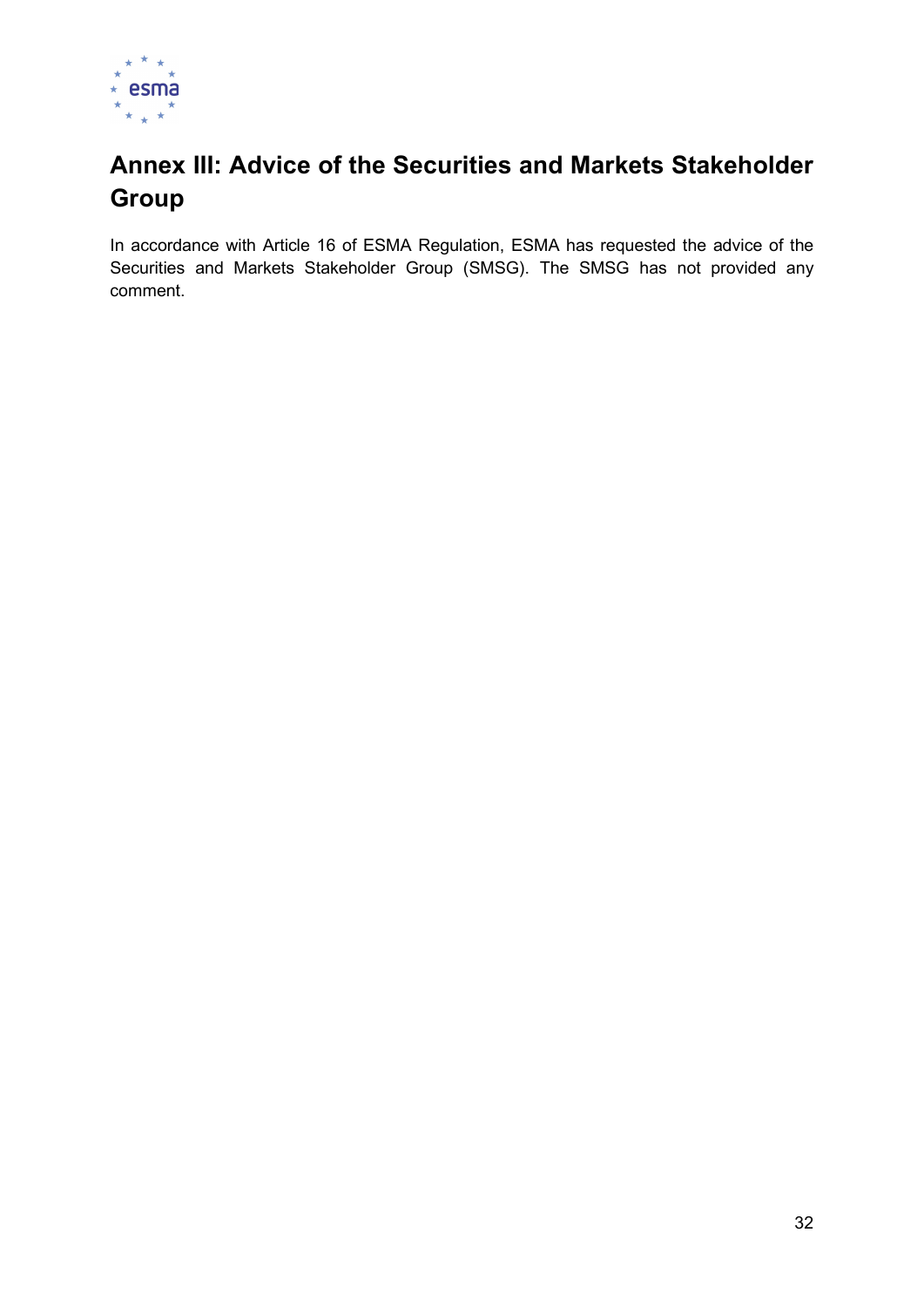

# Annex IV: Draft RTS

### COMMISSION DELEGATED REGULATION (EU) No …/..

supplementing Regulation (EU) No 2021/23 of the European Parliament and of the Council with regard to regulatory technical standards further specifying the factors referred to in points (a), (b) and (c) of Article 10(3) of Regulation (EU) No 2021/23 that shall be taken into consideration by the competent authority and the supervisory college when assessing the CCP recovery plan

#### of  $[ ]$

#### (text with EEA relevance)

THE EUROPEAN COMMISSION,

Having regard to the Treaty on the Functioning of the European Union,

Having regard to Regulation (EU) No 2021/23 of the European Parliament and of the Council of 16 December 2020 on a framework for the recovery and resolution of central counterparties, and in particular Articles 10(12) thereof,

Whereas:

- a) In order to further specify the factors which competent authorities and supervisory colleges have to consider when assessing the CCP's recovery plan, ESMA has included a number of relevant quantitative or qualitative elements which cover specific aspects of the factors.
- b) When considering the factor related to the CCP's risk profile for the assessment of the recovery plan, the competent authority and the supervisory college should also consider the extent to which the CCP's risk has been taken into account when defining the underlying strategy of the recovery plan and its actual implementation. In particular the competent authority and the supervisory college should consider the adequacy of the default and non-default scenarios and recovery plan indicators as they should be based on the CCP's risk profile.
- c) Another aspect to be taken into account by the competent authority and the supervisory college, when considering the CCP's risk profile, should be the extent to which the recovery plan considers risks (if any) identified in other relevant risk based assessments, such as stress-test exercises undertaken in accordance with Regulation (EU) No 648/2012 and Regulation (EU) No 1095/2010, where relevant in relation to recovery planning.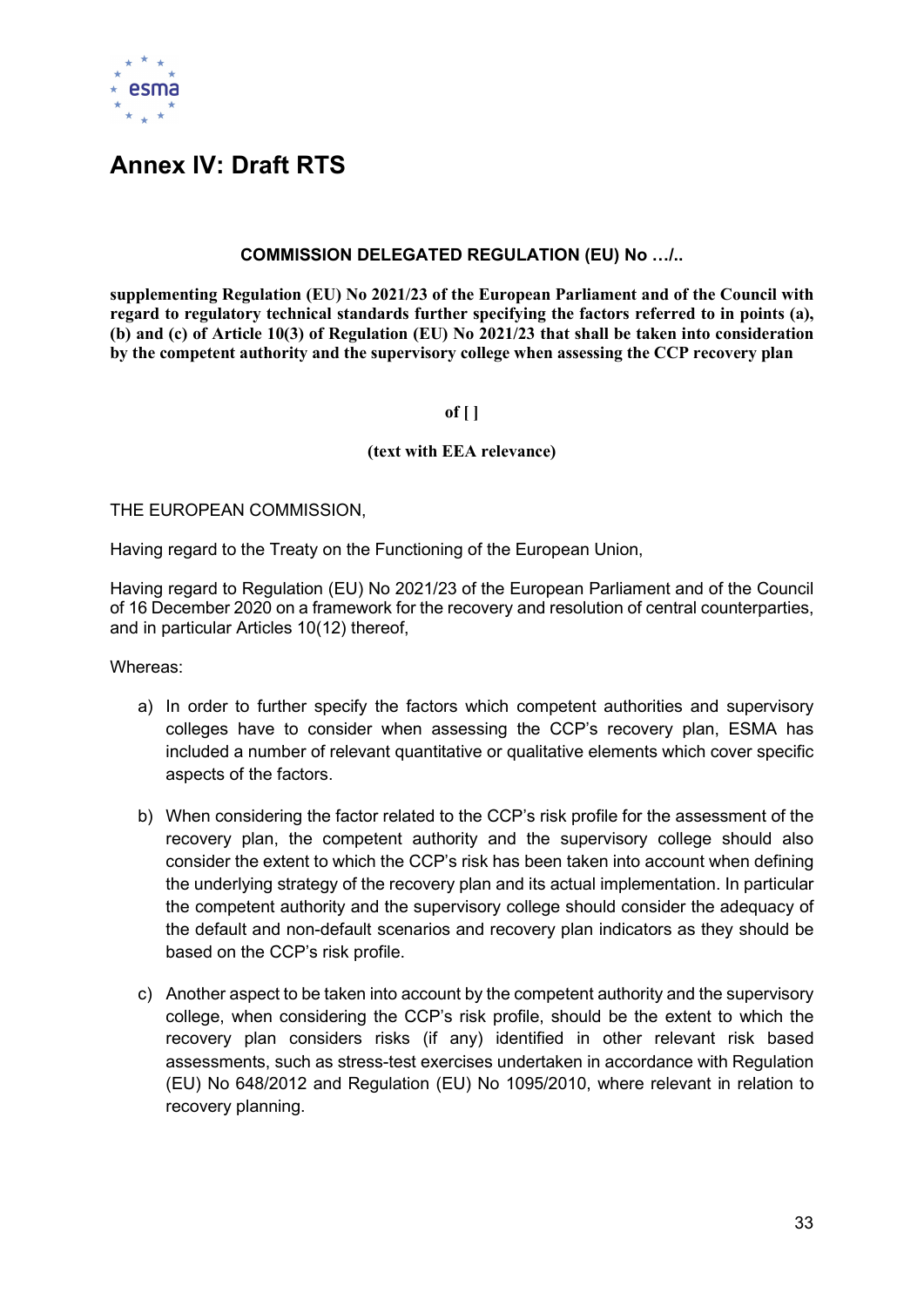

- d) The level of preparedness of relevant entities, certain financial markets or the financial system depends, to a certain extent, on when and how the CCP has communicated the relevant parts of the recovery plan in relation to the measures.
- e) The impact of the measures on relevant entities, certain financial markets or the financial system is related on their preparedness, hence the competent authority and the supervisory college should take into account the communication and disclosure plans of the CCP when considering such impact.
- f) This Regulation is based on the draft regulatory technical standards submitted by the European Securities and Markets Authority (ESMA) to the Commission.
- g) In accordance with Regulation (EU) No 2021/23, ESMA has developed the draft technical standards on which this Regulation is based in cooperation with European System of Central Banks (ESCB) and the European Systemic Risk Board (ESRB). ESMA has conducted an open public consultation on such draft regulatory technical standards, analysed the potential related costs and benefits and requested the advice of the Securities and Markets Stakeholder Group established in accordance with Article 37 of Regulation (EU) No 1095/2010,

HAS ADOPTED THIS REGULATION:

#### Article 1

# The CCP's capital structure and financial risk

The competent authority and the supervisory college shall assess the adequacy of the recovery plan in respect of the CCP's capital structure and financial risk, by considering at least the following elements:

- a) Whether any inconsistencies or gaps exist between the CCP's capital structure and the recovery measures designed to ensure a timely recapitalisation of the CCP should its capital level fall below the notification threshold or capital requirements.
- b) Whether the recovery plan duly accounts for the additional amount of pre-funded dedicated own resources referred to under Article 9(14) of Regulation (EU) No 2021/23 and which is calculated by the CCP in accordance with the methodology for the calculation and maintenance of the additional amount of pre-funded dedicated own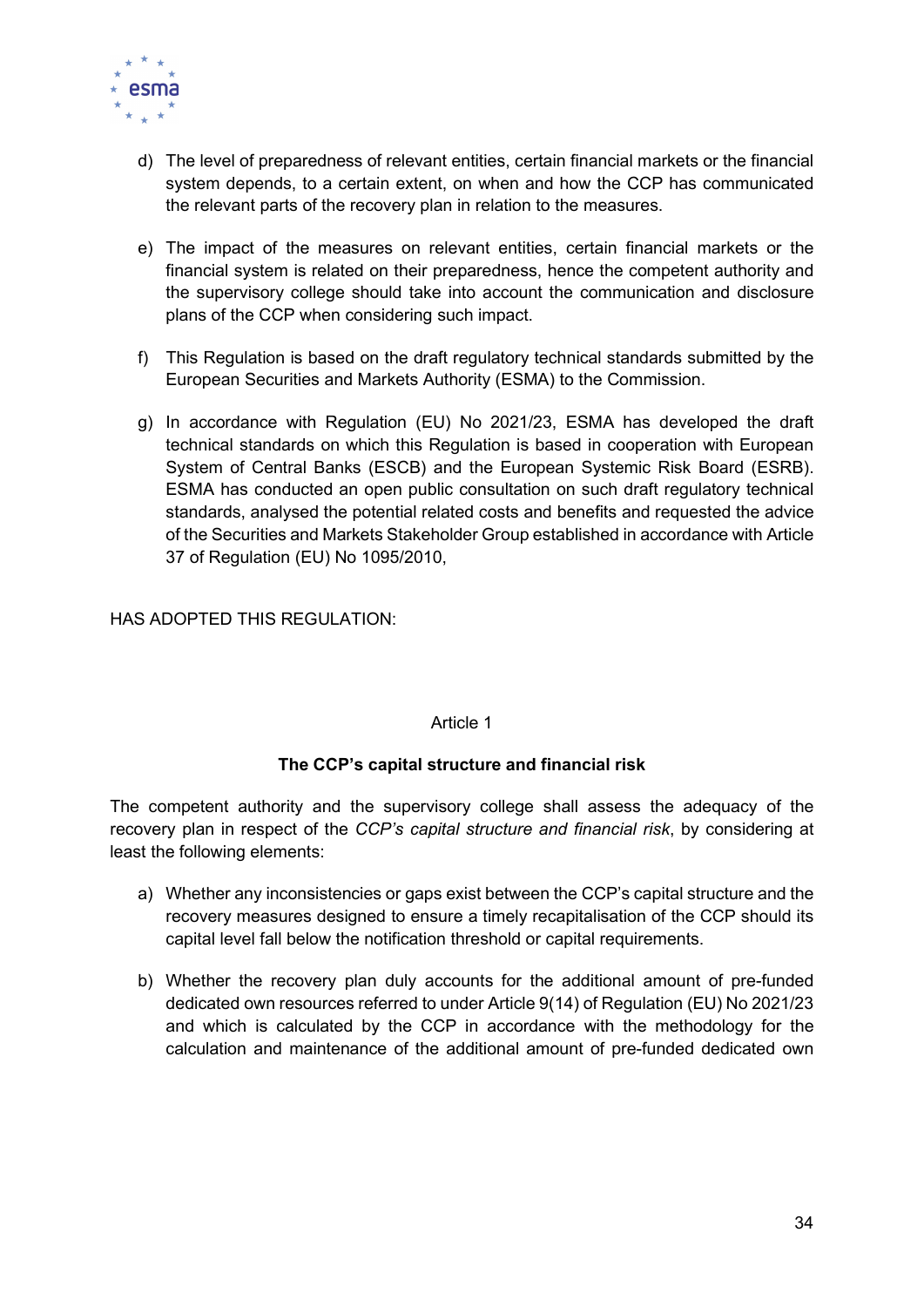

resources set out in the [Commission Delegated Regulation XXX /XXX9] in accordance with Article 9(15) of Regulation (EU) No 2021/23.

- c) Whether measures aimed to:
	- (i) restore the CCP's matched book and capital;
	- (ii) replenish pre-funded resources;
	- (iii) maintain access to sufficient sources of liquidity;
	- (iv) maintain or restore the financial viability and soundness of the CCP by undertaking certain recovery tools or measures including loss allocation tools such as recovery cash calls, reduction in value of gains payable by the CCP to non-defaulting clearing members, position allocation and other liquidity actions,

are well designed, can be deemed feasible, credible and suitable for the CCP considering the types of products cleared and whether the measures are accordingly tested to allow for allocation and price discovery and that the recovery plan provides sufficient reliability and prompt availability of these tools in case of both idiosyncratic and system-wide recovery events.

- d) Whether the recovery plan identifies appropriate arrangements to address both funding gaps and temporary liquidity gaps including specifying the relevant liquidity arrangements available to the CCP.
- e) Whether the recovery measures envisaged under the recovery plan have considered the margin model and margin processes as well as the collateral framework including list of accepted collateral and collateral haircuts within the CCP, and in particular:
	- (i) the maximum amount of margins collected by the CCP;
	- (ii) where applicable for each default fund of the CCP, the maximum default fund contributions required;
	- (iii) the estimated largest payment obligation on a single day in total that would be caused by the default of any one or two largest single clearing members (and their affiliates) in extreme but plausible market conditions; and
	- (iv) the possibility to transfer resources or liquidity across business lines.

<sup>9</sup> [COMMISSION DELEGATED REGULATION (EU) No …/..supplementing Regulation (EU) No 2021/23 of the European Parliament and of the Council with regard to regulatory technical standards specifying the methodology for calculation and maintenance of the additional amount of pre-funded dedicated own resources to be used in accordance with Article 9(14)]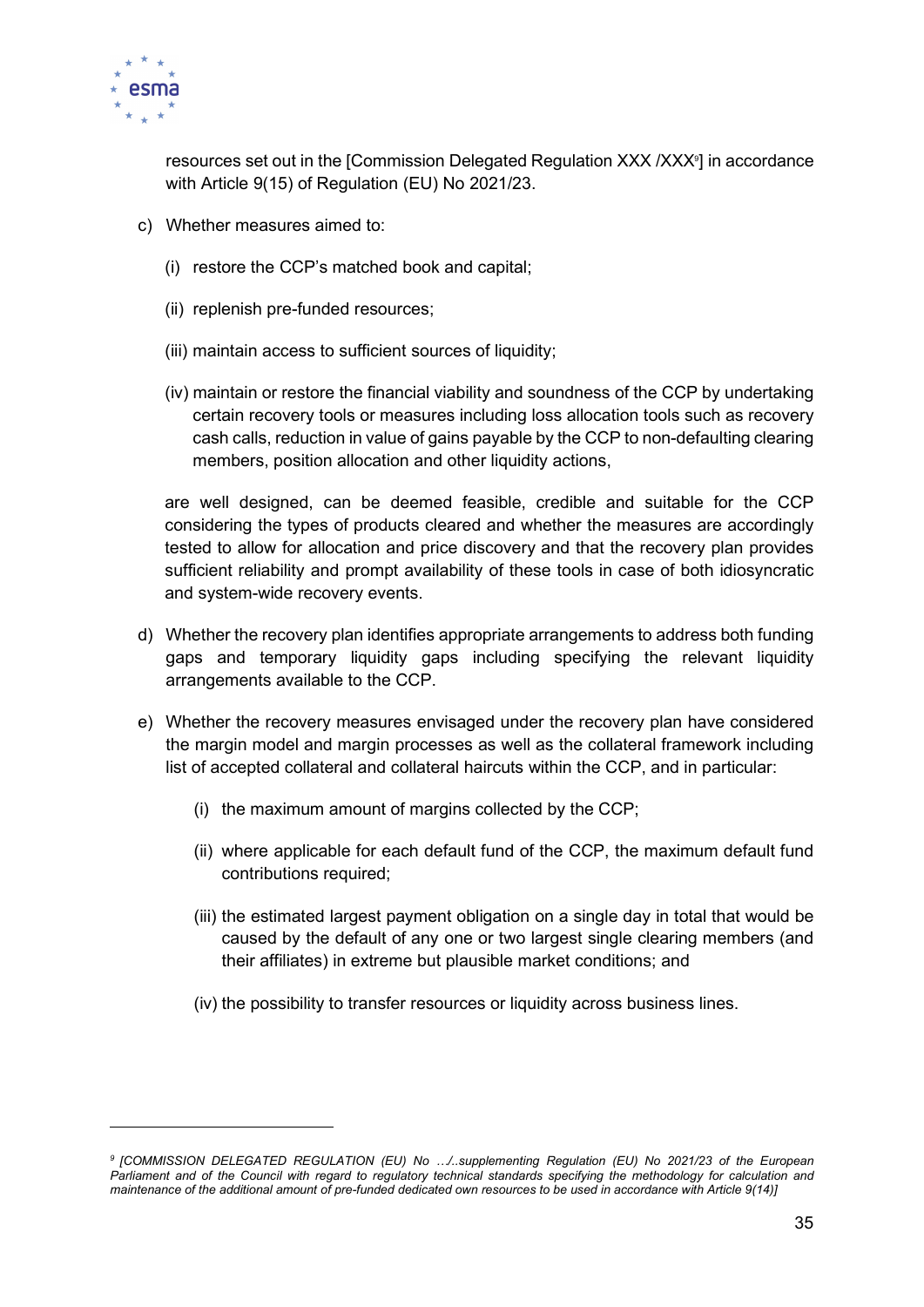

f) Whether the recovery plan uses or relies on standing central bank facilities and clearly identifies those assets that would be expected to qualify as collateral under the terms of the central bank facility.

#### Article 2

### CCP's default waterfall

The competent authority and the supervisory college shall assess the adequacy of the recovery plan in respect of the CCP's default waterfall, by considering at least the following elements:

- a) Whether the default waterfalls and different paths of loss propagation are clearly specified and that the consequences of losses arising in different areas or for different reasons, are modelled in accordance with the rules allocating these losses.
- b) Whether relevant legal risks have been assessed and addressed in ensuring the enforceability of the waterfall, including with regard to clearing members that are domiciled in third-country jurisdictions.

#### Article 3

#### Organisational structure

The competent authority and the supervisory college shall assess the adequacy of the recovery plan in respect of the level of complexity of the organisational structure, by considering at least the following elements:

- a) Whether the ownership structure may affect the recovery plan and how the ownership structure is reflected in incentive structures or decision processes of the CCP and how requirements on owners under the recovery plan may affect the recovery plan, including where contractual parental or group support agreements form part of the recovery plan, the reliability and enforceability of such support shall be assessed and whether the recovery plan appropriately considers and addresses the case where such support agreements cannot be honoured.
- b) Whether the links of the CCP to any same-group entity is sufficiently assessed, to ensure any risk of contagion that may arise in case of any group company being subject to financial constrains or being in default is accounted for and how this link may have an impact on the applicability of the measures under the recovery plan.
- c) Whether the policies and procedures governing the approval of the recovery plan and identification of the persons in the organisation responsible for drawing up and implementing the plan are suitable, clear and practicable.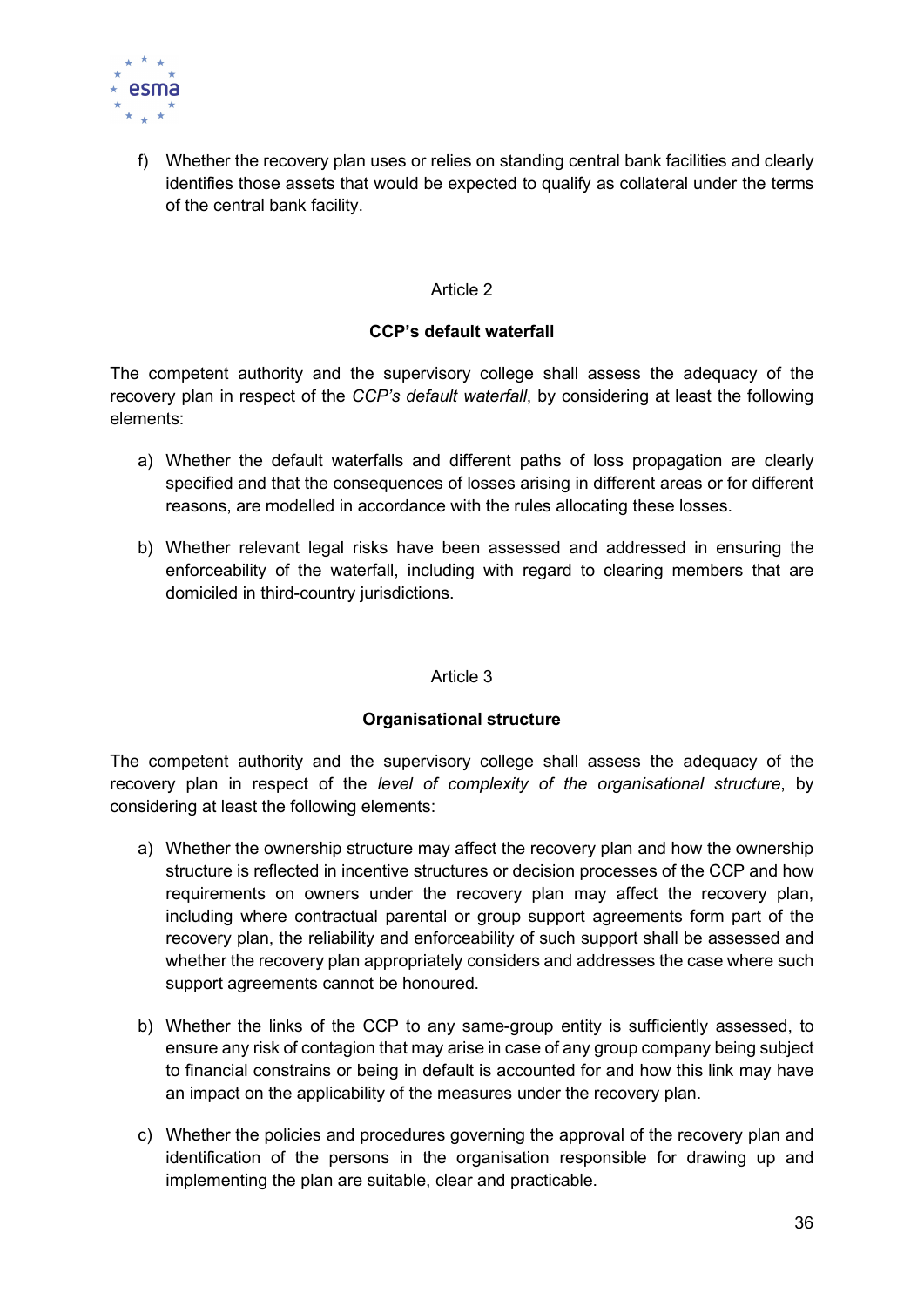

- d) Whether the complexity of the CCP's internal organisation may be a hinderance to timely actions or whether processes are likely to run efficiently with clear decisionmaking lines and clearly defined responsibilities.
- e) Whether the recovery plan is clear and practicable in procedures and action plans, including procedures for decision processes, detailed contact sheets, remote access abilities and accessibility to decision making persons, including to consider how to access key persons both on and off-site.
- f) Whether the recovery plan is effectively included (where required) under the operating rules of the CCP to ensure its efficiency and to mitigate potential challenges and delays in the activation of the recovery plan.
- g) Whether the CCP has in place appropriate rules and procedures to test its recovery plan with its clearing members and where possible to identify, its clients and indirect clients on a regular basis to confirm the recovery plan's feasibility and credibility.

### The substitutability of the CCP's activities

The competent authority and the supervisory college shall assess the adequacy of the recovery plan in respect of the *substitutability of the CCP's activities*, by considering at least the following elements:

- a) Whether the recovery plan has considered if other CCPs authorised or recognised under respectively Articles 14 or 25 of Regulation (EU) No 648/2012 provide some or all of the clearing services provided by the CCP and the extent to which the recovery plan provides details, using the information available to the CCP, on how clearing services provided by another CCP have been identified and to the extent such identified services by other CCPs are established services or newly established clearing services.
- b) Where the portability of transactions or the transfer of non-critical activities, partially or in full, to another service provider is envisaged under the recovery plan, whether this possibility is presented with an assessment of its viability, using the information available to the CCP, and how the plan caters for the eventuality that its implementation turns out not to be possible.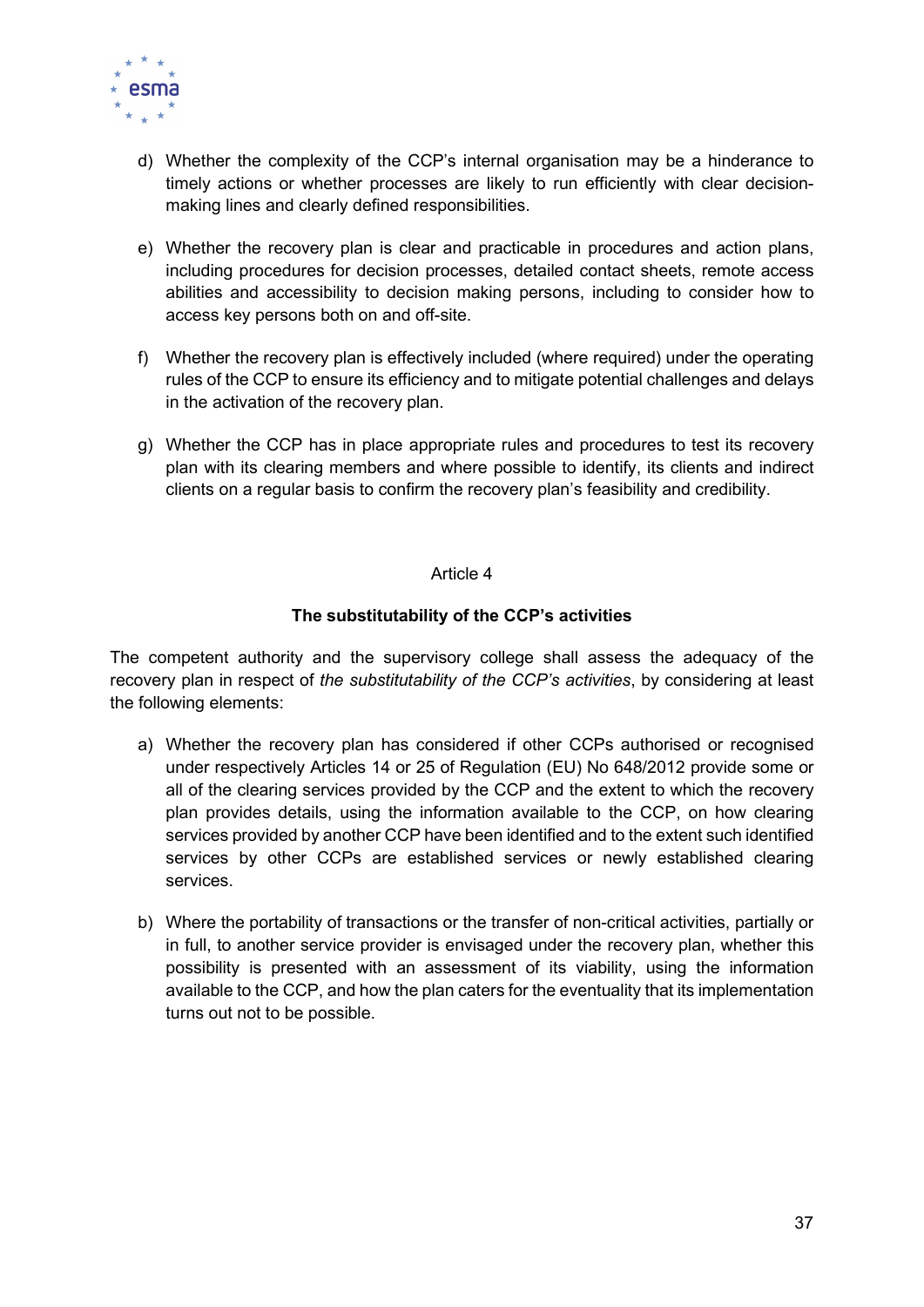

# The risk profile of the CCP

The competent authority and the supervisory college shall assess the adequacy of the recovery plan in respect of the risk profile of the CCP, by considering at least the following elements:

- a) Whether the CCP's recovery plan overall encompasses and provides adequate measures to address different types of risk, and plausible combinations thereof, which may lead to the recovery tools being needed. The types of risk to be considered, depending on the CCP, includes operational, credit, liquidity, general business, custody, settlement, investment, market, systemic, and finally environmental and climate risks.
- b) Whether the recovery plan assesses and mitigates the risk of disruptions both originating at the CCP and those originating in other entities and service providers to which the CCP is exposed, including; clearing, investment, custody and payments.
- c) Whether the nature, size and complexity of the CCP's business has been taken into consideration in the recovery plan and in how it has been reflected in the proposed measures by the CCP. Those aspects may be assessed in the recovery plan by considering at least the following aspects of the CCP's business:
	- (i) the type of financial instruments cleared or to be cleared by the CCP;
	- (ii) the financial instruments cleared or to be cleared by the CCP that are subject to the clearing obligation under Article 4 of Regulation (EU) No 648/2012;
	- (iii) the average values cleared by the CCP over one year (per type of product and by currency both in absolute terms, as well as relative terms to the CCP's capital) at the level of each clearing member (and client where possible);
	- (iv) if the transactions cleared by the CCP are executed on an EU trading venue, or a third-country trading venue considered equivalent in accordance with Article 2a of Regulation (EU) No 648/2012 or OTC; and
	- (v) the Member States where the CCP provides, or intends to provide, services and other cross-border activities of the CCP.
- d) Whether the CCP can independently apply the recovery plan without interference from other entities in the same corporate group and that any spill over effects on other group entities and financial interdependencies are clearly identified (where possible).
- e) Whether the recovery plan is consistent with the corporate governance structure of the CCP and with the CCP's decision processes and internal governance.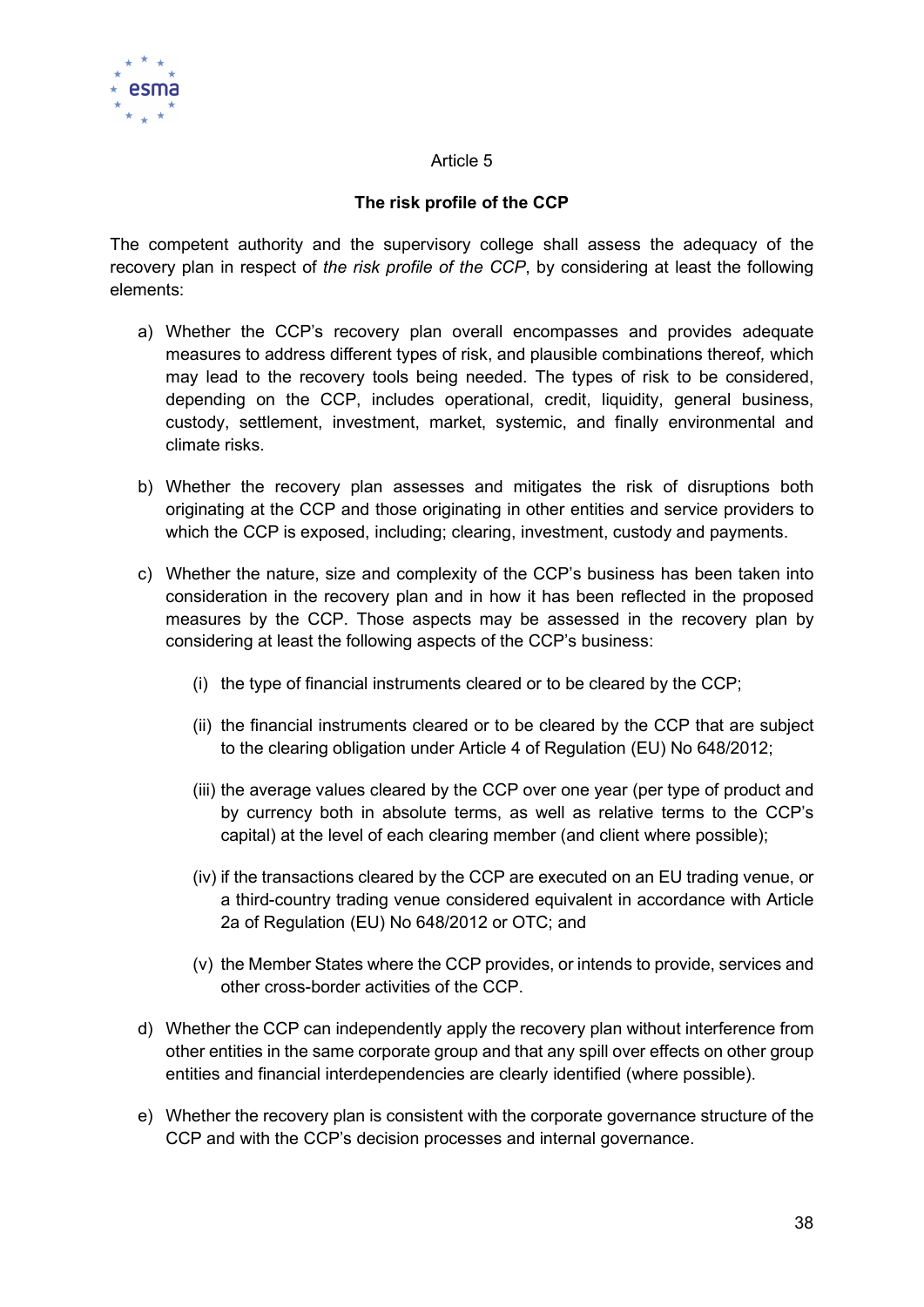

- f) Whether the recovery plan considers environmental risks and the risk of cyber-attacks which could lead to a significant deterioration of the financial situation of the CCP and any other risks identified in stress-test exercises performed in accordance with Regulation (EU) No 648/2012 and Regulation (EU) No 1095/2010, if relevant for the recovery plan.
- g) Whether the legal risks have been assessed in the recovery plan, mainly to ensure all measures are legal, valid, binding and enforceable and that the arrangements, agreements and contracts (including, the rulebook of the CCP and agreements with service providers) are clear, legal, valid, binding and enforceable and actionable to ensure the risks for legal challenges and lawsuits are managed and minimised and that legal opinions have been collected, where needed, to evidence the legal validity and enforceability of the recovery measures and agreements in particular where the counterparty to the agreement is located outside of the Union, to ensure the CCP is in a position to undertake its measures as set out in the recovery plan in a swift and efficient manner once activated.

### The risk profile of the CCP in relation to the CCP preparedness

The competent authority and the supervisory college shall assess the adequacy of the recovery plan in respect of risk profile of the CCP and in particular how the risk profile of the CCP has been reflected in the planned application of the recovery plan and in designing the strategy of its application, including the designed scenarios and indicators in the recovery plan, by considering at least the following elements:

- a) Whether the recovery plan's planned application and designed strategy:
	- (i) reflect the CCP's risk profile arising from its business model and product mix, including considerations as to its market liquidity, market concentration, the role of direct clearing members and clients, settlement methodologies, currencies and clearing hours, as well as trading venues served;
	- (ii) take into account the CCP's specific structure and organisational set-up, including considerations as to its default waterfall segregation and risk pooling possibilities across services; and
	- (iii) take into account the CCP's dependencies on, for example, related group entities and third parties.
- b) Whether the framework of quantitative and qualitative indicators included in the recovery plan identifies the suitable circumstances in which measures in the recovery plan are to be taken.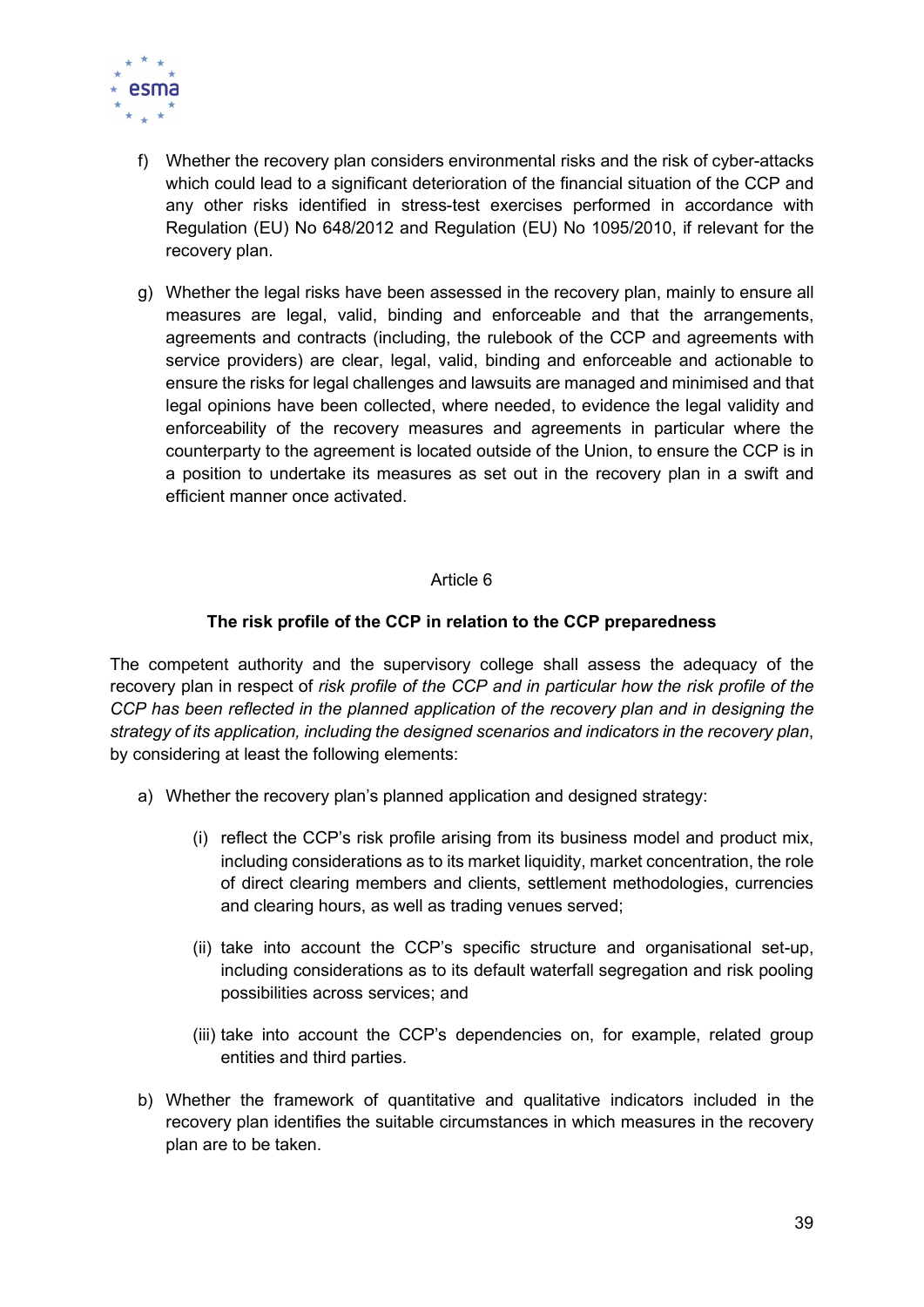

# The risk profile of the CCP in relation to the business model

The competent authority and the supervisory college shall assess the adequacy of the recovery plan in respect of risk profile of the CCP and in particular in relation to the operational risk of the business model of the CCP, by considering at least the following elements:

- a) Whether the critical functions of the CCP are properly identified.
- b) Whether the preparatory arrangements to facilitate the sale of assets or business lines, as envisaged in the recovery plan, are suitable for the CCP taking into account the following:
	- (i) if the processes for determining the value and marketability of the core business lines, operations and assets of the CCP are suitable, robust and operational;
	- (ii) if the timeframe envisaged to prepare the sale is appropriate considering the type of instruments cleared and the scope of the sale;
	- (iii) if the assessment of the potential impact of such a sale on the operations of the CCP is reflecting the specific operations of the CCP, i.e. the type of products cleared or margining methods (across products) and account structures; and
	- (iv) if the impact of such a separation of the business lines on clearing members and clients and indirect clients where possible to identify, are sufficiently assessed and any negative effects mitigated.
- c) Where the CCP clears several products, whether the CCP has considered the potential of how to split a sale between products and if any impediments have been identified as an effect of such separation or if any other effect on the recovery plan has been identified by such a separation of products for example on netting efficiencies.
- d) Whether the number and importance of different links with entities such as liquidity providers, settlement banks, platforms, custodians, investment agents, banks or service providers have been assessed in the recovery plan and how such links impact the recovery measures and the effectiveness of the recovery plan.
- e) Whether the significance or materiality of each link has been assessed, including in terms of volumes cleared and the financial exposures under these arrangements.
- f) Whether outsourcing arrangements that cover part of the CCP's core business, including where another entity undertakes price determination, provides systems for the clearing, margin calculations or other essential parts of the CCP's operations, have been sufficiently assessed and any identified risks mitigated and how the recovery plan has assessed the legal enforceability of the recovery plans against such core service providers and whether any inability of the provider of such outsourced arrangements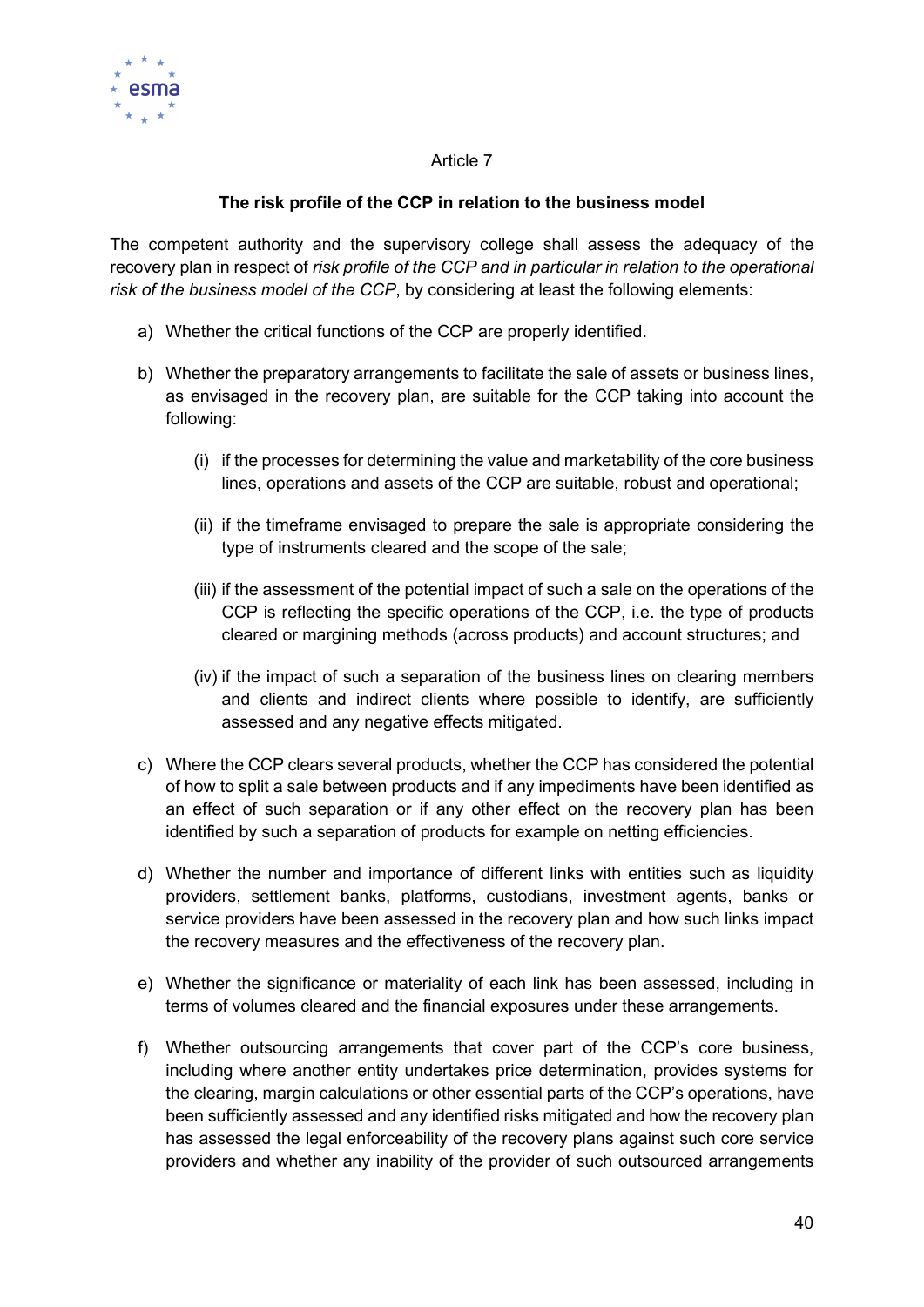

to comply with its obligations under the outsourcing arrangements has been satisfactorily assessed and how those risks are mitigated in the recovery plan.

#### Article 8

### Overall impact on certain entities in relation to communication and disclosure plan of the CCP

The competent authority and the supervisory college shall assess the adequacy of the recovery plan in respect of the CCP's communication and disclosure plan considering the overall impact that the implementation of the recovery plan would have on the entities or markets as listed under point (b), paragraph 3, Article 10 of Regulation (EU) No 2021/23, by considering at least the following elements:

- a) Whether the CCP's communication and disclosure plan manages to achieve the objectives in accordance with point 3, Section A, Annex of Regulation (EU) No 2021/23 of:
	- (i) assessing how information is envisaged to be shared in as transparent manner as possible towards its stakeholders, including clearing members and the financial market in general; and
	- (ii) ensuring the recovery plan envisages and provide clear guidance on how to manage expectations and how it envisages to minimise potentially negative market reactions when disclosing information.
- b) Whether the recovery plan provides clear procedures of how and when to share information with different entities with clear descriptions on how such procedures have taken into consideration legal requirements and other binding requirements.

#### Article 9

#### Impact on clearing members, their clients and indirect clients

The competent authority and the supervisory college shall assess the adequacy of the recovery plan in respect of the impact of the recovery plan on the CCP's clearing members, and to the extent the information is available, their clients and indirect clients, including where they have been designated as O-SIIs, by considering at least the following elements:

a) Whether the recovery plan correctly reflects the complexity of the CCP's clearing membership, including (i) the level of client clearing in the CCP, (ii) the number of clearing members established (A) within the CCP's jurisdiction, (B) in another Member State, or (C) outside the Union, and (iii) the concentration of the membership.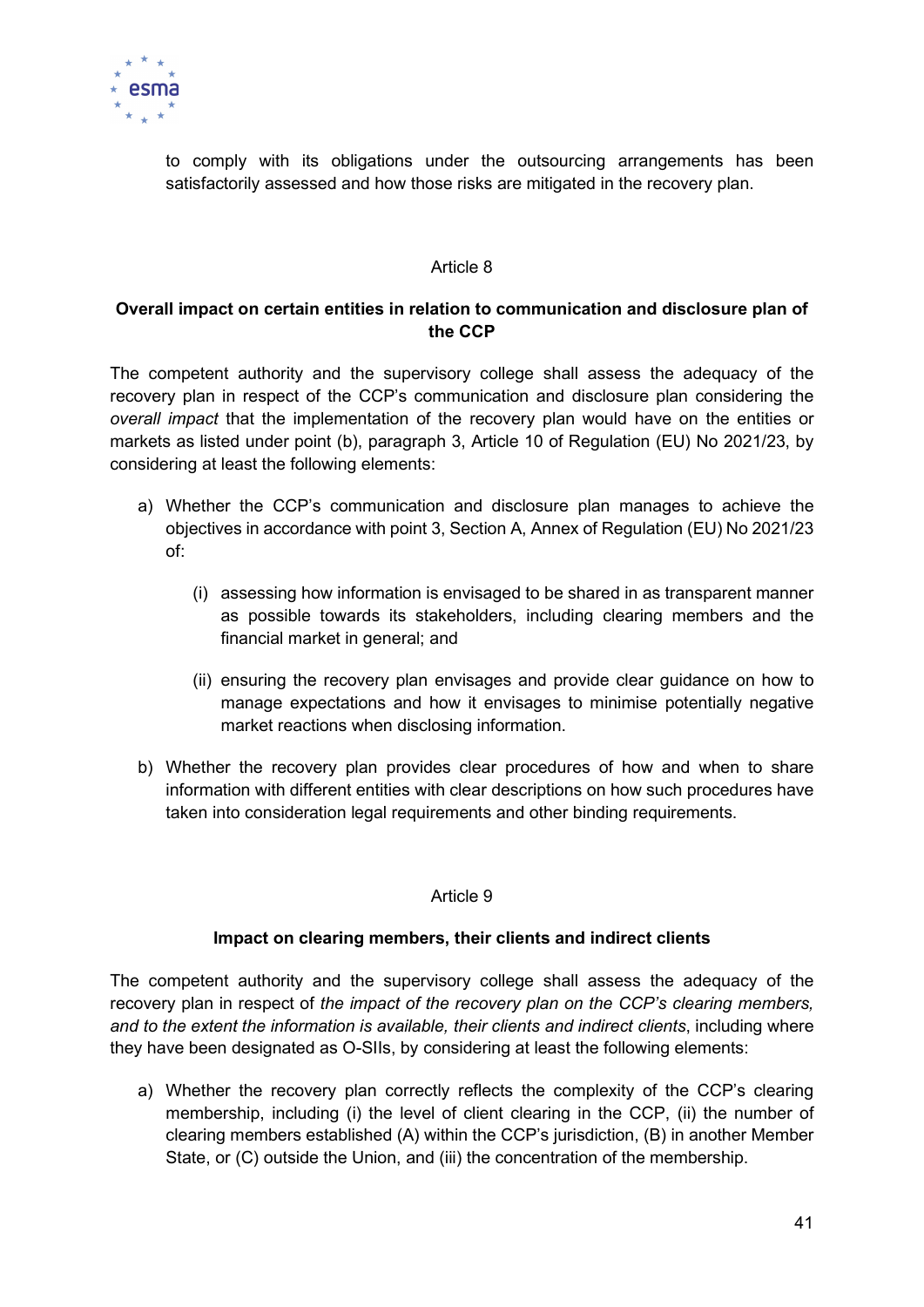

- b) Whether the recovery plan considers the overall impacts on clearing members and, to the extent the information is available to the CCP, their clients and indirect clients, of a possible disruption of the clearing services provided by the CCP, including potential impacts on access to clearing, and other effects derived from the operating rules of the CCP.
- c) Whether the recovery plan considers the potential effect of the agreed measures to be taken under the recovery plan (as implemented under the operating rules) to clearing members and where relevant their clients and indirect clients.
- d) That any financial or contractual obligation is agreed to by the clearing members and, where relevant, clients and indirect clients under the operating rules of the CCP, including how the amount of the obligation is calculated, if any maximum or cap is applied, if the amount is a pre-agreed sum or if it will be derived as a function of the member's/client's exposures and how such resources would be requested.

### Impact on linked FMIs

The competent authority and the supervisory college shall assess the adequacy of the recovery plan in respect of the impact of the recovery plan on any linked FMIs, by considering at least the following elements:

- a) Whether the recovery plan assesses the potential impact of applying the recovery measures on any interoperable CCP and on any other FMI linked to the CCP, by assessing the significance of the CCP's involvement in those entities.
- b) Whether the recovery plan addresses any interoperability or cross-margining agreements with other CCPs and the scope of such arrangements, including volumes cleared and financial resources exchanged as part of these arrangements.
- c) Whether the impact of the implementation of any of the measures under the recovery plan may affect the access to other FMIs, and where impediments or limitations are identified, how they are mitigated.
- d) Whether the involvement of linked FMIs and stakeholders, which would bear losses, incur costs or contribute to cover liquidity shortfalls in the event that the recovery plan was implemented, in the process of drawing-up of recovery plan in accordance with Article 9(16) of Regulation (EU) No 2021/23 has been executed in an effective and satisfactory manner.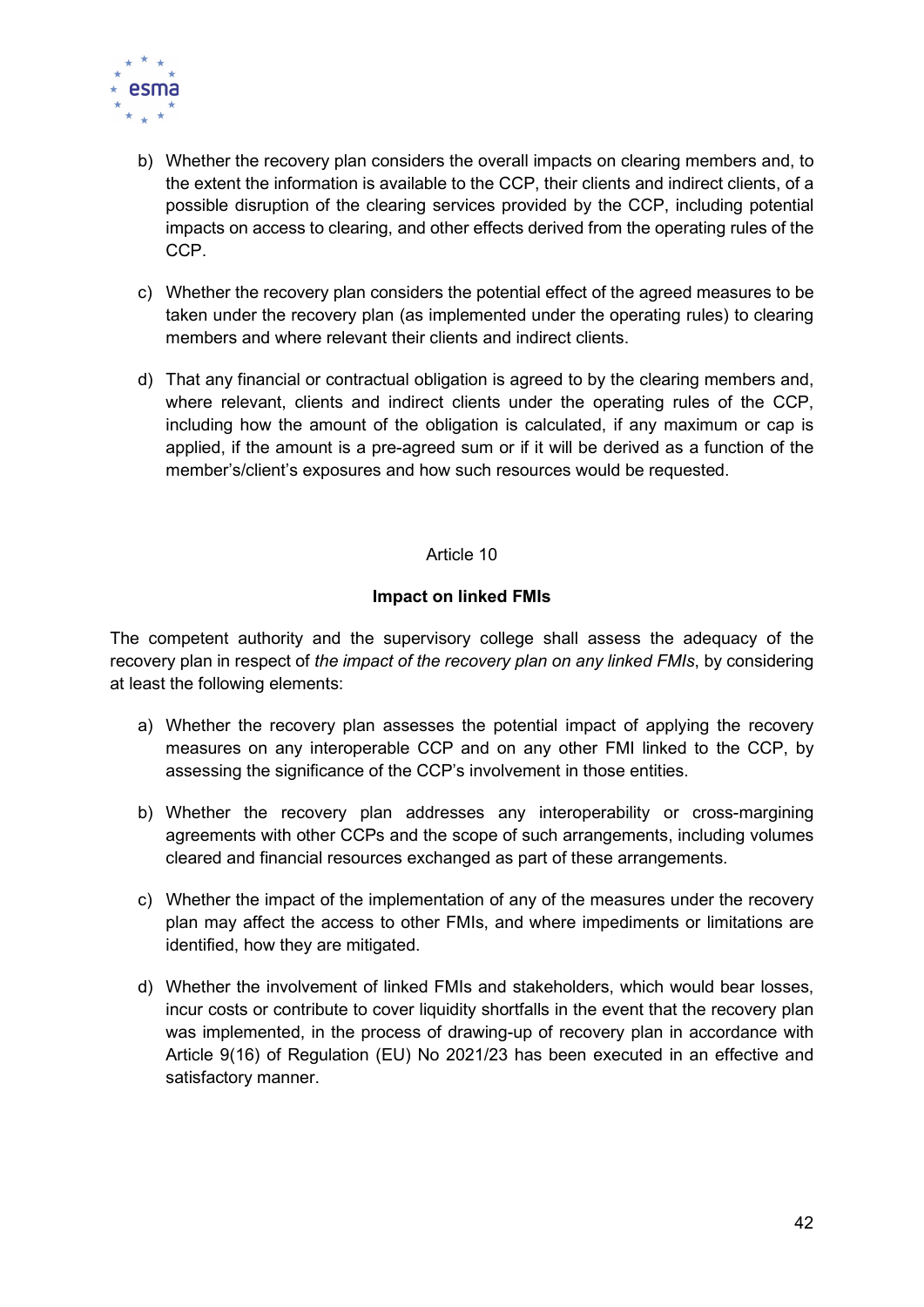

### Impact on financial markets, including trading venues, served by the CCP

The competent authority and the supervisory college shall assess the adequacy of the recovery plan in respect of the recovery plan on financial markets, including trading venues, served by the CCP, by considering at least:

- a) Whether the recovery plan assesses the potential impact of applying the recovery measures on trading venues as well as any other sources of trading connected to the CCP, including assessing the significance of the CCP's involvement in those entities and whether the impact represents a threat to the stability of the entities concerned; and
- b) Whether the CCP provides other material or significant services linked to clearing, in addition to clearing services, and whether any measure under the recovery plan may have an impact on the financial market served by the CCP where the CCP provides such other or ancillary material or significant services.

### Article 12

#### Impact on the financial system of any Member State and the Union as a whole

The competent authority and the supervisory college shall assess the adequacy of the recovery plan in respect of the impact on the financial system of any Member State and the Union as a whole, by considering at least the following elements:

- a) Whether the recovery plan assesses the potential impact of the recovery plan on the financial stability of any Member State and the Union arising as a result of a possible contagion effects, including in terms of credit, liquidity and/or operational risks for clearing participants and interdependent FMIs or on the financial system of any Member State and the Union as a whole resulting from one or several entities linked to the CCP or the CCP itself being impacted by the recovery plan.
- b) Whether, in view of assessing the wider systemic risk impact of the recovery plan, the results from analyses performed from time to time by ESMA are considered and reflected upon, where relevant for the recovery plans, in the recovery plan and that any relevant discoveries or concerns are mitigated (to the extent possible) in the recovery plan.
- c) Whether material links with entities such as liquidity providers, settlement banks, platforms, custodians, investment agents, banks or service providers have been considered by assessing how the recovery plan may impact the operations of the linked entities, whether the recovery plan measures are suitable and workable for the entities with material links identified or could have a material negative impact on the financial system of any Member State and the Union as a whole.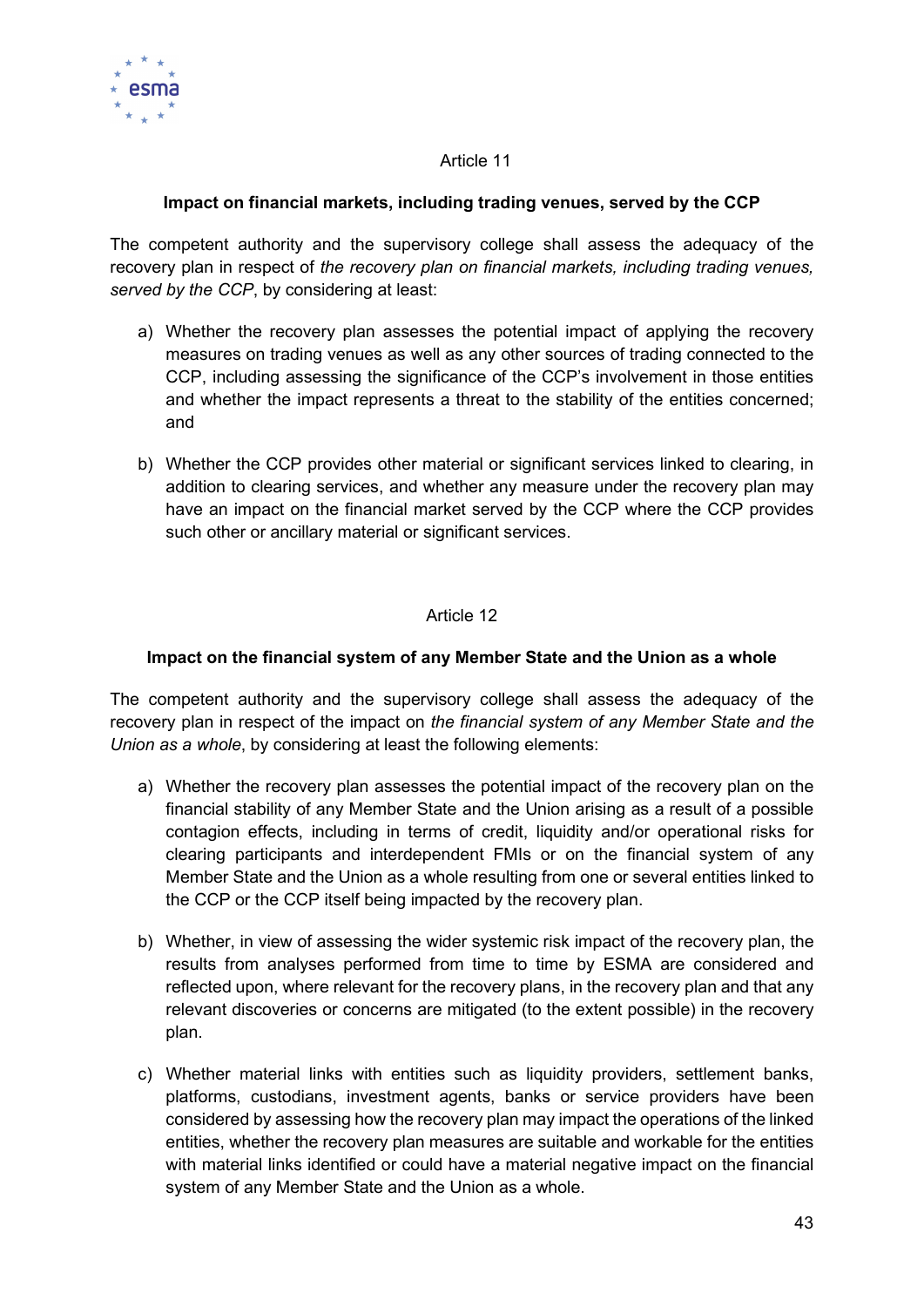

d) Whether liquidity providers, where supervised by the CCP's competent authority or to the extent it is known, gives rise to concentrated liquidity exposures due to the multiple roles they may play for several CCPs, including as clearing member, payment bank, investment bank, custodian, provider of liquidity back-stop arrangement.

#### Article 13

#### **Incentives**

The competent authority and the supervisory college shall assess the adequacy of the recovery plan in creating appropriate *incentives* for the CCP's owners, clearing members, and where possible their clients, as relevant, to control the amount of risk that they bring to or incur in the system, monitor the CCP's risk-taking and risk management activities and contribute to the CCP's default management process, by considering at least the following elements:

- a) Whether the incentives increase the likelihood of a successful recovery and that the recovery plain entails details as to identified incentives for different stakeholders and providing examples, including where relevant, how voluntary or optional contributions in addition to the agreed contributions under the operating rules of the CCP could be incentivised at a time of crisis.
- b) Whether calls for resources, contributions and the allocations of costs associated with the recovery plan create the appropriate incentives for the CCP, its clearing members, its clients and indirect clients to the extent they are known, shareholders and other entities within the same group, to act in a way that minimises risks and potential costs.
- c) Whether participation to the default management of the clearing members and their clients is incentivised by the structure of the default management process, by the use of recovery tools and by the resources to be provided to the CCP in a recovery, including but not limited to penalties in the event of a failure to provide, where agreed, committed resources that could include the provision of seconded personnel to assist in the recovery management or engage in competitive bidding in an auction.
- d) Whether the arrangements and measures incentivising non-defaulting clearing members to bid competitively in auctions of a defaulted members' positions are suitable, well organised and create the incentives as envisaged.
- e) Whether the link between clearing members' activity and their potential losses (as a result of the recovery plan) creates an appropriate incentive, including whether the losses or a cap on potential losses are proportional to a metric related to the activity of the member, based on variation margin, initial margin, default fund contributions or other risk-based and activity-based metrics.
- f) Whether the CCPs mechanisms to involve linked FMIs and stakeholders which would bear losses, incur costs or contribute to cover liquidity shortfalls, in the event that the